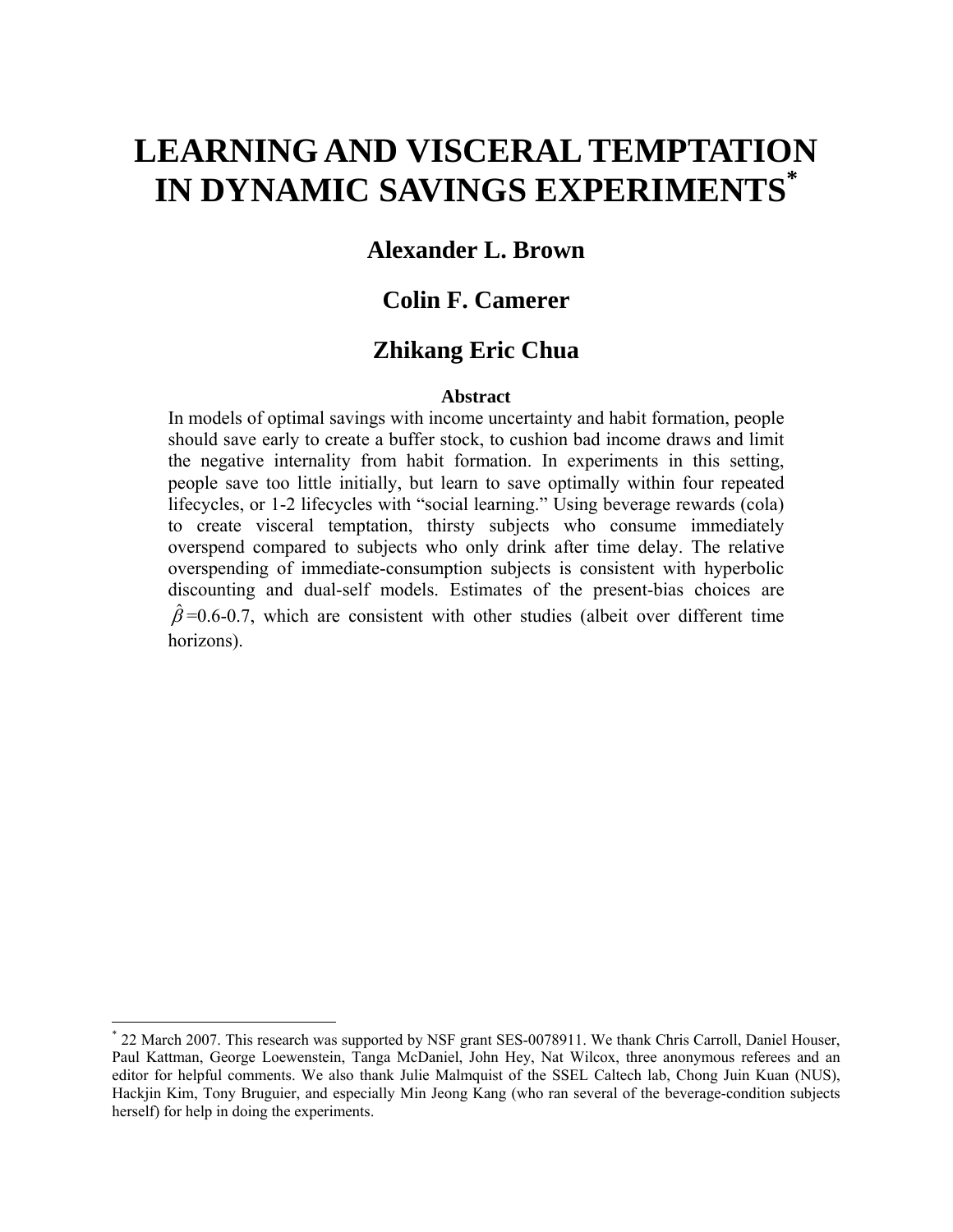#### **I. Introduction**

 Do people generally save the right amount? High rates of consumer debt and personal bankruptcies in the United States, and the drop in consumption upon retirement [Haverman e t al., 2006], are consistent with overspending and undersaving [Angeletos et al., 2001]. Choi et al. [2005] find that many employees do not save in their pension plan even when it is a dominant strategy to do so, and also suggest default options in retirement plans are more responsible for savings than preferences are [Choi et al., 2003]. But Scholz et al. [2006] find that savings in 80% of households in their sample fit their "optimal" model, and only 20% undersave marginally. Lusardi et al. [2004] explain the observed drop in US savings levels can be explained by the increases in government savings plans and stock market accumulation, but also cannot explain the low savings of a small segment of the population. Other economists argue that retirement advisors and traditional savings models have overestimated optimal savings, and when the proper benchmark is used most Americans actually *over*save compared to that benchmark [Darlin, 2007].

 As the differences in these studies indicate, it is difficult to conclusively reject or accept the basic premise of lifecycle saving, which is that current saving correctly anticipates future needs and income variation, and smoothes consumption [Browning and Lusardi, 1996; Venti 2006]. The difficulty stems from the fact that econometric tests of the lifecycle model typically depend on many auxiliary assumptions about utility functions, separability across time, income expectations, retirement and other institutional rules, sorting, and credit market constraints. Apparent statistical evidence of undersaving in any particular study might be due to one or more econometric misspecifications or to mismeasurement of capital gains, educational returns or durable consumption flows [Gale et al., 1999].<sup>1</sup>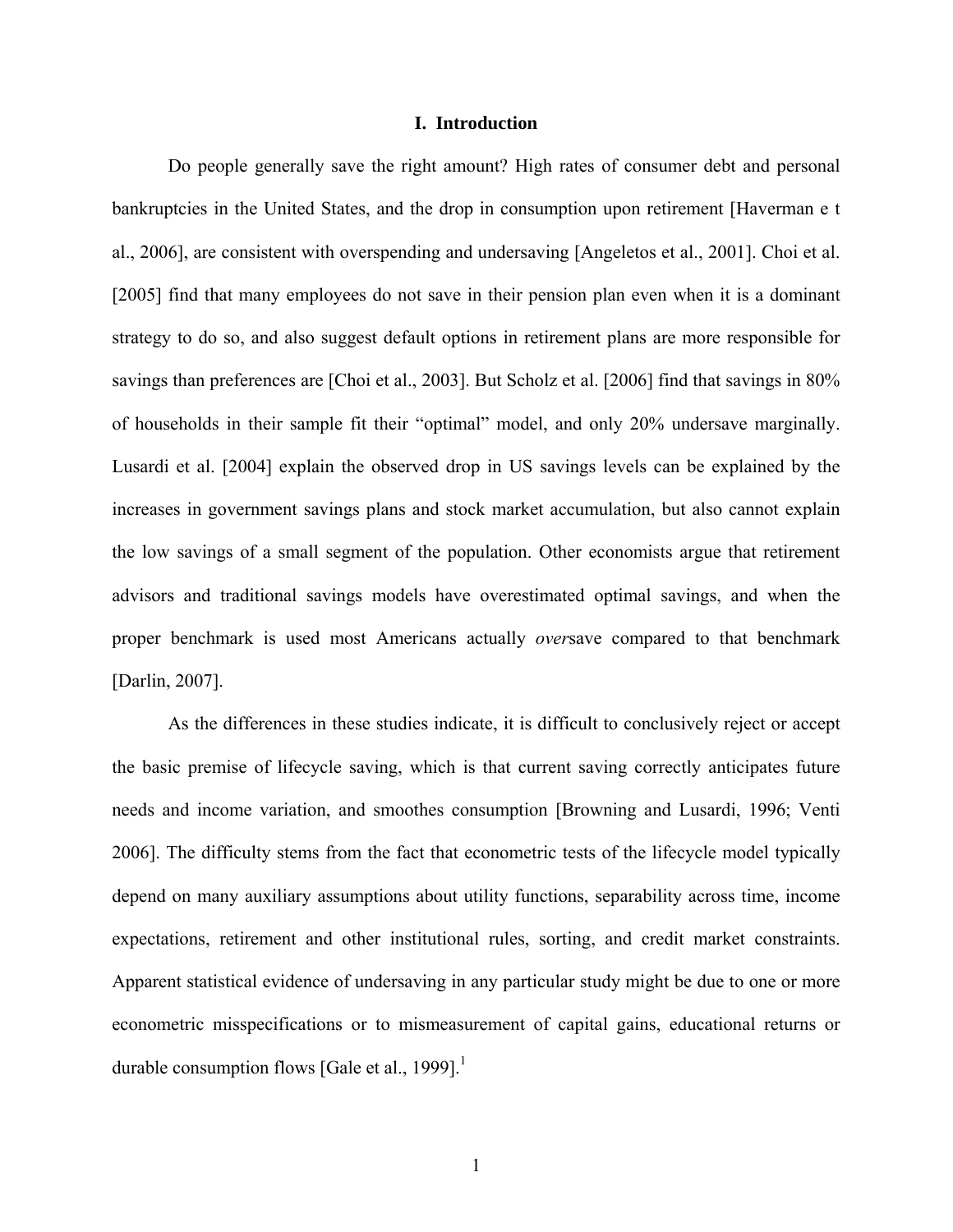While there is no doubt that progress is being made in studies using field data, because of the sensitivity of conclusions from field data to possible misspecifications, experiments which can create an economic environment matching the assumptions underlying standard theory precisely could be of some use.<sup>2</sup> Experiments of this type are complements to analyses of field data. Control in the lab enables us to evaluate which theories are on the right track and are good candidates for analysis in field data; and suggestive observations in field data inspire experimental attempts to reproduce those observations in carefully-controlled simple settings.

 Of course, complementarity of controlled lab data and field data depends on the working assumption that lifecycle theories apply in both settings. The subjects in our experiments are intelligent college students. They are analytically capable and already have, or will soon be, making important savings decisions-- establishing credit, buying durables, and making retirement-fund investment allocations. It is not unreasonable to assume their behavior in these simple experimental settings will correspond to their later behavior when they begin to save more seriously in a few years.

 Our paper tests three basic theories about savings. The first theory is that consumers save optimally relative to the buffer stock savings model. The second theory is that consumers do not understand how to save optimally, but can learn to do so from their own experience or the experiences of others. The third theory is that consumers cannot save optimally because they have a present bias for consumption over savings. We will test these theories with two different experimental studies and a pool of highly skilled subjects.

 In these experiments, subjects make saving and spending decisions in a 30-period lifecycle experiment with uncertain income and habit formation. The experimental design implements typical assumptions that buffer-stock models make about income and utility.

2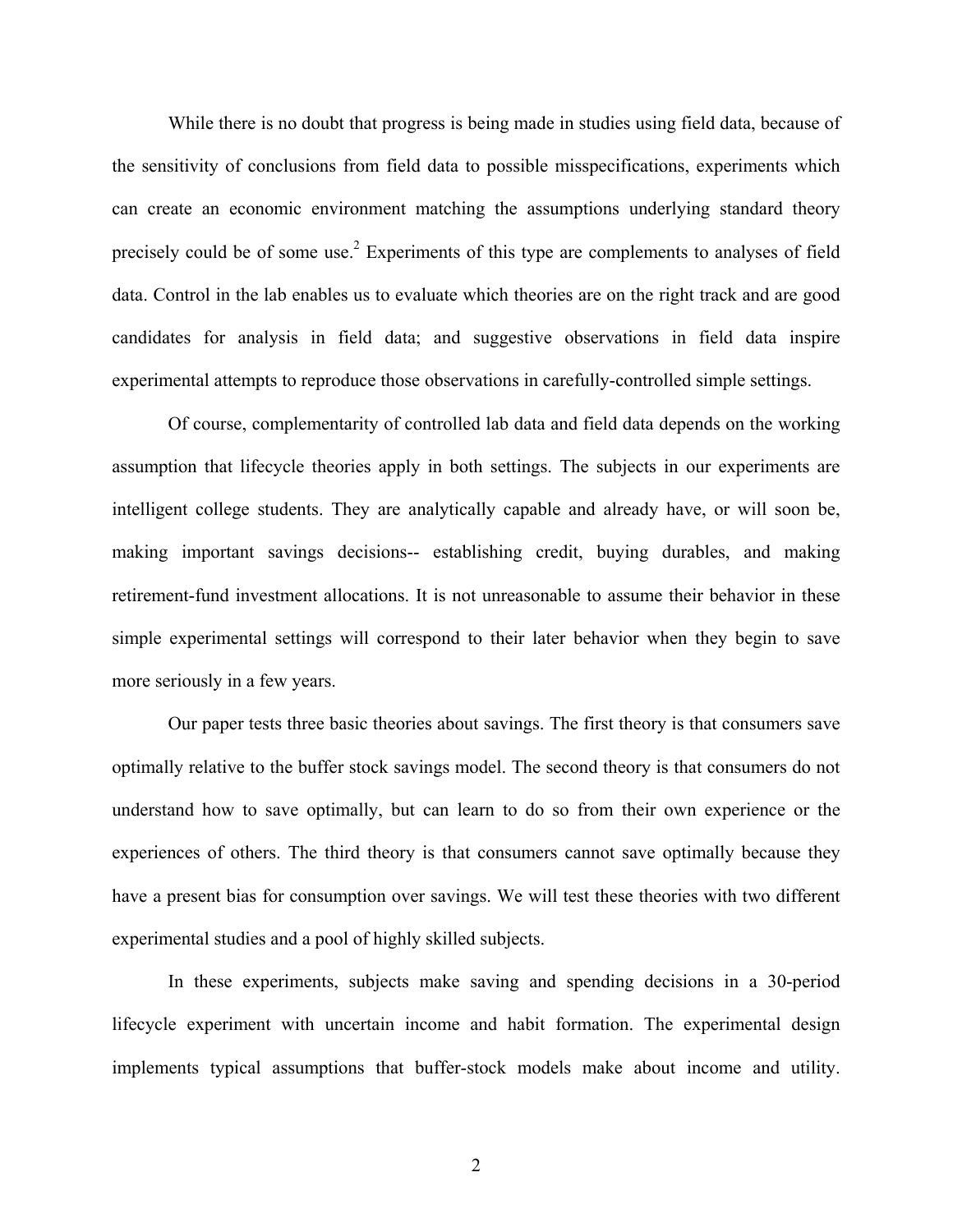Figuring out how to save optimally is cognitively challenging (it requires solving a two-statevariable, 30-period dynamic program). Optimal saving requires subjects to save a lot in early periods to buffer against bad income shocks and to avoid creating an early consumption "internality" that reduces utility from future consumption (because of the habit formation).

If experimental saving is suboptimal in these relatively simple experiments, then critics of the theories as descriptions of actual savings are entitled to be skeptical about whether average consumers save optimally in much more complex natural environments. Those who think people do save optimally, and any undersaving observed in experiments lacks generalizability, should specify what factors explain the difference between experimental and field results. Many of those factors could then be included in future experiments. The experiments are also relevant to repeated consumption decisions which take place over a shorter time scale than savings, such as days or months for highly addictive substances (such as crack cocaine or methamphetamine).

 The first study explores accuracy of a computationally-difficult buffer stock model, and the effect of learning, when rewards are monetary. In the first 30-period lifecycle, most subjects save too little, so their lifecycle utility is far from the optimum. However, subjects approximate optimization surprisingly well after learning by doing over repeated lifecycles, or after learning "socially" from good and bad decisions by other subjects in the first one or two lifecycles.

 The surprising approximation of optimality observed after a few lifecycles in the first study, led us to investigate what conditions would create suboptimal performance. Since the design of the first study produces near optimal performance with money, it is useful to keep the design across studies. In a second study in which consumption is sips of beverage for thirsty subjects (the first time such rewards have been used in economics experiments), we investigated whether visceral rewards would produce suboptimal performance. The use of beverage is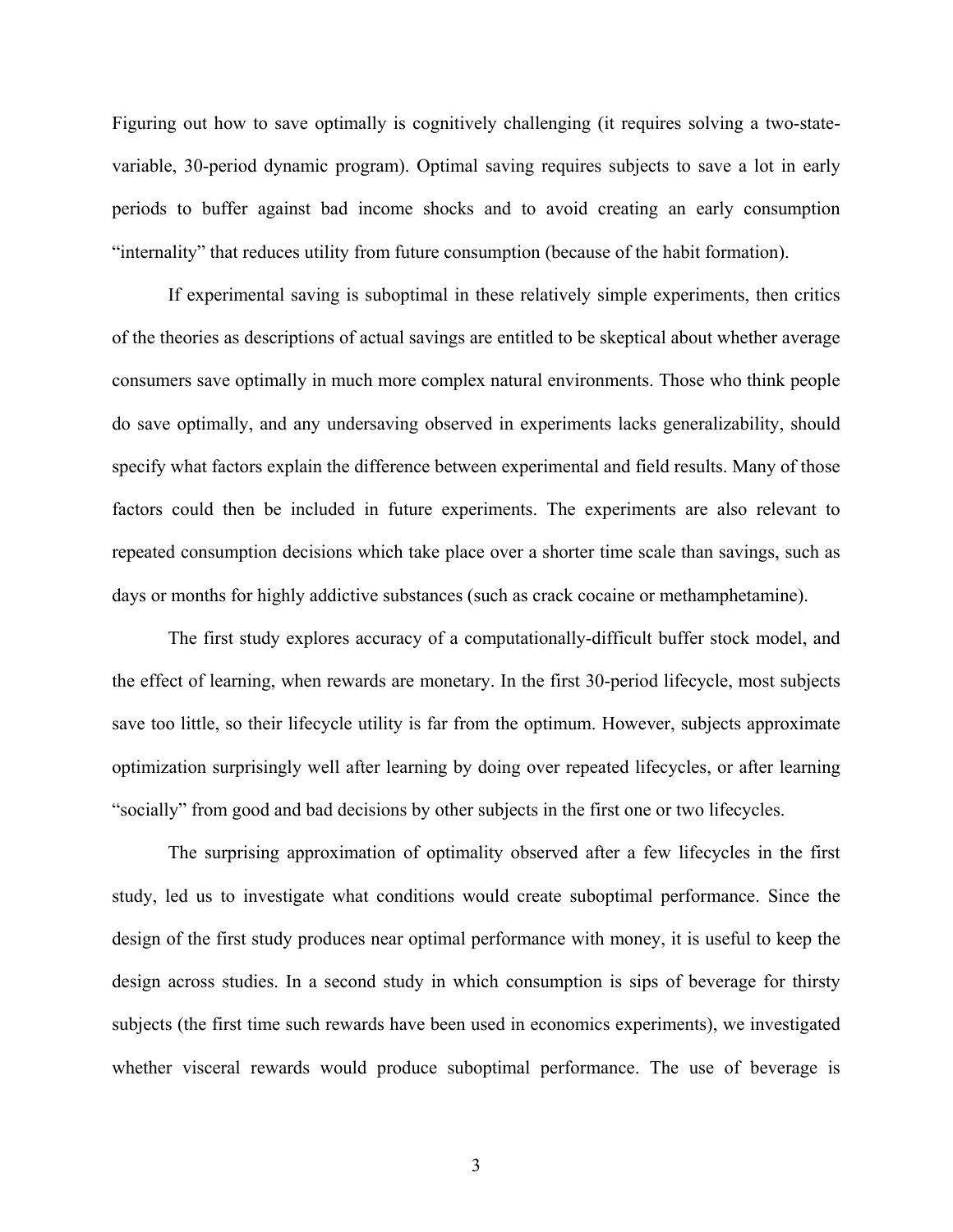designed to generate possible self-control problems involving other visceral rewards and activities such as food, drugs, exercise, procrastination, and shopping. We designed two conditions for this second study, and the literature suggests only one should produce suboptimal performance. If behavior is near-optimal, similar to the money study, in both visceral conditions, then the tentative conclusion is that near-optimal behavior is robust to whether people are earning abstract money or a visceral reward; if the behavior is far from optimal in the two beverage conditions uniformly then the conclusion is that the reward medium makes a difference, but self-control problems are not present. Only if, we find a difference between the two beverage studies, and the immediate condition is farther from optimal can we say psychological self-control problems may confound savings decisions.<sup>3</sup>

 In the second study's "immediate" condition, period t decisions lead to immediate drinking. In the "delayed" condition, because the amount of beverage subjects decide to consume in period t is not delivered until period t+10, any preference for immediacy is muted.

 Subjects generally consume too much compared to a total-reward-maximizing optimum when rewards are immediate, and consume less (although slightly more than that optimum) when rewards are delayed. The relative overconsumption in the more tempting immediate condition is consistent with models of hyperbolic discounting [i.e., Ainslie, 1975; Laibson, 1997] and dualself conflict [e.g., Bernheim and Rangel, 2004; Fudenberg and Levine, 2006; Loewenstein and O'Donoghue, 2004]. Structural parameter estimates of quasi-hyperbolic β-δ discounting models find values comparable to those in other lab and field studies (mean β of 0.6-0.7), albeit over different time horizons.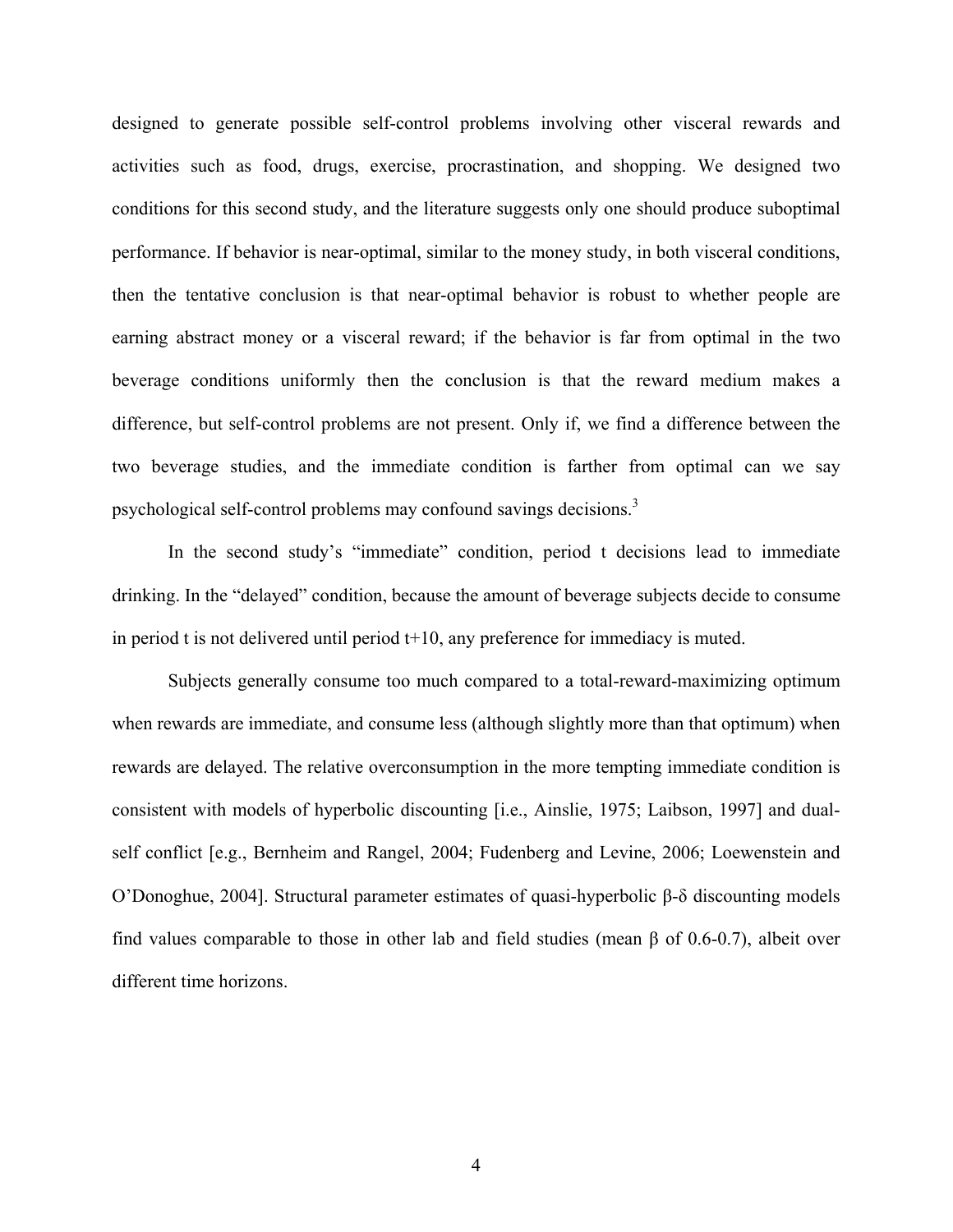#### **II. Three Theories of Savings Behavior**

 The experimental design implements the assumptions of the buffer stock savings model of Carroll, Overland and Weil [2000]. Agents earn income each period, subject to stochastic independent shocks from a distribution they know. In each period their available cash is the previous buffer stock, plus new income. They divide this available cash between consumption and savings. Utility in each period depends upon a ratio of current consumption to a habit index. The habit index is a depreciated sum of previous consumption [as in the pioneering design of Fehr and Zych, 1998, based on Becker and Murphy, 1988]. An entire 30-period lifecycle is repeated several times with different income realizations each time. Through these two experiments we are able to test three theories about how people save. These theories are described next.

#### **1. Traditional Economic Theory**

 Traditional economic theory assumes that people act as if they make ex-ante optimal savings decisions under uncertainty, discounting future utilities exponentially, given their beliefs about future income and other structural parameters. As noted earlier, there is mixed empirical evidence as to whether consumers make their savings decisions correctly. In our experimental design, subjects should save a lot to build up a buffer stock, then spend roughly their average income once their buffer stock is large enough. The buffer stock protects against bad future income draws, and limits the negative "internality" of current spending on future utility, which occurs because of the controlled effect of habit formation. Figure I illustrates an optimal path of consumption, and cash-on-hand, given a particular lifecycle of income shocks (based on parameters used in the experiment, described later). Savings is the gap between the black optimal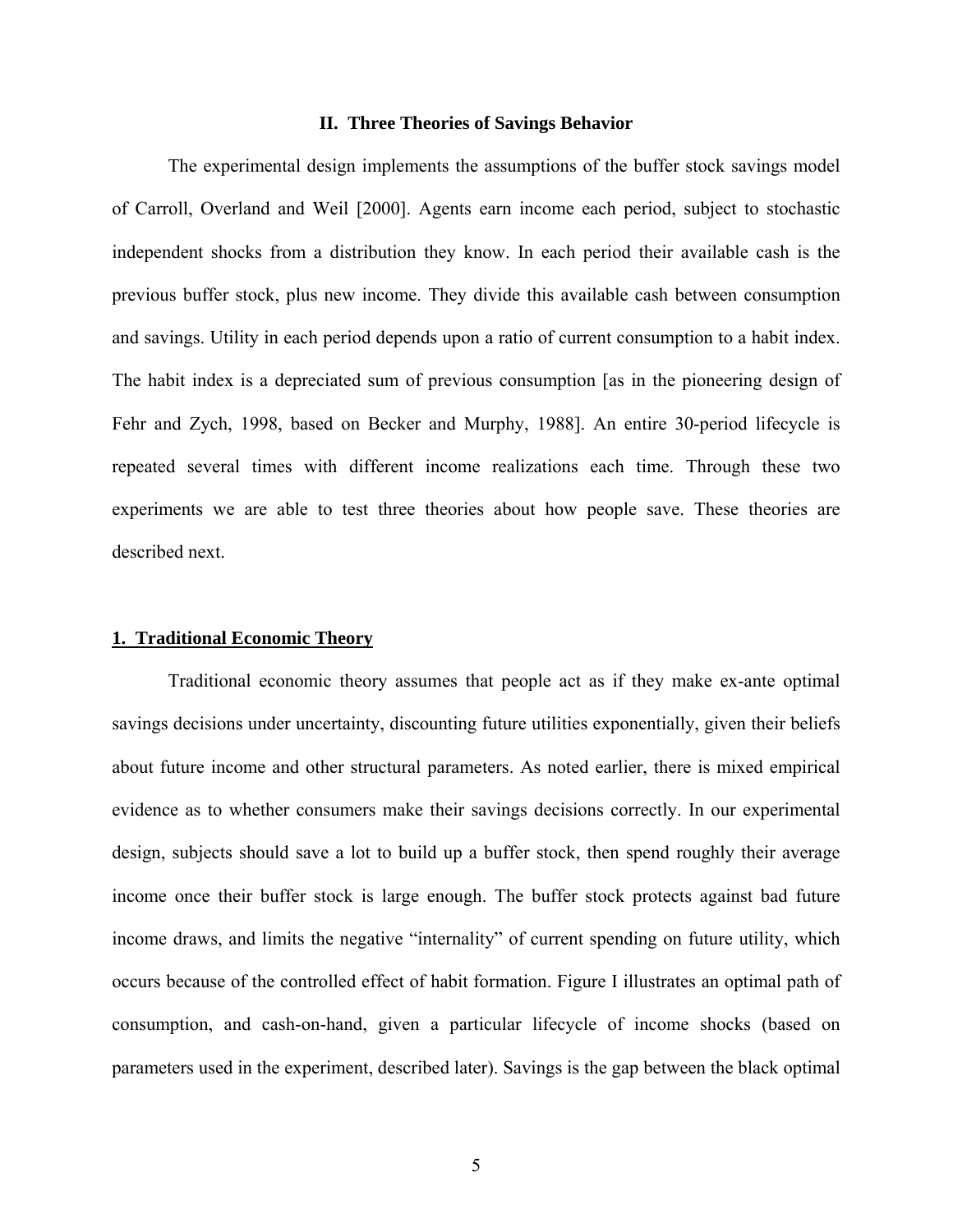consumption line and the gray cash-on-hand line. In this example, the optimal consumer should spend less than current income in early periods except 6-7 (when income happened to be unusually low). The optimal cash-on-hand in the example steadily rises to 1500 in period 20, building up a buffer stock which is about six times the annual income at that point. That is, consumers should brace themselves for a rainy day by saving until about period 20. After period 20, they should start to dissave by spending more than their current income and dipping into their cash-on-hand (i.e., the optimal consumption line is usually above the dotted income line after period 20).

#### **2. Bounded Rationality**

 A second theory is that consumers save suboptimally because their rationality is bounded, and solving for optimal saving in the buffer stock model is computationally difficult. Until the 1990's, computers were not powerful enough to solve exactly for optimal saving in realistic environments. Allen and Carroll [2001] also show that learning by simple reinforcement is far too slow to produce convergence to optimal saving in reasonable time scales. It is possible that consumers simply cannot figure out or learn over time how to save optimally. Their mistakes might be systematic (e.g., undersaving when young) or might be unsystematic, highly-variable deviations around the optimal savings path.

 In previous tests of savings in lifecycle models, experimental subjects typically undersave. Kotlikoff et al. [1987] found subjects "overdiscounted" future income in simple environments with no income uncertainty. Other studies with variable lifetimes found evidence of undersaving [Carbone and Hey, 2004; Carbone 2005]. Fehr and Zych [1998] complicate saving by introducing habit formation (as in our study) -- future utilities are lower if previous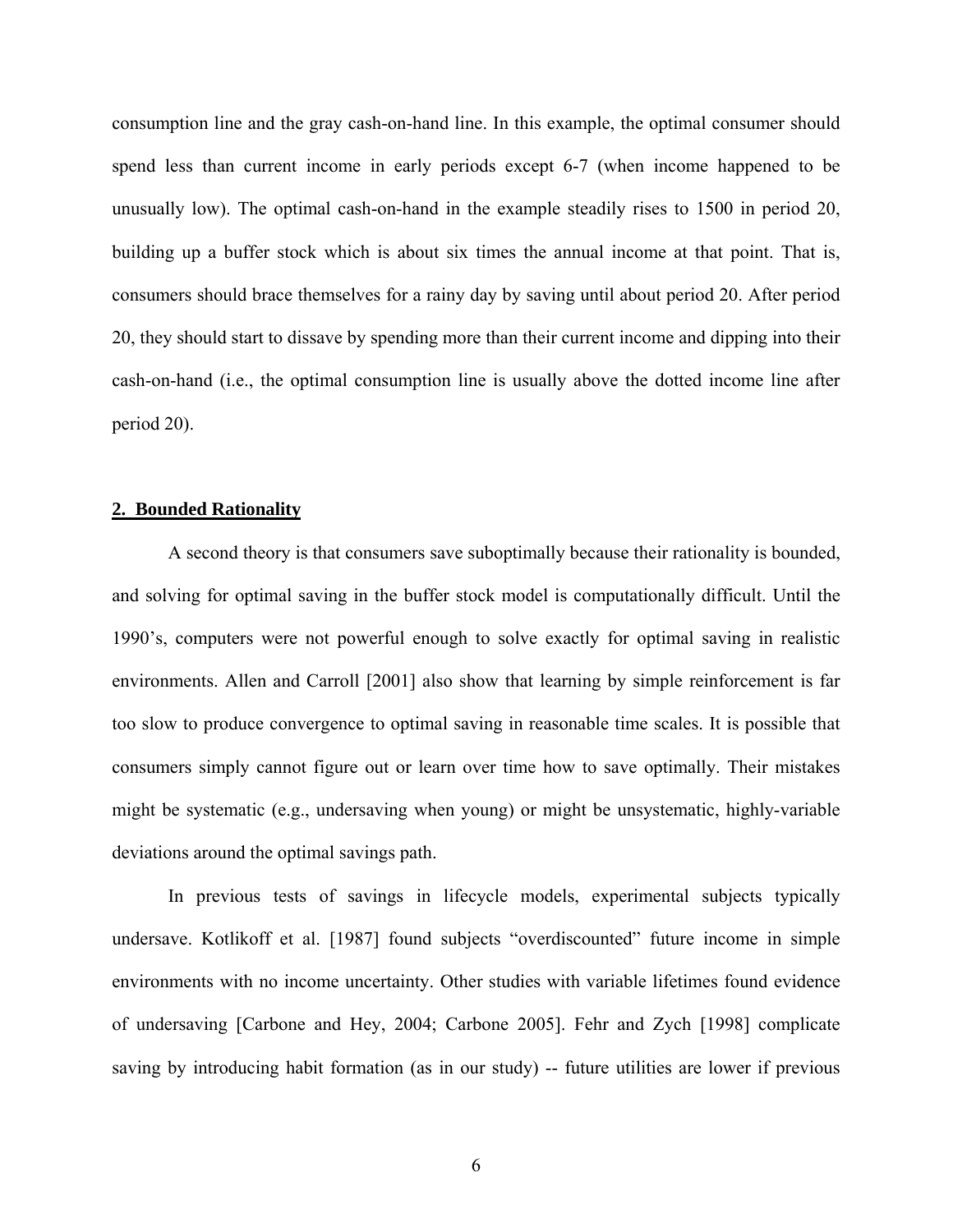consumption is higher. Their subjects do not seem to anticipate this "internality" and save too little. Ballinger et al. [2003] divide subjects into three cohorts to study social learning. Each subject in a cohort completes a savings task sequentially; subjects in each cohort give advice to teach their later-cohort successors and observe the advice of their earlier-cohort predecessors. Subjects overspent throughout the experiments. But subjects in the last cohort did significantly better than the first two when there was high income variance (but there was no improvement with low income variance) so there is no social learning. While undersaving is the typical finding, Hey [1988] pointed out that suboptimal savings did not cost subjects that much in his study, and the comparative statics predicted by theory in response to parameter changes are also correct [Hey and Dardanoni, 1988]. Bernasconi and Kirchkamp [2000] is the only study to show oversaving, in a design with uncertainty and overlapping generations.

 Our first study will also include social learning. Since there is no widely-accepted theory of how bounded rationally should be modeled formally in these settings,<sup>4</sup> the presence of rationality bounds is inferred indirectly: if subjects make mistakes in the first lifecycle, but learn over time or from the social examples, then we infer that their initial mistakes resulted from bounds on rationality but mistakes are reduced by learning. Development of a theory of rationality bounds and learning is a priority for future research.

 Another kind of bound on rationality is that consumers are overoptimistic about future income or underestimate the force of habit formation. Note that these possibilities are ruled out by inducing beliefs about the income process and subjects' understanding of the degree of habit formation. So if we find that subjects save optimally, but believe that Americans do not, then the experiments suggest that misperceptions about income and habit formation could be the culprit in generating suboptimal saving in the field data.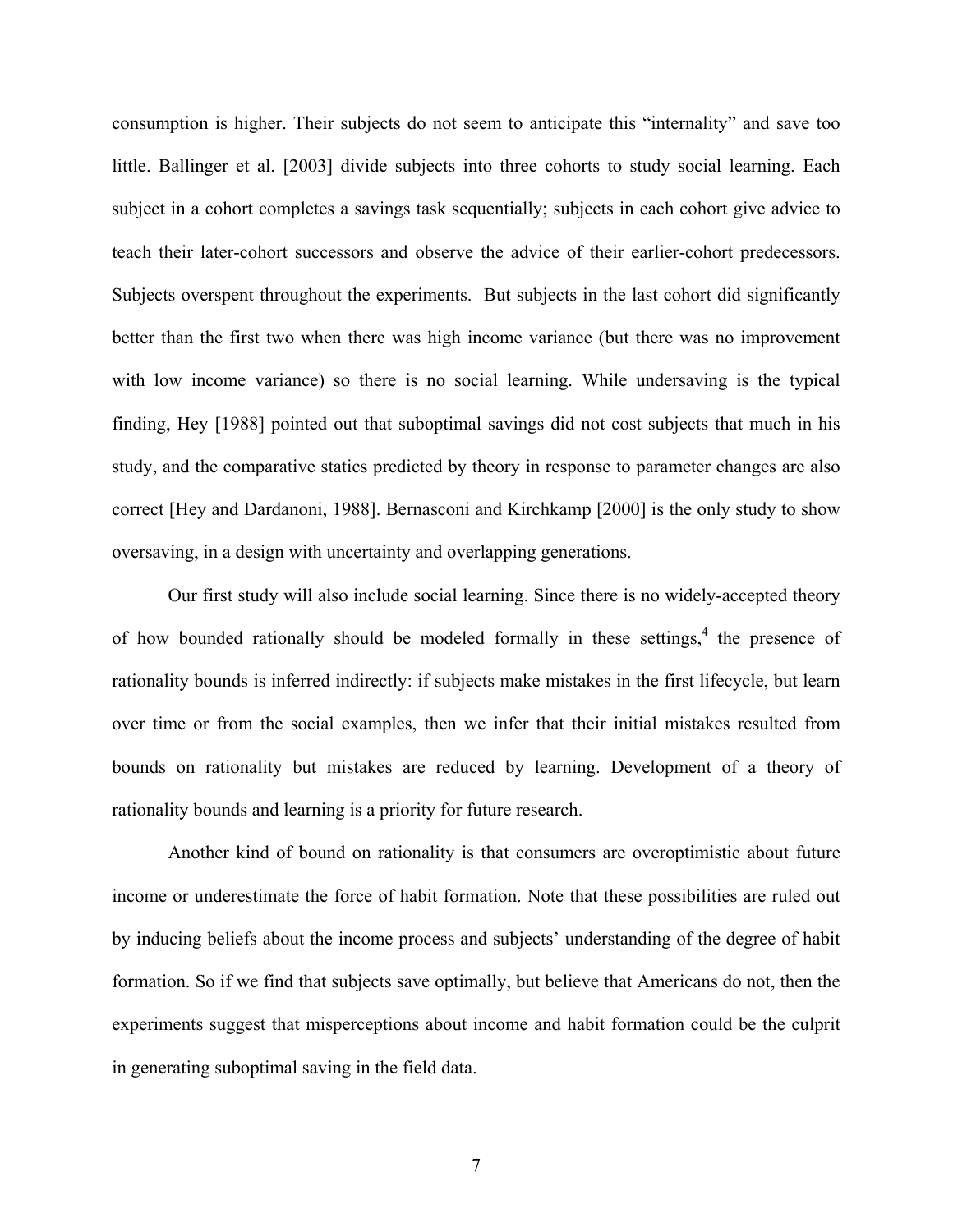#### **3. Temptation/Dynamically Inconsistent Preferences**

 A third theory is that consumers know how to save optimally, but cannot resist short-term temptations to consume for some products. To test this explanation for undersavings we converted consumption which is abstract to actual sips of beverage (for thirsty subjects). Comparing immediate and delayed delivery of beverage consumption enables us to study temptation and dynamic inconsistency. In the immediate condition, consumption decisions in one period affect the amount of a beverage the thirsty subjects can drink right away. In the delayed condition, consumption decisions affect the amount of beverage delivered 10 periods later (about 10 minutes, which feels like a substantial time when you are thirsty). Under quasihyperbolic discounting, subjects will drink more beverage in the immediate condition than in the delayed condition because the immediacy-preference (or present bias) disappears when rewards are delayed (see our working paper for details). Of course, small amounts of beverage are not as dramatic as temptations like drug addiction, gambling and credit card spending, but they are feasible in the lab and give us a first contrast between money rewards and visceral temptations that can guide future research.

#### **III. Study 1: Learning with money rewards**

#### **1. Experimental design**

 Participants were carefully instructed about the basic concepts of the experiment, and how their decisions and the random income draws would determine how much money they earn (see our working paper Appendix 1 for details and instructional tables). To avoid demand effects,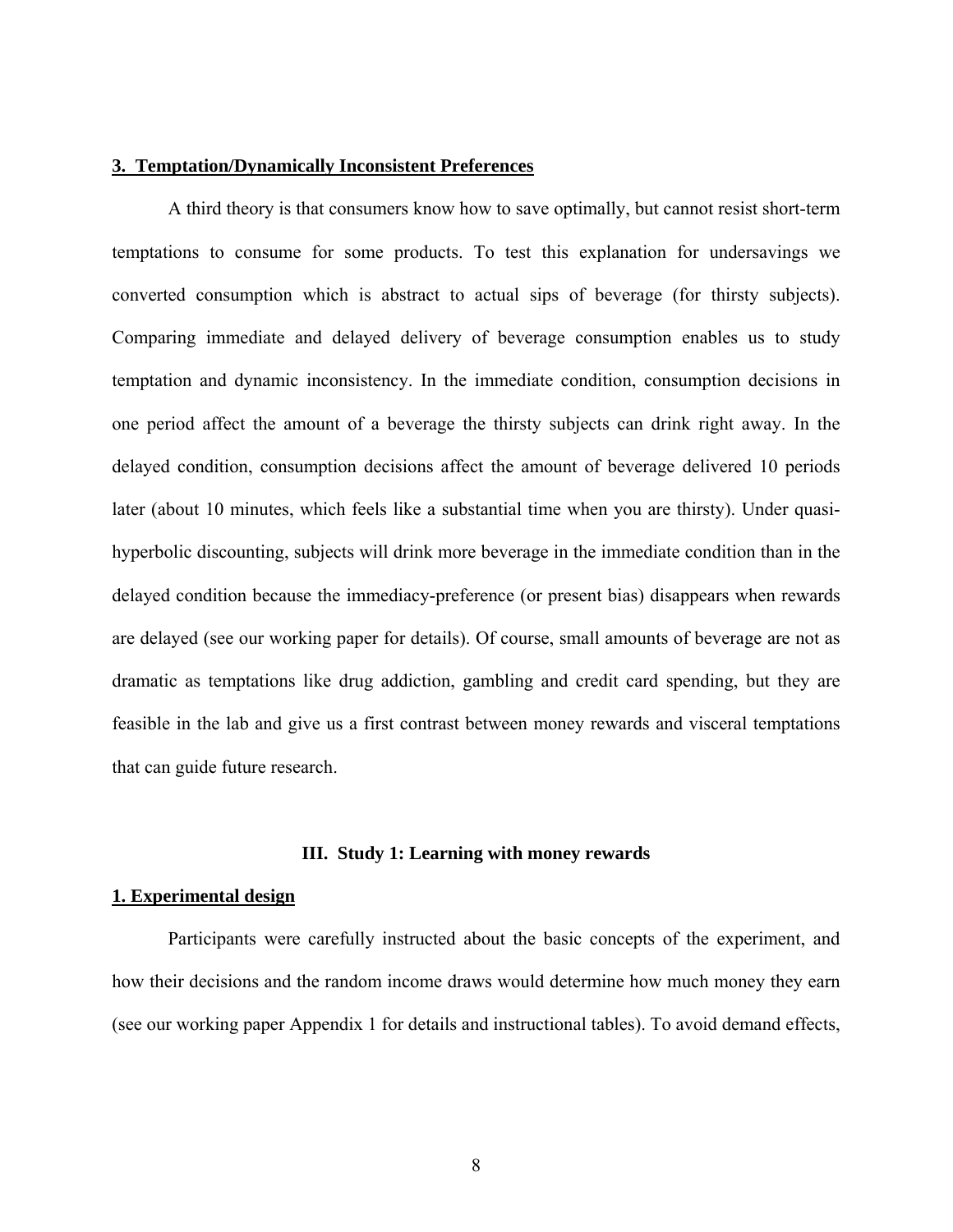economic jargon like "income shocks," "habit stock," and "utility," were translated into plainer language-- "adjustment factor," "lifestyle index" and "points," respectively.

Subjects chose  $C<sub>t</sub>$  in each period from cash-on-hand, which is the sum of previous cash plus new income  $(Y_t)$ . Income in each period is  $Y_t = P_t \eta_t$ , the product of  $P_t$ , permanent income that grows at five percent ( $P_t$  =(1.05) $P_{t+1}$ , with initial  $P_1$ =100) and a multiplicative shock  $\eta_t$ which is lognormally distributed  $(\log \eta \sim N(-\frac{1}{2}, 1))$ . There is no interest rate and discount factor, and no borrowing or investment. Period-specific utility depends on consumption and on an accumulated level of habit, according to ρ γ ε ρ  $\theta$   $(C + \hat{\varepsilon})^{1-}$  $\lambda_{-1}) = k + \frac{\upsilon}{1-\rho} \left( \frac{\upsilon_t + \varepsilon}{H_{t-1}^{\gamma}} \right)$ ⎠ ⎞  $\begin{bmatrix} \phantom{-} \end{bmatrix}$ ⎝  $\left( C_{t}+ \right)$  $=k+\frac{6}{1-}$ 1 1 1 ˆ  $(C_t, H_{t-1}) = k + \frac{\sigma}{1-\rho} \left( \frac{C_t}{H_t} \right)$  $H_{t-1}$   $= k + \frac{b}{1-\rho} \left( \frac{c_t}{H} \right)$  $u(C_t, H_{t-1}) = k + \frac{\theta}{\theta} \left( \frac{C_t + \hat{\varepsilon}}{2\pi\epsilon} \right)^{k}$  with risk-aversion parameter  $\rho$ =3 and a habit strength exponent  $\gamma$ =0.6.<sup>5</sup> The habit stock grows according to  $H_t = \lambda H_{t-1} + C_t$ , where  $\lambda = 0.7$  is a depreciation rate [as in Fehr and Zych, 1998] and the initial habit  $H_0$ =10. Notice that larger early consumption builds up the habit level and depreciates current-period utility, creating an "internality" which implies that optimization requires restrained consumption in early periods. The subject's problem is to choose the stream of consumption  $\tilde{C}_s$  in each period t to maximize his expected utility,  $E_t\left[\sum u(\tilde{C}_s, \tilde{H}_{s-1})\right]$ ⎦  $\left|\ \sum^T u(\widetilde{C}_S, \widetilde{H}_{S\!1})\right|$ ⎣  $\sum_{s=t}^{T}$ − *T s t*  $E_t\left[\sum_{s=1}^{T} u(\widetilde{C}_s, \widetilde{H}_{S-1})\right].$ Because T=30 in the experiments, the problem can be simplified to a dynamic programming problem with two state variables, cash-on-hand  $C_t$  and habit  $H_t$  (after dividing both variables by the permanent income  $P_t$ ).

 The experimental environment is designed to have some basic empirical features of savings in the modern American economy. The 5% income growth and lognormality of multiplicative shocks are shown by Carroll [1992] to characterize US data. However, we chose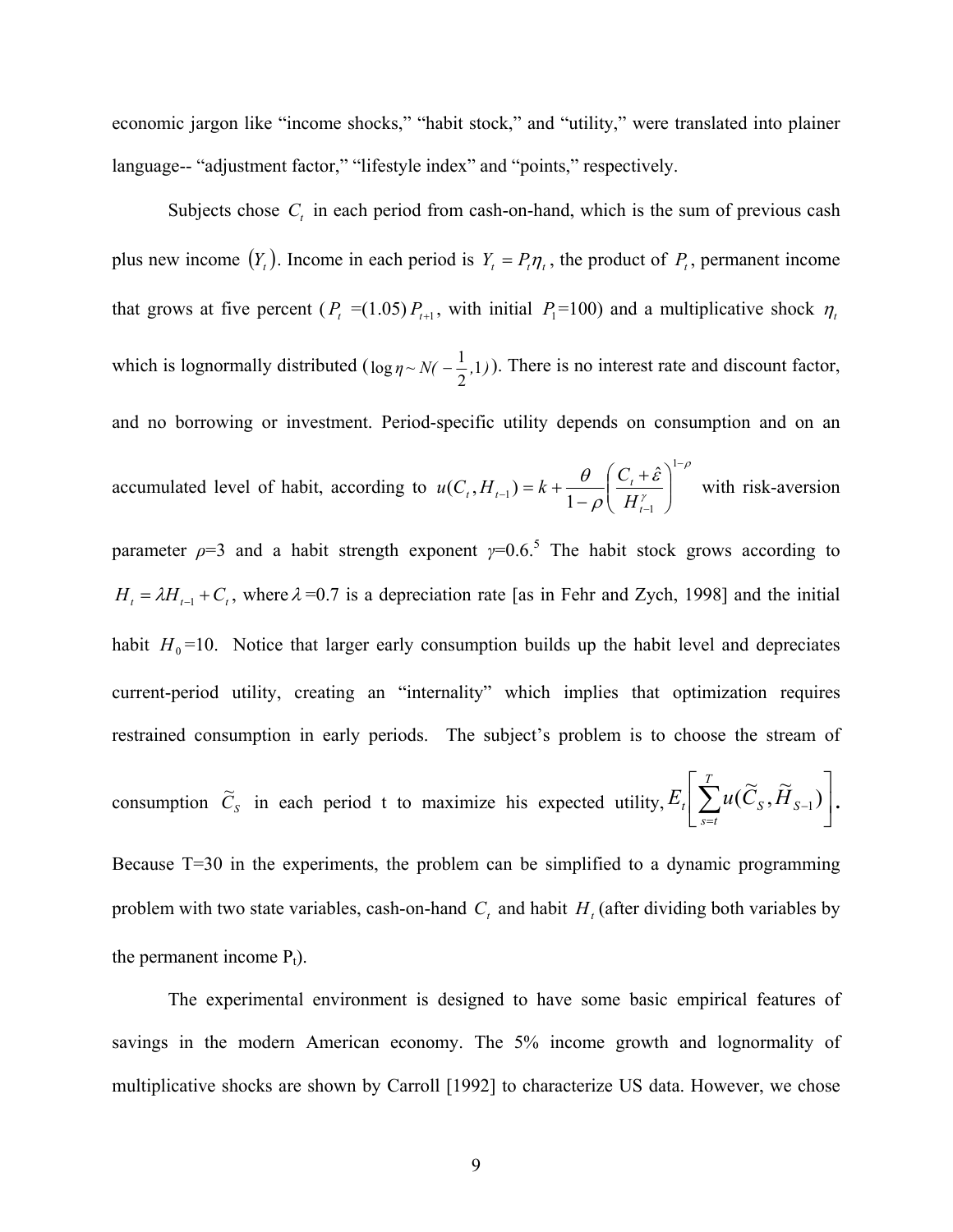T=30 to compress the lifecycles (compared to American annualized lifetimes) so we could have "lifetimes" which are long enough to create a savings challenge and interesting dynamics, but short enough to allow several lifecycles in each experimental session. We also multiplied the standard deviation of multiplicative income shocks  $\eta_t$  by five (creating a standard deviation of 1, rather than Carroll's estimate of .2) in order to deliberately produce more income variation.

 The goal of experiments like these is *not* to precisely recreate all the empirical properties of naturally-occurring decisions in a particular setting. After all, parametric properties of savings problems vary widely across periods of history and across countries so there is no single "real world" to serve as a unique design target. The goal, instead, is to explore a range of environments in which the theory might apply in order to judge when the theory is likely to work and when it is likely to fail. We deliberately chose income shock volatility which is larger than that observed in the modern American economy because higher income variation creates a more analytically-challenging environment. With high income volatility, deviations from rationality are more clearly observed; our design also combines uncertain income and habit formation, because previous experiments have studied each separately and if learning occurs its power is established with more force.

 The instructions explained *all* the details of the structure described above. To make the details easier to understand, we included 30-draw samples from the lognormal distribution to give participants a feel for how much their income could vary and showed the utility functions and habit stock evolution using numerical tables (see our working paper). One table illustrated how the habit stock in each period was determined by the previous period's habit stock and the current spending. A separate table showed how their spending and habit stock in one period determined their utility points in that period. Before participating, subjects took a quiz testing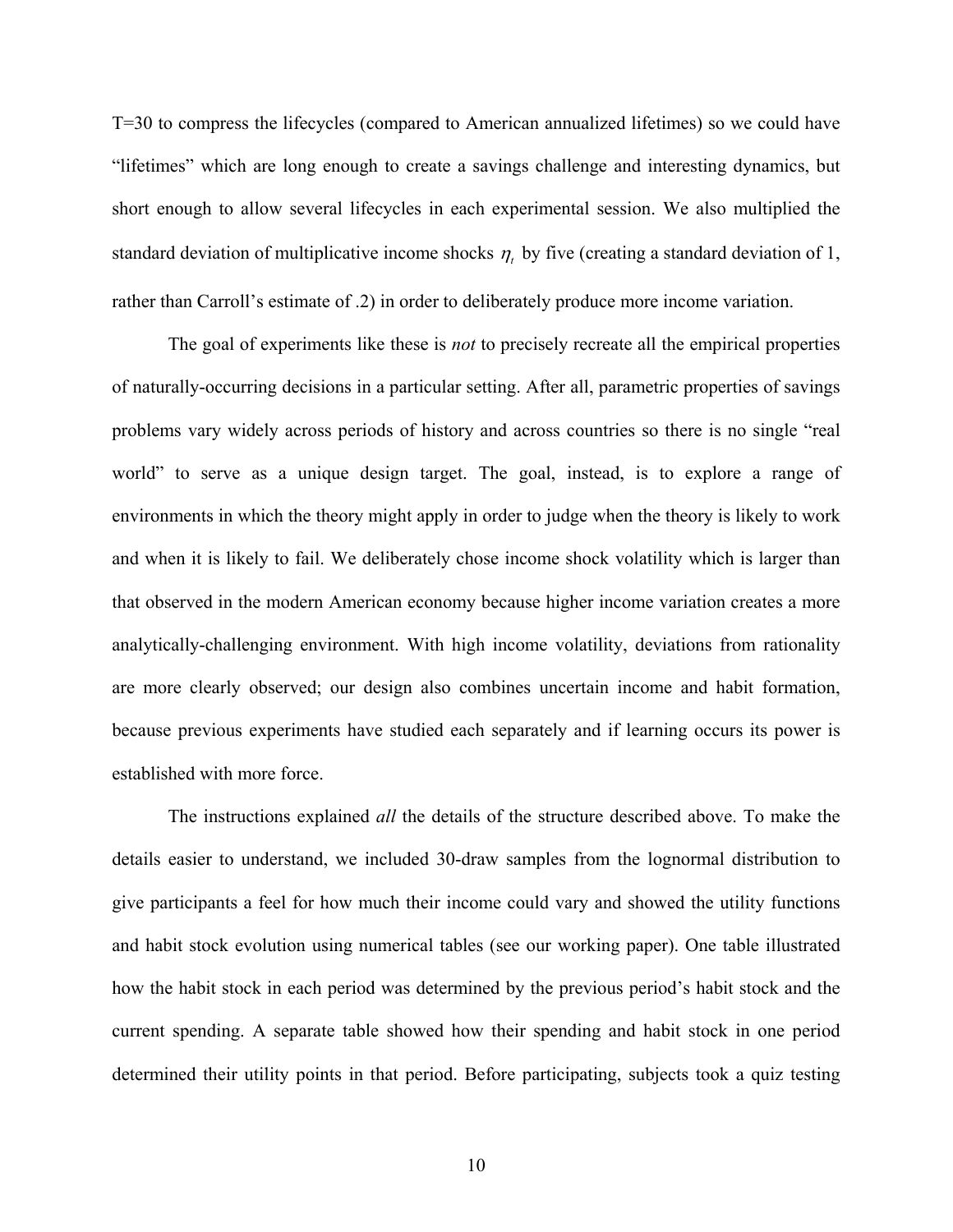them on how their choices, habit levels, and income shocks would determine utility points. The quiz is designed to satisfy concerns that suboptimal consumption decisions do not arise from confusion about how their decisions map into points (and eventual money earnings).

 Consumption decisions were input to an Excel interface which displays the income obtained, the corresponding cash available, and the habit stock for each consumption choice (see Figure II). The program also calculates and displays the possible points (i.e., utilities) that can be obtained from different levels of spending, and the corresponding savings available for the next period. Participants can experiment by inputting different consumption amounts and see how much utility they will earn, and how much cash they will have available at the start of the next period. Most participants tried out several spending choices before making a decision (especially in the first couple of lifecycles). This process is repeated until the end of the lifecycle of 30 periods. (The program automatically spent all cash in the final period 30.) There were a total of seven lifecycles, to see how rapidly subjects could learn across lifecycles. Each participant's total payoff was a pre-announced linear function of the total points earned in all lifecycles<sup>6</sup> plus a \$5 showup fee. Subjects earned between \$7.50 to \$65 with an average of \$45.

 Thirty-six (36) subjects participated in the private learning condition described above. Thirty-six (36) more participated in a "social learning" condition. In the social learning condition, as part of their initial instructions they were also given samples of what three actual subjects had done in the private learning condition.<sup>7</sup> The three samples were taken from the highest-earning subject, the lowest-earning subject, and from one subject chosen at random from the private condition in their subject pool. The social learning subjects were told how these three samples were chosen.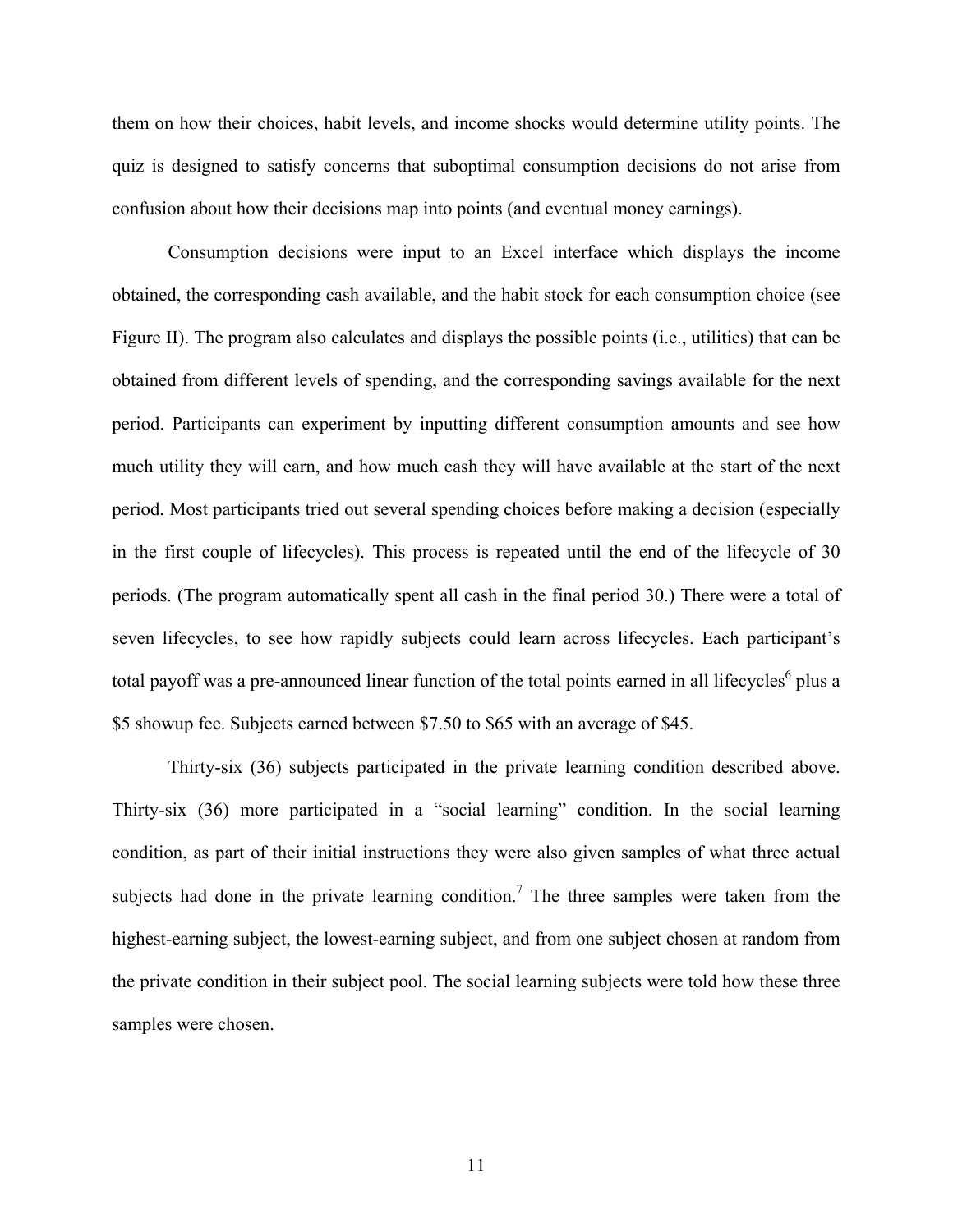There are many ways to implement social learning or imitation [e.g., Ballinger et al., 2003, use direct talking]. Our method mimics intergenerational imitation in which a parent points out three role models-- a great success who retires wealthy, a ne'er-do-well who ends up broke, and a random acquaintance. Keep in mind that the high-earning role model they are presented with might be a subject who overspent early on (relative to the optimum) but got lucky by receiving high income draws. If subjects copy the "successful" subject too directly they could easily overspend relative to the optimum; so it is not clear whether social learning will actually help, hurt, or have no effect.

 Participants were 35 undergraduates from the National University of Singapore (NUS) and 37 undergraduates from California Institute of Technology. These students are unusually adept at analytical thinking so they should represent an upper bound on how well average consumers do in these intertemporal optimization problems. The participants were recruited using the universities' mail servers. Half the participants (18 from each school) did the experiment with private learning and approximately half (17 NUS, 19 Caltech) did the experiment with social learning. Each group had seven lifecycles of 30 periods of income draws. To simplify data analysis, within each condition all participants had the same income draws (but the draws were different in the two learning conditions).<sup>8</sup> Most participants completed the instruction and seven lifecycles in about 90 minutes.

#### **2. Basic results**

 Table I gives summary statistics of actual point outcomes in the two learning conditions. The first and second rows give the average of total lifecycle points in each condition, and the standard deviation across subjects. The third row is the difference between the average point

12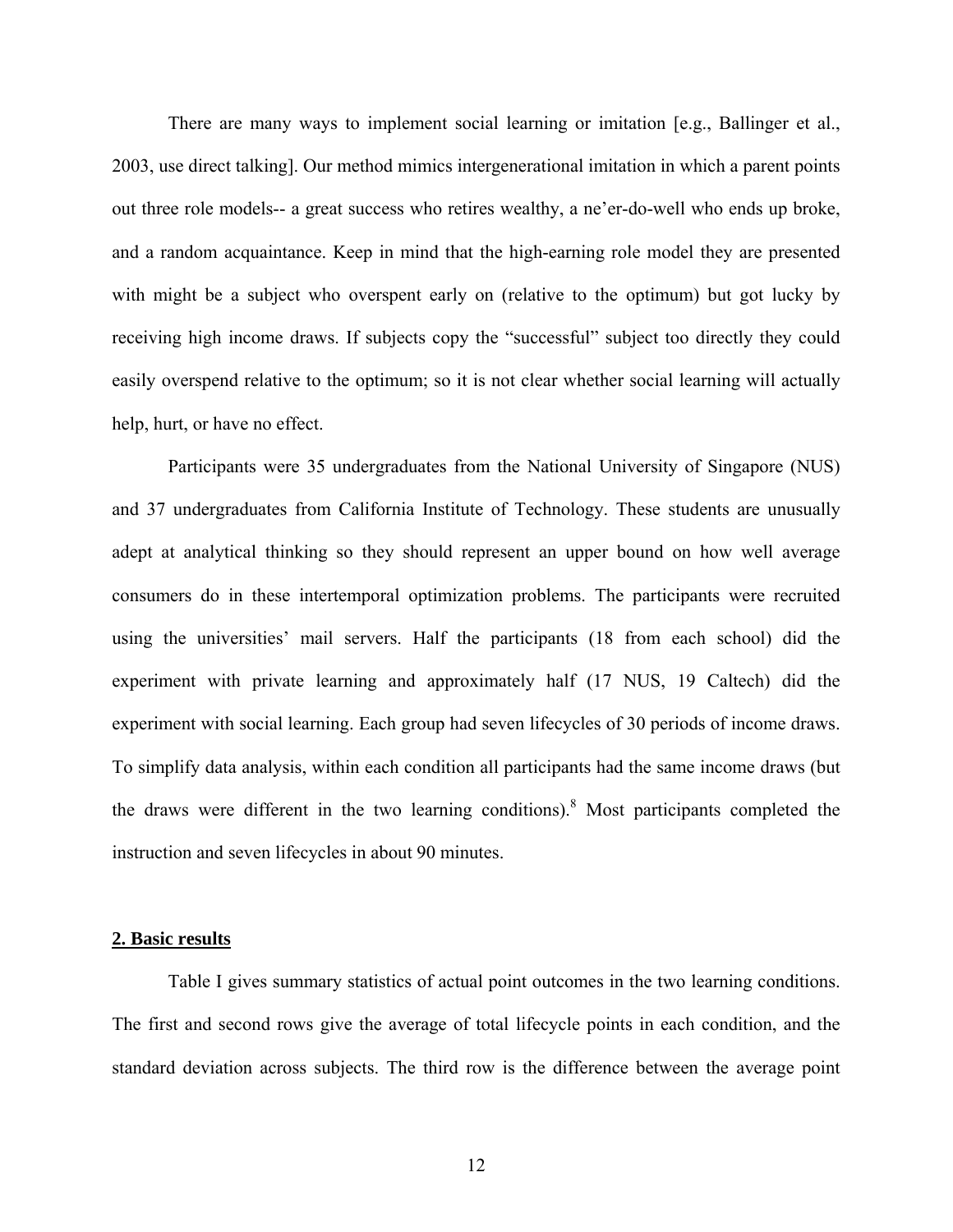total and the (unconditional) optimal point total. $9$  The fifth row is the total income in each lifecycle (which gives an idea of whether deviations from optimality in a particularly lifecycle are due to bad decisions or to bad income luck).

 With only private learning, performance in the first three lifecycles is well below the unconditional optimum and highly variable across subjects. However, by lifecycle four the average subject earns point totals within 80% of the optimum and the variability across subjects shrinks.

 Table I (bottom panel) also shows that social learning brings point outcomes close to the optimum rapidly. The mean and variation of points in the very first lifecycle with social learning are similar to those statistics from lifecycles 4-7 with only private learning.<sup>10</sup>

#### **3. Behavior relative to conditional optimization**

 The Table I statistics compare point totals to *unconditional* optimal level of spending in each period. This can be a misleading comparison because *conditional* optimal spending in each period depends on the participant's *actual* cash-on-hand and accumulated habit stock. A subject who makes some bad decisions in early periods, but then wises up and makes conditionally optimal decisions in later periods, will look bad in Table I but may be close to conditionally optimal overall when a few early mistakes are averaged with smart later decisions.

 Each subject's average conditional deviation for each period is the difference between their actual spending and the optimum (conditioned on that participant's earlier decisions). Figure III plots the conditional deviation paths for lifecycles 1 and 7 with private learning, along with 95% confidence intervals (dotted lines). Since the optimal conditional path in Figure III is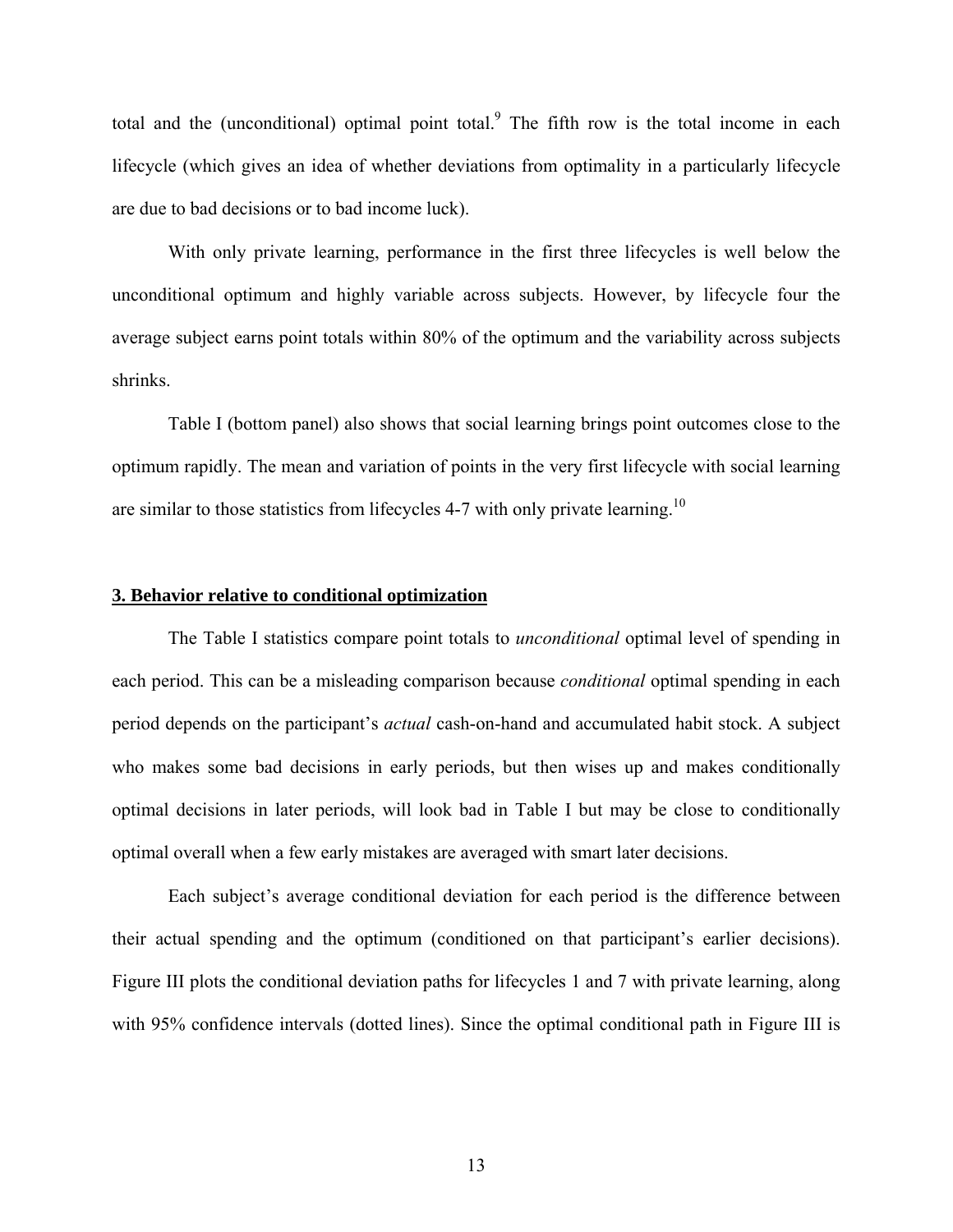the horizontal axis, the reader can judge at a glance whether deviations are significant by seeing whether the confidence interval covers the zero line or is far from it.

 Figure III confirms the conclusion from Table I: With only private learning, participants in lifecycle 1 are spending significantly more than optimal in early periods, until about period 20 (when they often spend too little). However, the lifecycle 7 conditional deviations are never significantly different from zero, which shows that learning is very effective over the seven lifecycles. In fact, the actual spending path is insignificantly different from the conditional optima by lifecycle 4.

 Figure IV shows the analogous data for the social learning condition. These small deviations are deliberately plotted with the same y-axis scale as in Figure III, to show how much smaller the deviations are when there is social learning compared to private learning. Deviations are insignificantly different from zero in most periods. There is also little difference between lifecycles 1 and 7 in the social learning condition, because the initial performance is so close to optimal.

 To measure the effects of private and social learning, we regressed the log of the absolute deviation from the conditional optimum on dummy variables for lifecycles (excluding the first lifecycle), the period number and its square, and dummy variables for social learning condition, gender (Female=1, mean=.43) and ethnicity (Chinese=1, mean=.50).<sup>11</sup>

Table II shows the results. The period effect is positive (but nonlinear because the period<sup>2</sup> effect is negative) because the absolute deviations are larger in later periods, when incomes are larger. The social learning main effect is highly significant (it implies a 24% reduction in conditional deviation), as are the dummy variables for some of the later lifecycles, reflecting overall learning from multiple lifecycles (5 and 7). There is no significant effect of ethnicity and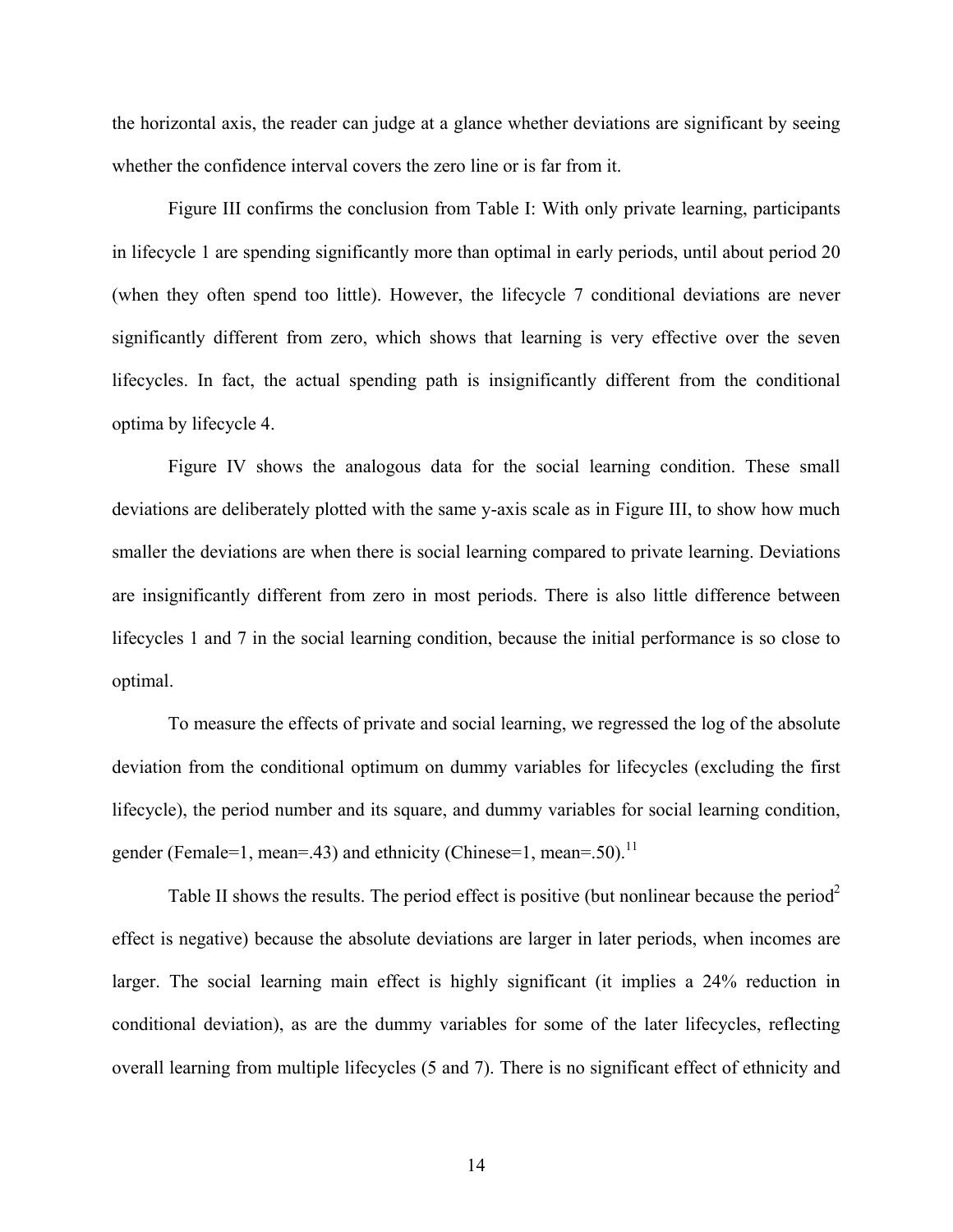a small effect of gender (women deviate about 20% more).

#### **IV. Study 2: Beverage rewards and temptation**

#### **1. Experimental design**

Study 2 was almost the same as the first study with one large change.<sup>12</sup> Lifecycles 1-2 and 4-5 (with money rewards) were the same as in study 1. However, in lifecycle 3 subjects received a fixed monetary payment for their participation but did not earn any additional money for decisions. Instead, in each period they drank an amount of a beverage<sup>13</sup> proportional to their consumption decisions each period (1 ml beverage for each 2 points). The Excel interface was modified to show the total milliliters of beverage reward to be obtained, rather than points (utilities). It also displayed the maximum milliliters of beverage reward that could be obtained through spending all available cash immediately. As noted in the introduction, this change was designed to see if savings decisions about abstract money reward are different than viscerallytempting rewards-- namely, liquid consumption of thirsty subjects.

 To make this reward appealing and limit satiation across the experiment, subjects were asked not to drink for four hours before the experiment began.<sup>14</sup> They also begin by eating some salty snacks. Since it takes them 45 minutes to read the instructions and do two 30-period lifecycles for money before the beverage lifecycle, they are definitely thirsty by the time they reach the beverage lifecycle. It is likely that they do not satiate during the lifecycle because no subject received more than 350 ml of soda (less than a 12 oz. can of Coca-cola) in that lifecycle, and subjects could only drink a maximum of 20 ml/period (0.7 oz), and beverage periods were separated by one minute.<sup>15</sup> Subjects were required to drink their entire beverage consumption in that one minute period.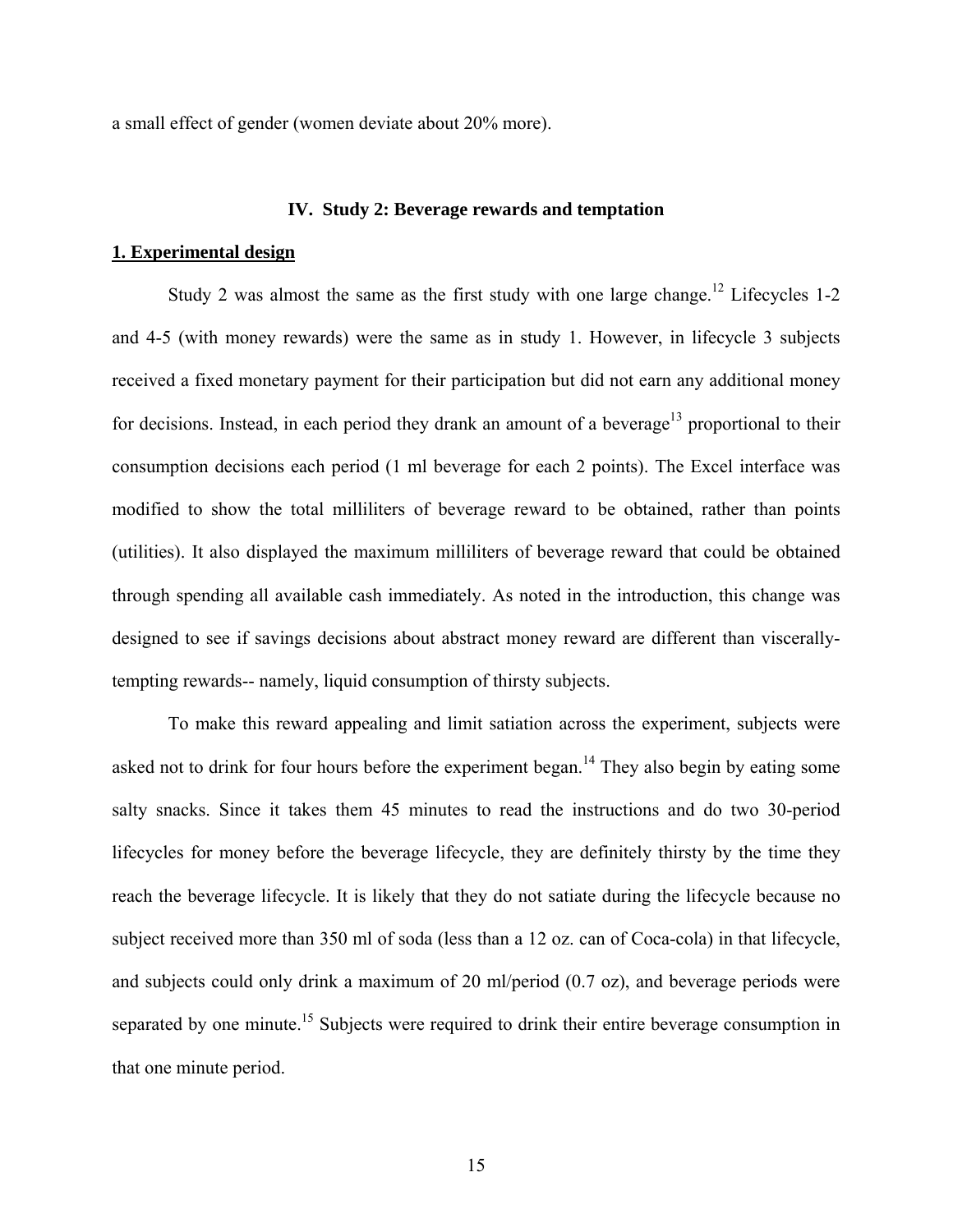A syringe pump with three syringes was used to deliver an exact amount of beverage into a cup.<sup>16</sup> If subjects incurred a negative number of points in any period, they incurred a debt of sorts-- they would not receive any beverage until that level had been offset by future positive point totals. This debt is "forgiven" at the end of the beverage lifecycle because we cannot force subjects to "pay back" the debt for future drinking (as we do in the money lifecycles).

 There were also two different reward-delivery conditions in the beverage lifecycle. In the immediate condition subjects received their beverage reward right after making their decision. In the delayed condition subjects received their beverage reward chosen in period t ten periods after making their decision, in period  $t+10$ .<sup>17</sup> Quasi-hyperbolic or present-bias models of time discounting predict that subjects will drink more beverage in the early periods of the immediate condition because delayed rewards are heavily discounted (see our working paper). In the delayed condition, immediate choices do not lead to immediate consumption so the present bias term in discounting disappears. As a result, subjects should drink more overall in the delayed condition.

Subjects were  $n=52$  Caltech students.<sup>18</sup> Because a single liquid-delivery apparatus was used, experiments were conducted in a single office rather than a computer lab with one subject at a time. As a result, this study was more laborious than many economics experiments (taking about 130 hours of experimenter-subject contact time).

#### **2. Results**

#### **2.1 Total beverage awarded**

 The hyperbolic discounting and dual-self models predict that subjects in the immediate condition would receive less beverage than in the delayed condition, because they will consume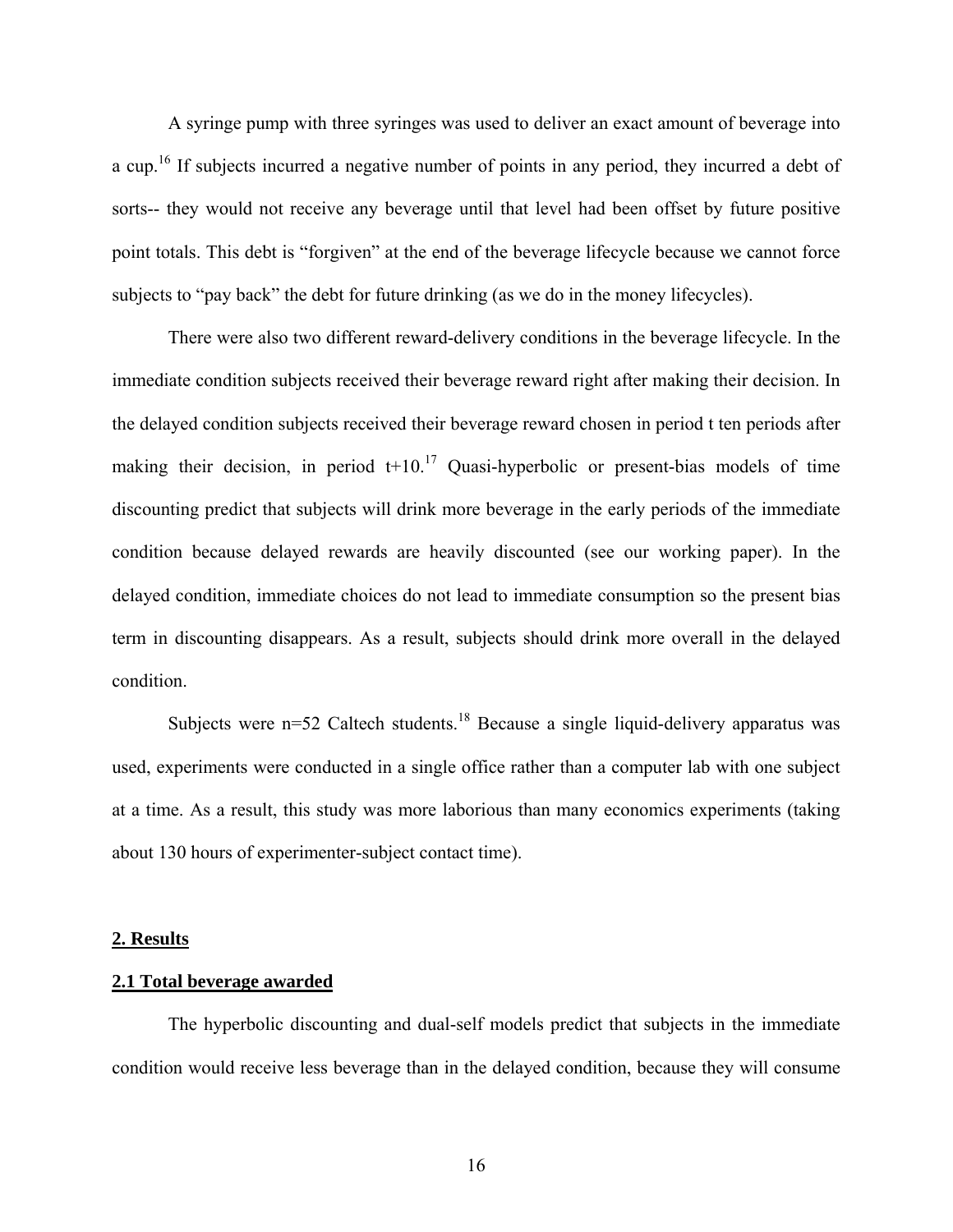relatively more compared to a total-reward-maximizing optimum in early periods. This prediction is empirically correct (see Table III, row 1). The immediate-condition subjects drank less total beverage on average (179 ml, std. dev.=84.6) than the delayed-condition subjects (226 ml, std. dev.=79.0). Though there is substantial variation across subjects, this difference is significant at conventional levels by one-tailed tests (t-test p=0.047, Mann-Whitney rank sum test  $p=0.015$ ).

#### **2.2 Adjusting for skill**

 Simply comparing total beverages in the immediate and delayed conditions does not control for possible differences in skill or discounting between subjects in those conditions that could be evidenced by differential performance in the four money lifecycles. To control for these skill differences, we estimate the regression

$$
(1) \qquad P_{it} = a + b_1 r_1 + b_2 r_2 + b_3 r_4 + b_4 r_5 + b_5 I + e_{it}.
$$

where  $P_i$  is the point total for subject *i* in lifecycle t,  $r_i$  is a dummy variable for lifetime *i*, and *I* is a dummy variable for the immediate condition. If immediate consumption triggers overconsumption and poor savings accumulation,  $b_5<0$ .

 Notice that point totals can be negative for the beverage lifecycle, but the total ml of beverage consumed cannot be negative. (Subjects cannot be forced to "pay back" liquid once it is consumed.) This constraint is different than for the money rounds because a monetary point debt accumulated in one lifecycle can be offset by other lifecycles. Subjects are aware of this difference in incentive structures. If a large beverage deficit (>350 ml) occurs in an earlier period, they know that no amount of spending can erase the deficit. As a result, when subjects have large negative point totals they can become indifferent about future decisions (their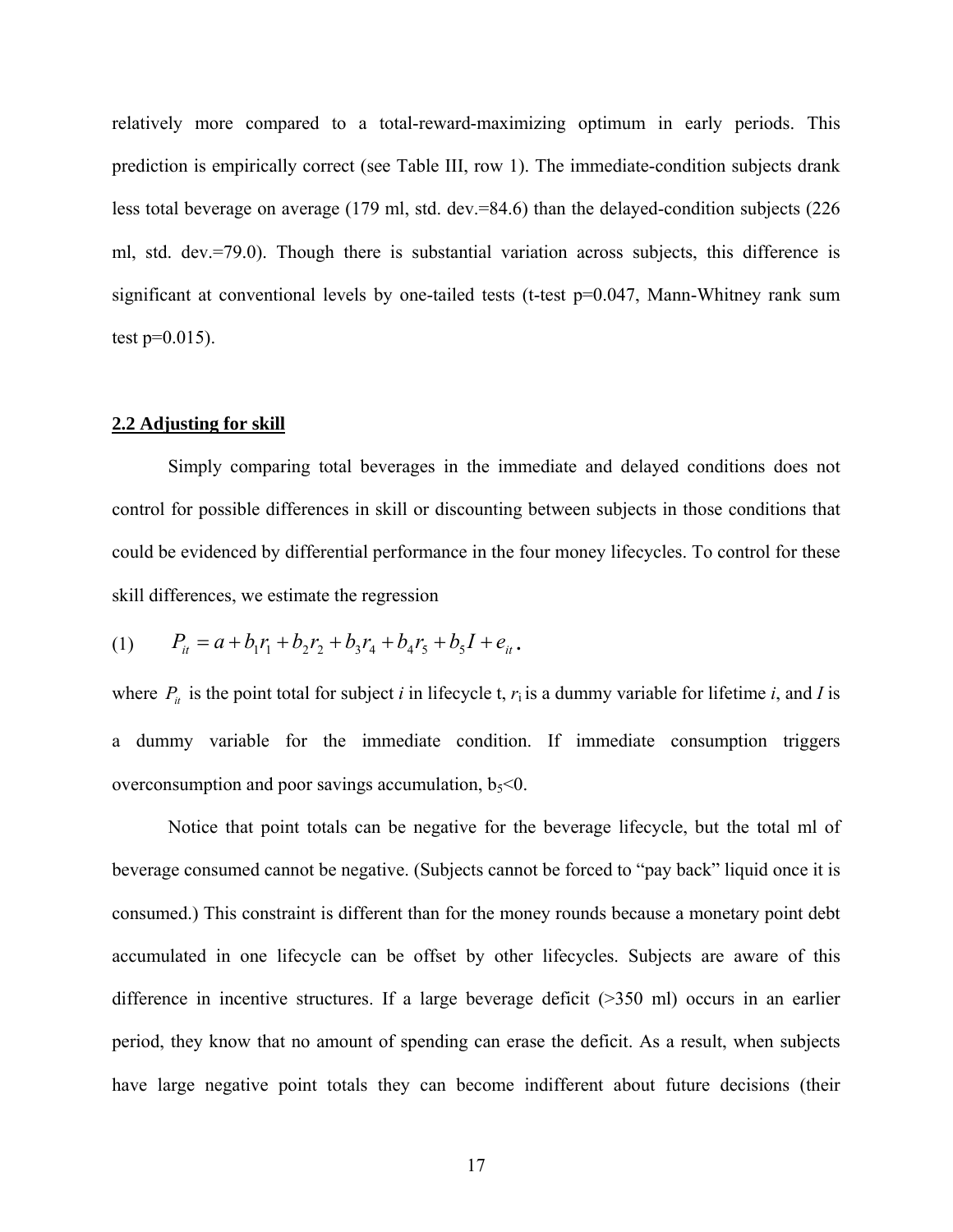marginal incentive disappears) and produce high negative points. These high deviations occurred disproportionately in the immediate condition, which then greatly overstates  $b_5$  when the dependent variable is points (see Table IV).<sup>19</sup> In order to reduce the effects of these outliers, two alternative regressions were run. In one specification, each lifetime money point total was calculated as if it were a beverage lifecycle (i.e., periods with negative utility are ignored). In the third specification, extreme point totals were reduced in magnitude by taking the logarithms of their absolute values with their sign preserved (i.e., the dependent variable is  $[|P_{it}|/P_{it}]ln(|P_{it}|)$ .

 Table IV shows the results of a random effects regression run on each model. In all three specifications the sign of  $b_5$ , the effect of the immediate condition, is negative and significant at p<0.05. The fact that these results are stronger in significance than the parametric t-tests reported in Table III, suggests that accounting for individual differences in skill by using the moneylifecycle results actually enhances the significance of the immediate-delayed condition difference by reducing variation from cross-subject differences.

 These analyses use the overall point totals in the lifecycle. As in study 1, it is also useful to examine conditional deviations in each period given decisions in previous periods. For each period in the beverage lifecycle we calculated the future expected points for that subject resulting from her decision, compared to the future expected points from a conditionally total-rewardmaximizing optimal decision in that period. We then converted these amounts to ml of beverage and totaled these values over all thirty periods. Since no subject could receive more than 350 ml of beverage in the lifecycle or less than 0 ml, we bounded all totals at 350 ml. Row 2 of Table III shows the results. The average total expected beverage loss, in conditional deviation from optimality, is much higher for the immediate condition than for the delayed condition (about twice as high).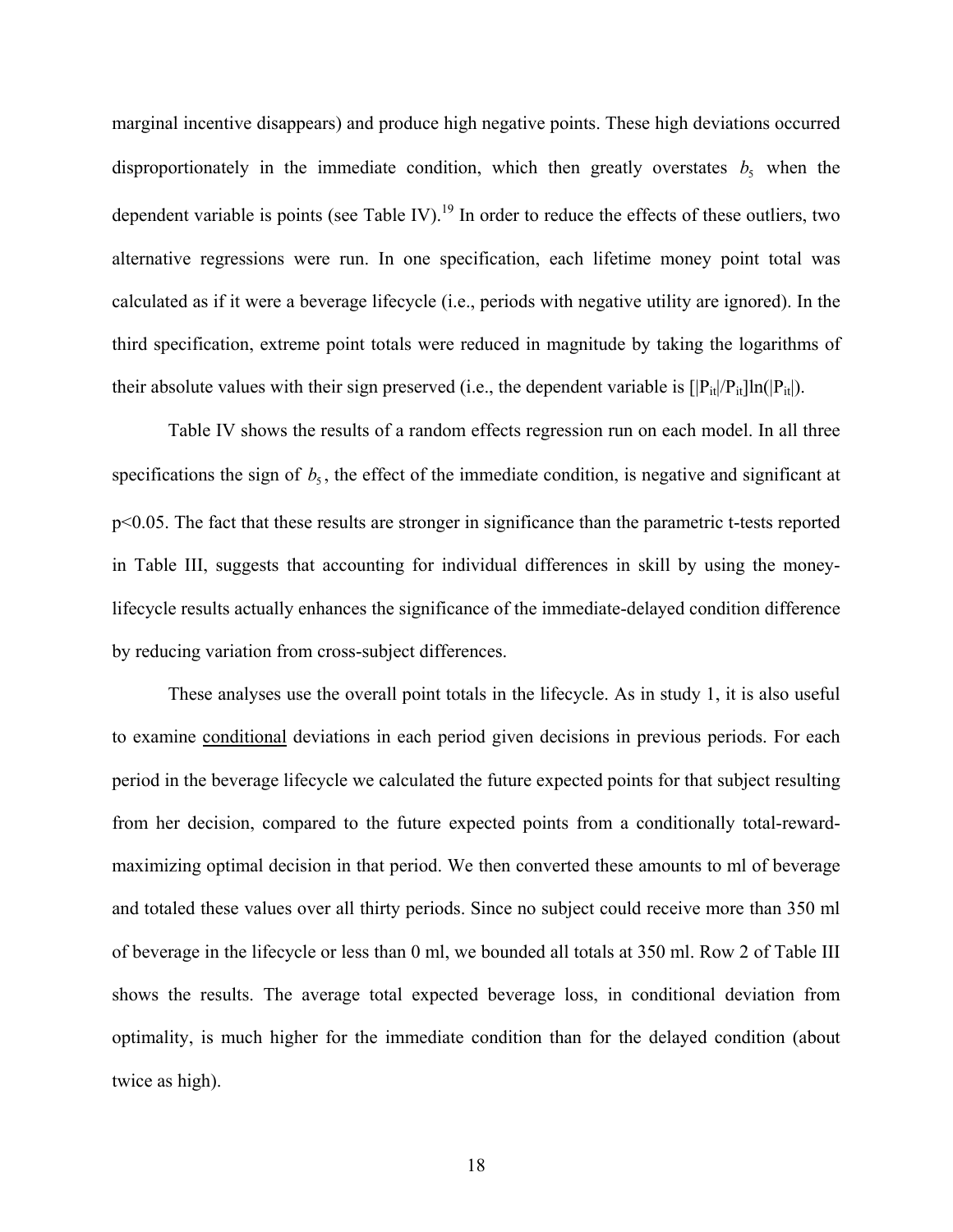#### **2.3 Exploring the time series of overspending in early periods**

 Figure V shows the average ratios of spending to conditionally optimal spending. (In the first 10 periods the optimal line is now just a flat line at a ratio of 1.) Figure V confirms that even when conditioning on past decisions, the immediate-condition subjects are spending more in the first five periods. (After that period the higher number of subjects with beverage deficits and large habits in the immediate condition pushes down their overspending.)<sup>20</sup> Another diagnostic statistic is the average overspending in those periods in which subjects overspend compared to the conditional optimum. The immediate group subjects actually made somewhat fewer overspending decisions than the delayed-condition subjects  $(41\% \text{ vs. } 51\% \text{ of decisions})$ <sup>21</sup> but when they did overspend, the immediate condition subjects spent much more than was optimal (Table III, row 3), which is the key source of greater expected losses.

#### **2.4 Estimating quasi-hyperbolic discounting parameters**

The results presented to this point have supported the basic prediction of the hyperbolic discounting and dual self models, that subjects in the immediate condition consume less overall. Because the hyperbolic model is clearly parameterized, we can also estimate best-fitting values of the parameters  $\tilde{\delta}$  and  $\tilde{\beta}$  from savings decisions and compare those values to estimates from other studies. The analysis is restricted to observations when subjects did not encounter beverage deficits. When a subject encountered a beverage deficit, their decision could only be made to receive *future* rewards and so  $\tilde{\beta}$ , the immediate bias term, should not apply.<sup>22</sup>

 In the quasi-hyperbolic model, the weights placed on immediate and future rewards are 1,  $\beta\delta$ ,  $\beta\delta^2$ , ...  $\beta\delta^t$  ... If  $\delta$  is close to one the terms  $\delta^t$  are close in numerical value, so there will be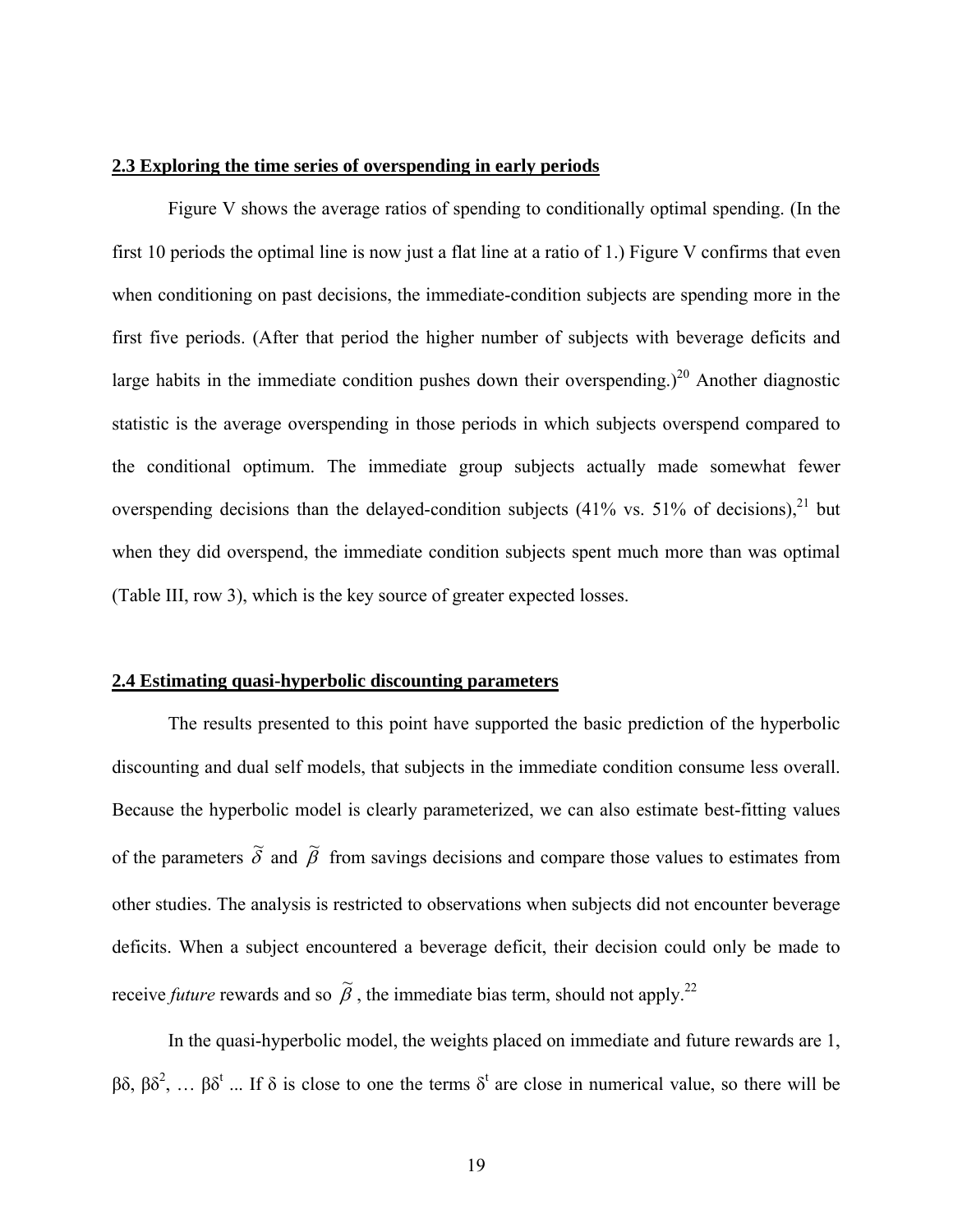many combinations of  $(\beta, \delta)$  values which produce similar sequences of weights and similar choices. It is therefore difficult to estimate the two parameters separately by searching for a pair of best-fitting values from choices; there are many pairs with low  $\beta$  and high  $\delta$  values that will fit about equally well, and when this procedure was used it often yields values of β that are close to 0 or above 1. We therefore use a two-stage procedure to calibrate δ and β for each subject.

Since behavior in the delayed condition gives no information about the present bias  $\beta$ , in theory, the delayed-condition data will be used to estimate δ. So we first search for best-fitting values of  $\delta_D$  which explain delayed-condition subject choices as if they are maximizing discounted expected utility of consumption with a discount rate  $\delta_D$  and  $\beta=1$ . These estimates minimize the sum of squared percentage deviations between the actual consumption and the consumption predicted by the model. This estimation gives a distribution of  $\delta_D$  estimates with a mean of .904 and standard deviation, across subjects, of .230. This mean value is significantly less than one at the 2% level by a cross-subject t-test (see Table V).

The next challenge is to estimate  $\beta_I$  values in the immediate condition, using reasonable values of  $\delta$ <sup>23</sup>. The procedure we use first fixes  $\beta$ =1 for each immediate-condition subject and then estimates a best-fitting value of  $\delta_1$  for each of those subjects. These values are shown in Table VI; the mean  $\delta_I$  is 0.85 and the standard deviation is 0.24. Since we are fixing  $\beta=1$ , but we believe the actual  $\beta_I$  values might be below 1, we need to adjust the  $\delta_I$  values in some way that permits more precise estimation of β. We do this by projecting the subject-specific values of  $δ₁$ onto the value of the distribution of  $\delta_D$  estimated from the delayed-condition subjects which has the same standardized deviation. That is, a specific immediate-condition estimate  $\delta_I$  is adjusted to an estimate  $\delta_1^*$  where  $(\delta_1^*$ -0.904)/0.23=( $\delta$  - 0.85)/0.24. This procedure permits individual differences in  $\delta_I$  values, but yokes their distribution to the distribution of  $\delta_D$  values to permit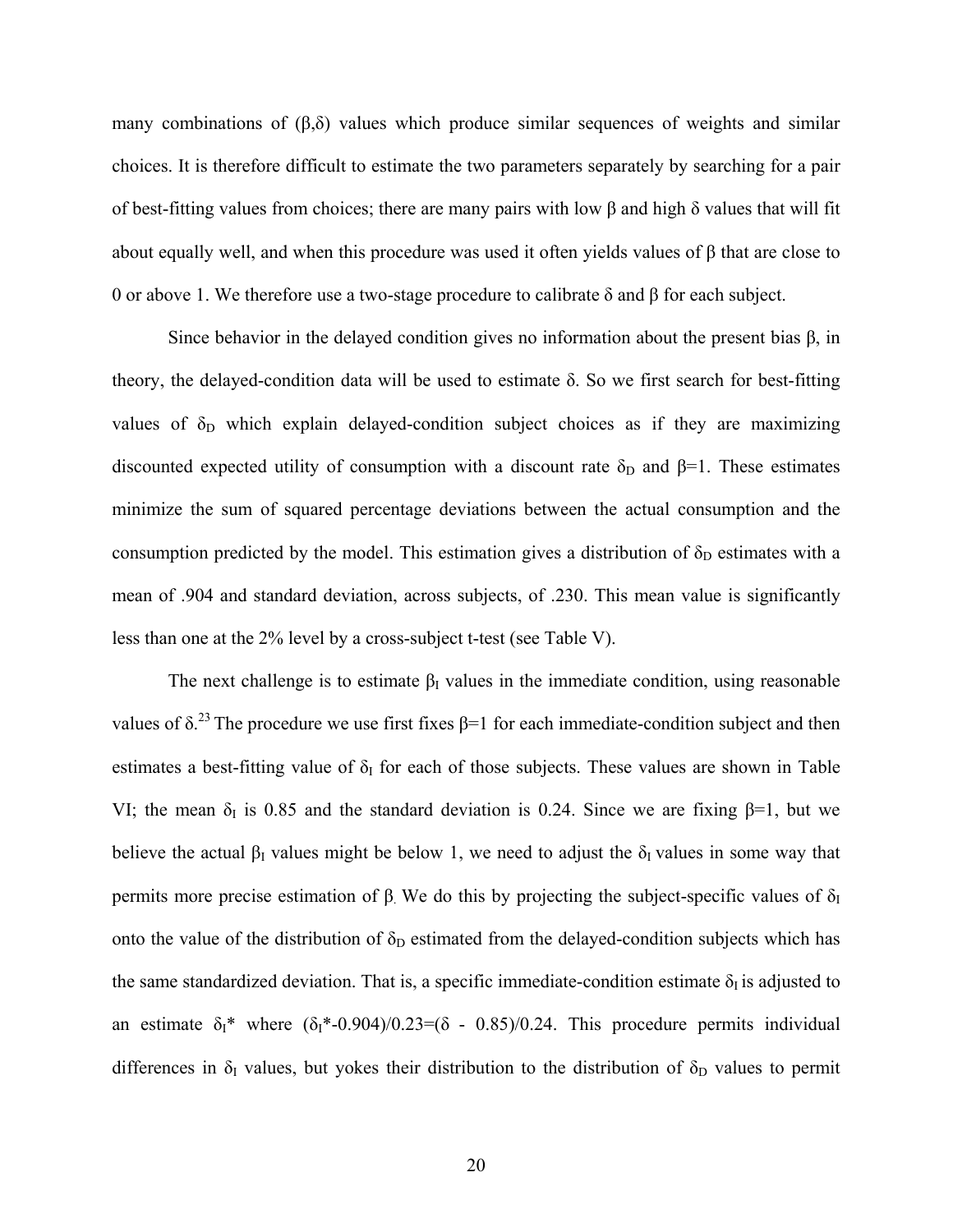better identification of β. Using these adjusted values of  $\delta_1^*$  for each immediate-condition subject, we estimate  $\beta$ <sup>I</sup> for each subject.

 There is one further complication. In quasi-hyperbolic models, people can be either sophisticated or naïve [e.g., O'Donoghue and Rabin, 1999]. Sophisticated subjects discount delayed payoffs steeply but understand that in the future they will discount steeply too. Naïve subjects discount steeply but believe, mistakenly, that their current discount factors applied to future periods will also be applied to later decisions. The difference between sophistication and naïveté can be illustrated in a three period example. In the first period, both types of subjects apply weights 1,  $\beta\delta$  and  $\beta\delta^2$  to the three periods. However, the sophisticated subject knows that the discount rates 1 and βδ will actually be applied to periods 2 and 3 when period 2 decisions are made, and accounts for this weighting in forecasting period 2 and 3 choices. The naïve subject thinks the discount rates  $\beta\delta$  and  $\beta\delta^2$  will be used in period 2 to weight period 2 and period 3 utilities; since the βδ term will divide out in optimization, the naïve subject therefore thinks the relative weights applied in periods 2 and 3 will be 1 and  $\delta$  (i.e., the naïve subject thinks he will act like an exponential discounter in the future). In simple choice experiments these two behavioral assumptions are difficult to distinguish empirically, but our 30-period experiment gives some empirical leverage for distinguishing them. We therefore estimate β values (using the adjustment procedure described above) assuming both sophisticated and naïve forecasting of future behavior (see our working paper).

The results are summarized in Table V. The estimates of  $\beta$  in both the sophisticated and naïve models are clustered around  $0.6$ -0.7. Table VI shows individual results;<sup>24</sup> all but one subject's estimate is below 1 for both specifications, so the hypothesis that there is no present bias (β=1) is strongly rejected.<sup>25</sup> The estimates of  $\tilde{\beta}$  are in the ballpark of estimates of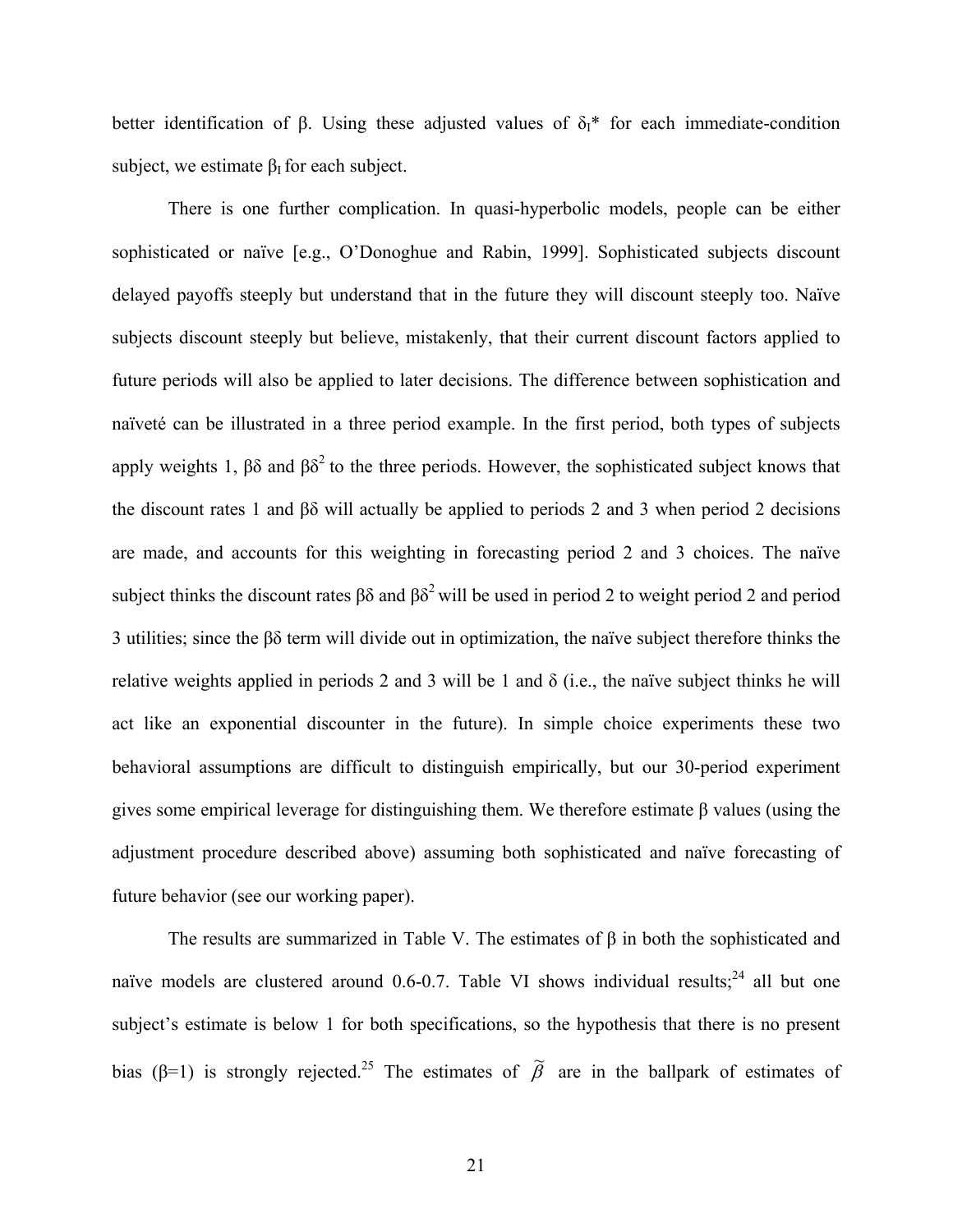Angeletos et al. [2001] ( $\tilde{\beta}$  =0.55), Della Vigna and Paserman [2005] ( $\tilde{\beta}$  =0.9), and Tanaka, Camerer and Nguyen [2006] ( $\tilde{\beta}$  =0.74-0.89) (from macroeconomic calibration, unemployment spells, and experiments in Vietnam, respectively). Measured by the sum of squared deviations, the naïve model fits better in 16 of 26 subjects. Since this structure is not deliberately designed to distinguish the two specifications, this is just a clue that both specifications should be taken seriously as explanations of behavior respectively.

#### **2.5 Myopic loss-aversion**

A widely used concept in behavioral economics which might apply here is "myopic lossaversion." Loss-aversion is the idea that people are disproportionately averse to making decisions that create nominal losses relative to a point of reference [see Kahneman and Tversky, 1979; e.g., Camerer, 2005, Camerer, forthcoming, Goldstein et al., 2006]. Myopic loss-aversion means that people focus on losses only in a small segment of time or a part of a portfolio, neglecting the benefits of decision rules which aggregate losses and gains across choice sets. In our setting, one hypothesis from myopic loss-aversion is that subjects will be unusually reluctant to choose a consumption level that generates a period-specific utility which is negative (assuming zero is a reference point).<sup>26</sup> Figure VI tests this hypothesis using study 1 data, by plotting nominal utility losses in each period from actual consumption on the y-axis, and corresponding losses that would have resulted from conditionally-optimal consumption (for utilities between -50 and  $+50$ , n=14,228). There is a sharp visible drop-off in points between the bottom and top halves of the Figure VI scatter plot. It appears that subjects hate to lose a small amount of nominal utility, even when they should take a small loss to build up savings. [as shown in Fehr and Zych, forthcoming]<sup>27</sup> A piecewise-linear jackknife regression through the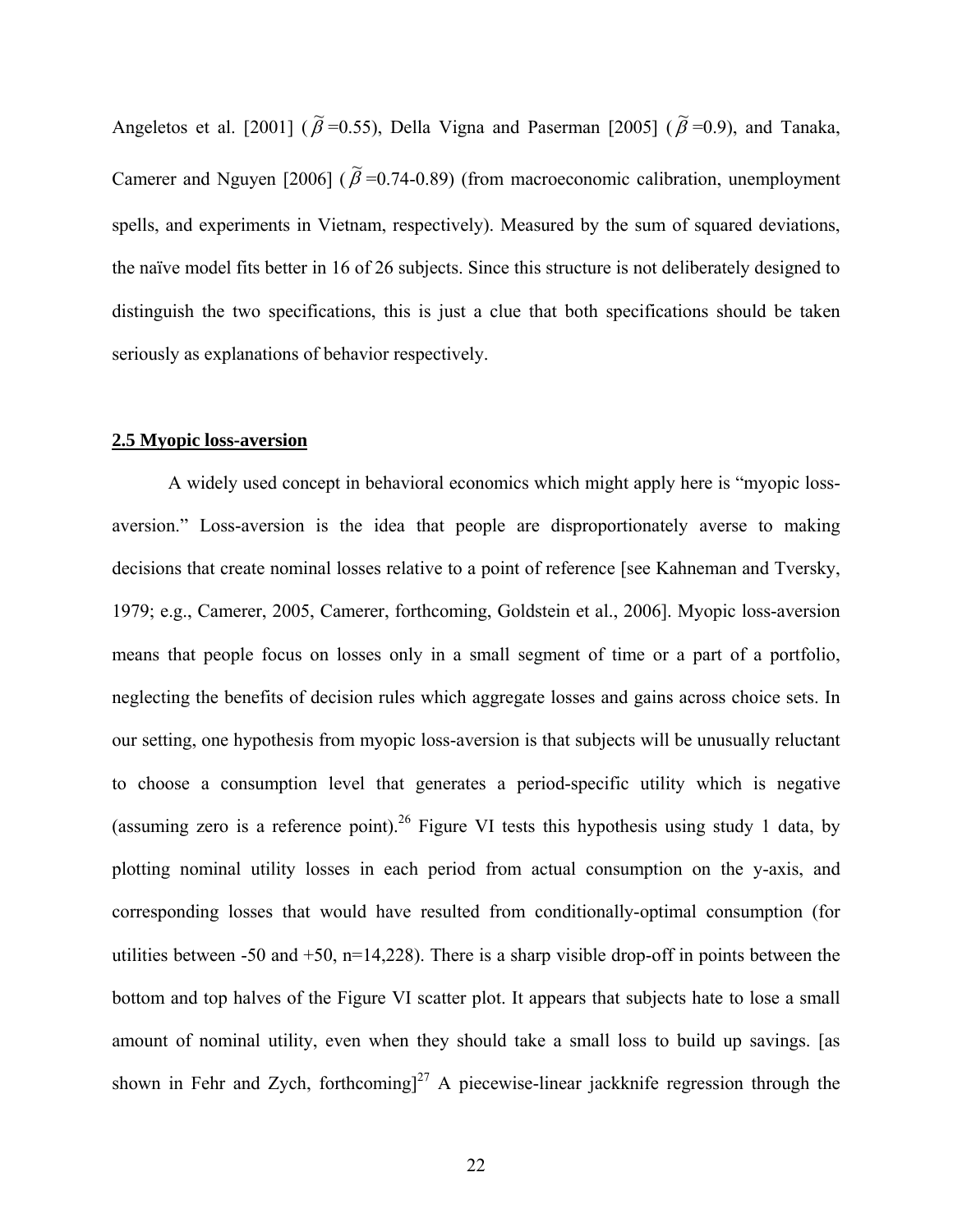origin gives coefficients in the domain of positive and negative conditionally optimal utilities of 0.79 and 0.15, respectively. The ratio of these two slopes is 5.2. Another way to see the effect is to plot histograms of small actual and optimal utilities (between  $-10$  and  $+10$ ), across all subjects and periods (see Figure VII). In the actual period-by-period utilities there is a huge spike on the slight positive side. This spike is not at all evident in the corresponding distribution of optimal utilities, so the preference for a small positive utility and aversion to loss is not normative.

Figures VIII-IX show actual-optimal utility scatter plots like Figure VI, for the money periods and beverage periods of study 2. For money (Figure VIII), the jackknife regression gives positive and negative slopes of 0.88 and 0.10 (a ratio of 8.8). For beverage (Figure IX), the slopes are 0.92 and 0.62 (a ratio of 1.49). The difference between money and beverage is consistent with the idea that in the domain of beverage, subjects know that a large loss creates a debt that they must pay off before getting more sips, so they are more willing to accept small losses rather than run up large debts. Johnson et al. [2006] also show variations in loss-aversion across domains.

The myopia underlying Figures VI-IX is surprising. The subjects make 210 separate money decisions in study 1, and 120 decisions in study 2. They know that the utilities in each of those periods will be added up at the end to determine their total money earnings. (The software even updates the total points for each lifecycle every period and shows the total at the bottom of the screen.) There is no good normative reason to avoid a small loss in any single period (as Figure VII showed). These data are a reminder that a complete theory of theory of loss-aversion and its interaction with a myopic focus needs to account for how broadly decisions are bracketed or lumped together [Thaler, 1999; Read et al., 1999].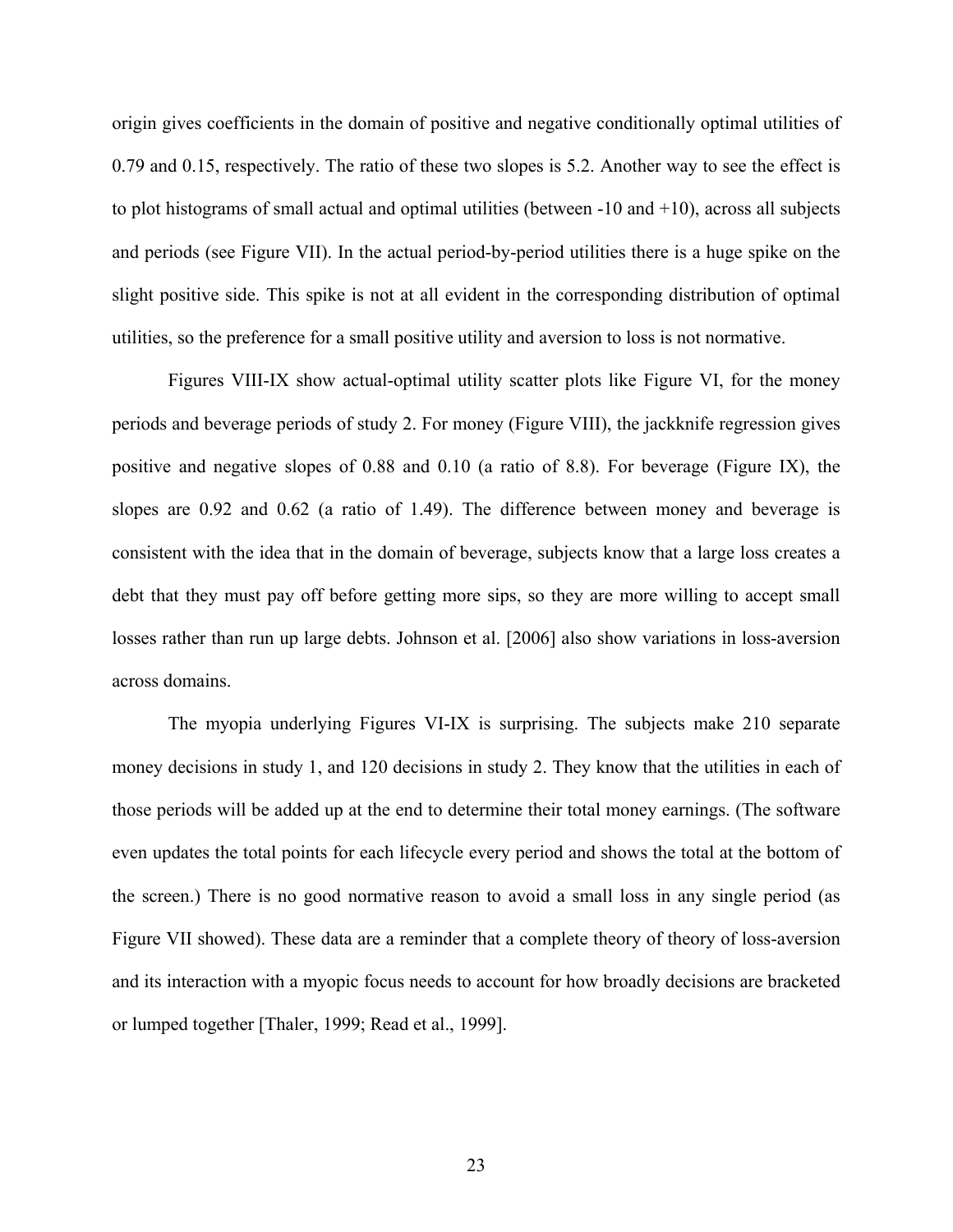#### **V. Conclusions**

 Evidence on savings suggests people are not always saving optimally. However, tests with field data depend sensitively on assumptions about expectations, separability of consumption, and other unobservables. Experiments control for these assumptions, and generally show that experimental subjects save too little.

 This paper seeks to establish some boundary conditions under which intelligent subjects at the start of their economic lifecycles make decisions in a complex savings problem which vary from nearly-optimal to highly suboptimal. The experiment environment is difficult because there is income uncertainty and habit formation (i.e., consumption utility depends on previous consumption). We find that subjects save much too little at first, but learn to save close to optimal amounts after three or four lifecycles of experience. Furthermore, subjects who have received social learning, examples of successful, unsuccessful, and average experimental performance, produce savings decisions that are quite close to optimal even in their first lifecycle. Since consumers are limited to one lifetime of private learning, it would be interesting to know what types of social learning are more effective. Does social learning work better when it comes from family and friends, from total strangers, from financial planners, or from training and education?

 The fact that subjects can learn to save optimally for money rewards led us to explore whether they save optimally when rewards are more immediate and visceral -- when thirsty subjects' rewards are immediate sips of a cola beverage. The subjects who sip the beverage immediately also overspend, compared to group of subjects who make decisions in one period but do not get to sip that period's beverage amount until ten periods later. As a result of their overspending, subjects in the immediate-reward condition earn less total rewards than those in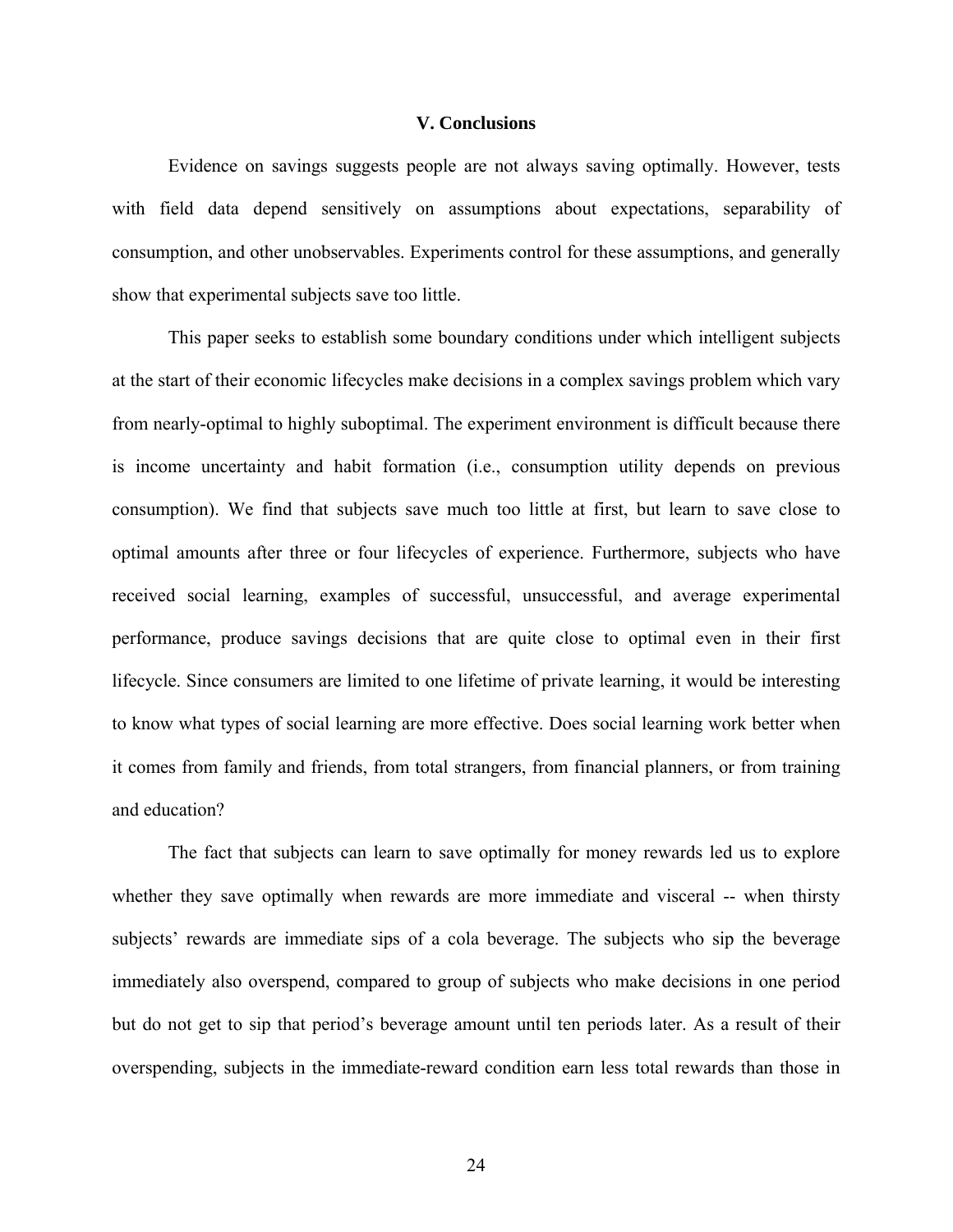the delayed condition, and get less than the theoretical, total-reward-maximizing optimum. This unique feature of our second study provides a model for future studies of highly tempting decisions like addiction, overeating, and perhaps spending splurges.

 The difference in the performance of the immediate and delayed conditions is consistent with the predictions of both the quasi-hyperbolic and dual self models, and is not consistent with the standard exponential model. When parameters of the quasi-hyperbolic model are calibrated from subject decisions in the immediate condition, the mean best-fitting  $\tilde{\beta}$  (the degree of present bias) is 0.62 for the sophisticated case and 0.72 for the naïve case. These values are close to values observed in some other studies using both calibrations to aggregate data and direct experimental measurement. There is also strong evidence of myopic loss aversion in our experiment. Subjects in all treatments strongly prefer to make savings choices which result in small positive utility gains, when optimal decisions would lead to small negative utilities.

 There are many directions for future research. The experimental paradigm could also be extended by adding more lifelike features, such as stochastic mortality, retirement, and supplyside advice which either tempts subjects more or gives them good advice. The fact that subjects in the delayed condition are able to resist temptation better (and drink more total beverage as a result) corroborates the conclusion of models like Bernheim and Rangel's [2004], that creating a time wedge between "ordering" and consuming may be helpful to people. This observation suggests an experimental way to measure demand for external self-control. The immediatecondition subjects are making a mistake, but they can't help doing so. If they had access to external commitment, sophisticated hyperbolics would seek external commitment. Future experiments could allow subjects in beverage studies the choice between whether they want to participate in the immediate or delayed condition; sophisticated subjects should opt for the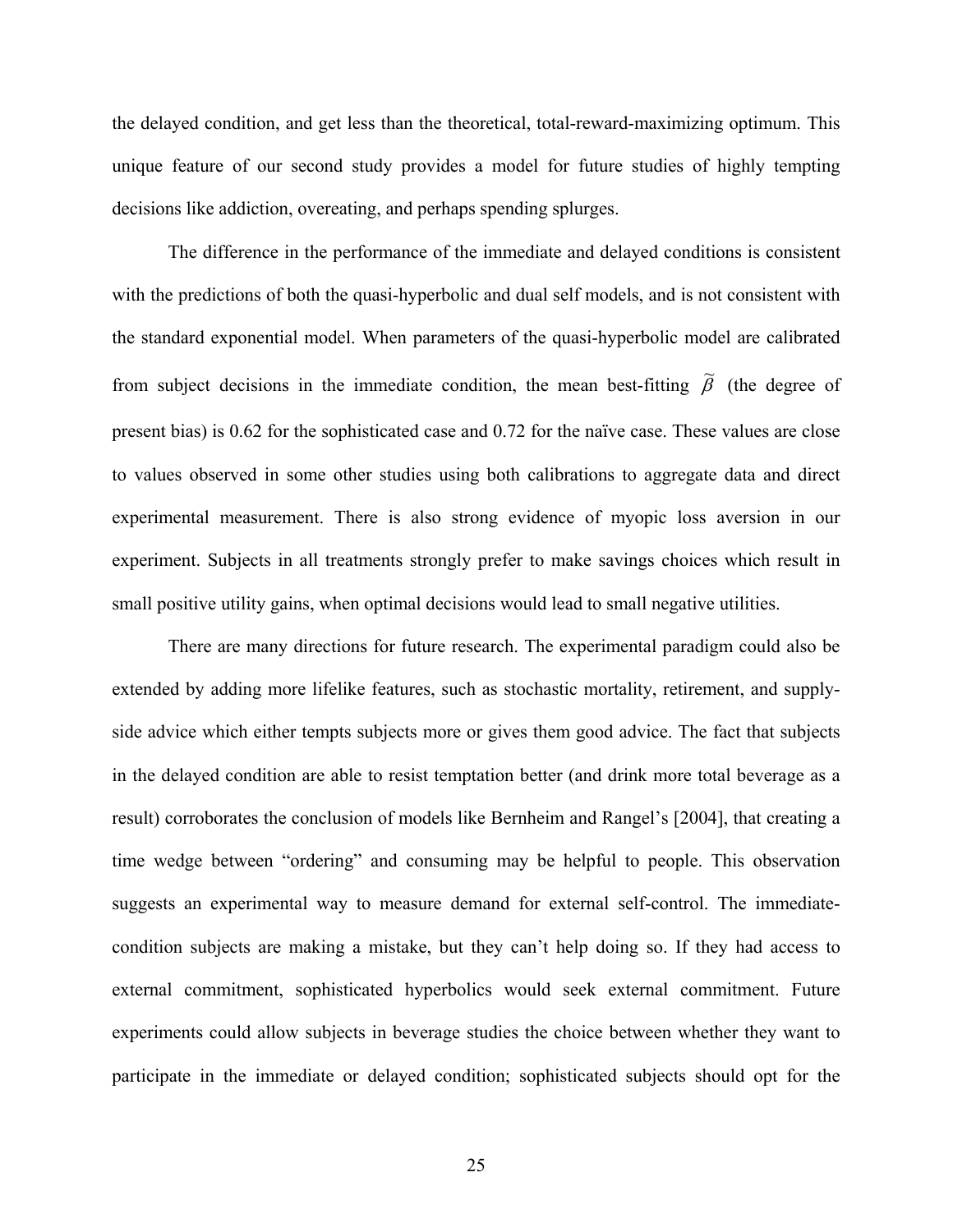imposed delay. Naïve hyperbolics and exponential discounters would be indifferent about both conditions. An alternative theory [Gul and Pesendorfer, 2001] suggests that agents might prefer the delayed condition if it reduces disutility from temptation.

 The natural question about experiments of this type is how well their results generalize to naturally-occurring savings by different groups of people. While economic agents cannot experience more than one lifecycle, they can learn from the savings success and mistakes of others. Retirement advisors may exist because individuals are unable to make retirement decisions in one lifecycle but can make good decisions after observing multiple lifetimes (and those histories are bottled and sold by advisors) and with formal tools to analyze and explain what to do. The market may have solved the cognitive problem in savings models by producing a supply of helpful retirement advisors. These phenomena can be studied in experiments too, by allowing markets for advice and group-level decisions (e.g. household saving) to see whether these institutions contribute to optimal choice.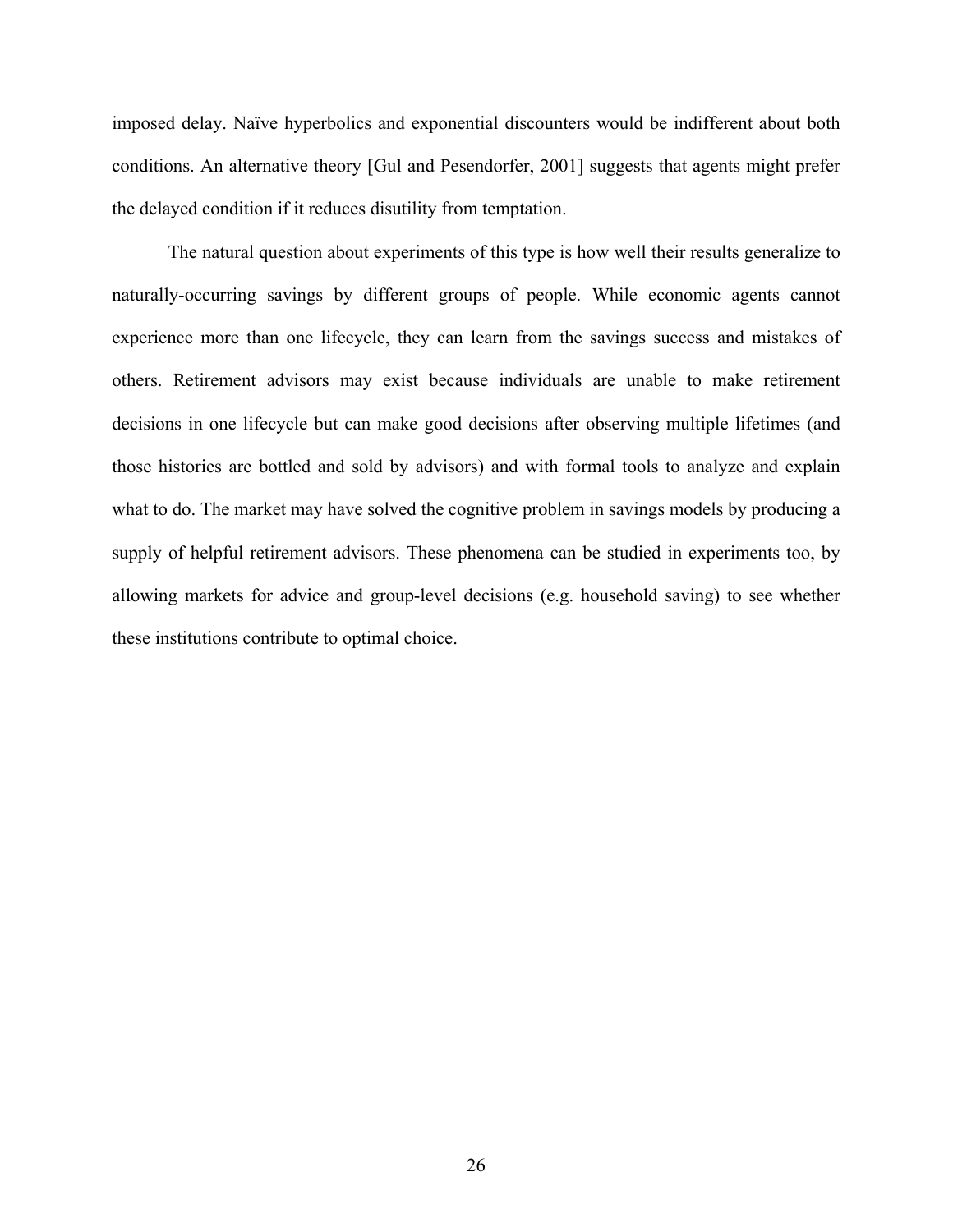## **Alexander L. Brown**

Division of HSS 228-77 Caltech Pasadena CA 91125 abrown@hss.caltech.edu

# **Colin F. Camerer**

Division of HSS 228-77 Caltech Pasadena CA 91125 camerer@hss.caltech.edu

# **Zhikang Eric Chua**

Singapore Public Service Commission Scholar eczk@singnet.com.sg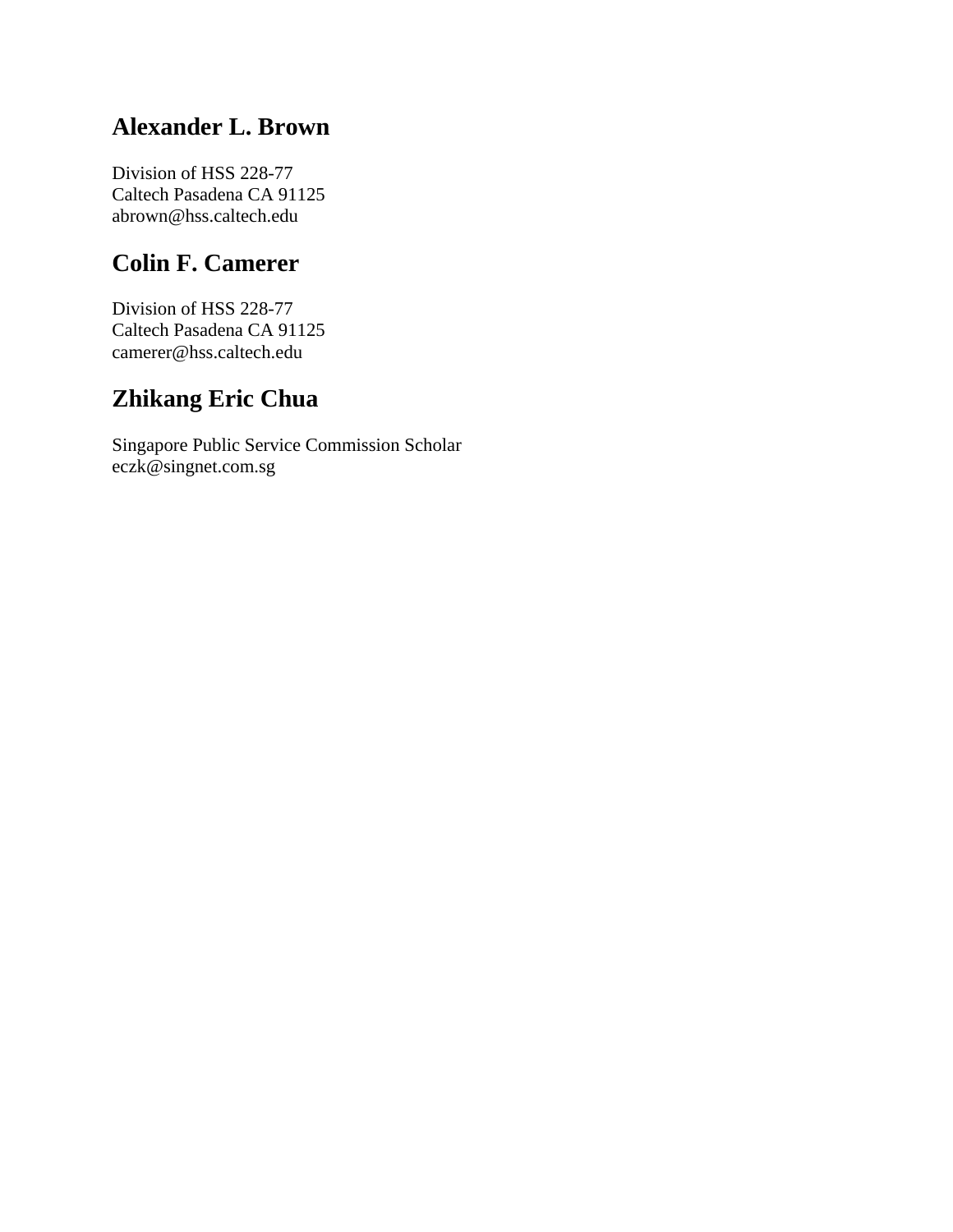#### **References**

- Ainslie, George, "Specious Reward Behavioral Theory of Impulsiveness and Impulse Control," Psychological Bulletin, LXXXII (1975), 463-496.
- Allen, Todd W. and Christopher D. Carroll, "Individual Learning About Consumption," Macroeconomic Dynamics, V (2001), 255-271.
- Angeletos, George-Marios, David Laibson, Andrea Repetto, Jeremy Tobacman and Stephen Weinberg, "The Hyperbolic Consumption Model: Calibration, Simulation, and Empirical Evaluation," Journal of Economic Perspectives, XV (2001), 47-68.
- Ballinger, T. Parker, Michael G. Palumbo and Nathaniel T. Wilcox, "Precautionary Saving and Social Learning across Generations: An Experiment," Economic Journal, CXIII (2003), 920-947.
- Ballinger, T. Parker, Eric Hudson, Leonie Karkoviata and Nathaniel T. Wilcox, "Saving Performance and Cognitive Abilities," Stephen F. Austin State University, 2005.
- Baumeister, Roy F., Todd F. Heatherton and Dianne M. Tice, Losing Control: How and Why People Fail at Self-Regulation, (San Diego: Academic Press, 1994).
- Becker, Gary S. and Kevin M. Murphy, "A Theory of Rational Addiction," The Journal of Political Economy, XCVI (1988), 675-700.
- Benabou, Roland and Jean Tirole, "Willpower and Personal Rules," Journal of Political Economy, CXII (2004), 848-886.
- Bernasconi, Michele and Oliver Kirchkamp, "Why Do Monetary Policies Matter? An Experimental Study of Saving and Inflation in an Overlapping Generations Model," Journal of Monetary Economics, XLVI (2000), 315- 343.
- Bernheim, B. Douglas and Antonio Rangel, "Addiction and Cue-Triggered Decision Processes," American Economic Review, XCIV (2004), 1558-1590.
- Bodner, Ronit and Drazen Prelec, "The Diagnostic Value of Actions in a Self-Signaling Model," in I. Brocas and J. D. Carillo, eds., The Psychology of Economic Decisions. (USA: Oxford University Press, 2003).
- Browning, Martin and Annamaria Lusardi, "Household Saving: Micro Theories and Micro Facts," Journal of Economic Literature, XXXIIII (1996), 1797-1855.
- Camerer, Colin F., "Three Cheers Psychological, Theoretical, Empirical for Loss Aversion," Journal of Marketing Research, XLII (2005), 129-133.
	- , "Behavioral Economics," in R. Blundell, W. Newey and T. Persson, eds., Advances in Economics and Econometrics, Theory and Applications: Ninth World Congress of the Econometric Society. (Cambridge: Cambridge University Press, forthcoming).
- Carbone, Enrica and John D. Hey, "The Effect of Unemployment on Consumption: An Experimental Analysis," The Economic Journal, CXIV (2004), 660-683.
- Carbone, Enrica, "Demographics and Behaviour," Experimental Economics, VIII (2005), 217-232.
- Carroll, Christopher D., "The Buffer-Stock Theory of Saving Some Macroeconomic Evidence," Brookings Papers on Economic Activity, MCMXCII (1992), 61-135.
- Carroll, Christopher D., Changyong Rhee and Byungkun K. Rhee, "Does Cultural Origin Affect Saving Behavior? Evidence from Immigrants," Economic Development and Cultural Change, XLVIII (1999), 33-50.
- Carroll, Christopher D., Judy Overland and David N. Weil, "Saving and Growth with Habit Formation," American Economic Review, XC (2000), 341-355.
- Choi, James J., David Laibson, Brigitte C. Madrian and Andrew Metrick, "Optimal Defaults," The American Economic Review, XCIII (2003), 180-185.
- Choi, James J., David Laibson and Brigitte C. Madrian, "\$100 Bills on the Sidewalk: Suboptimal Saving in 401(K) Plans," Harvard, 2005.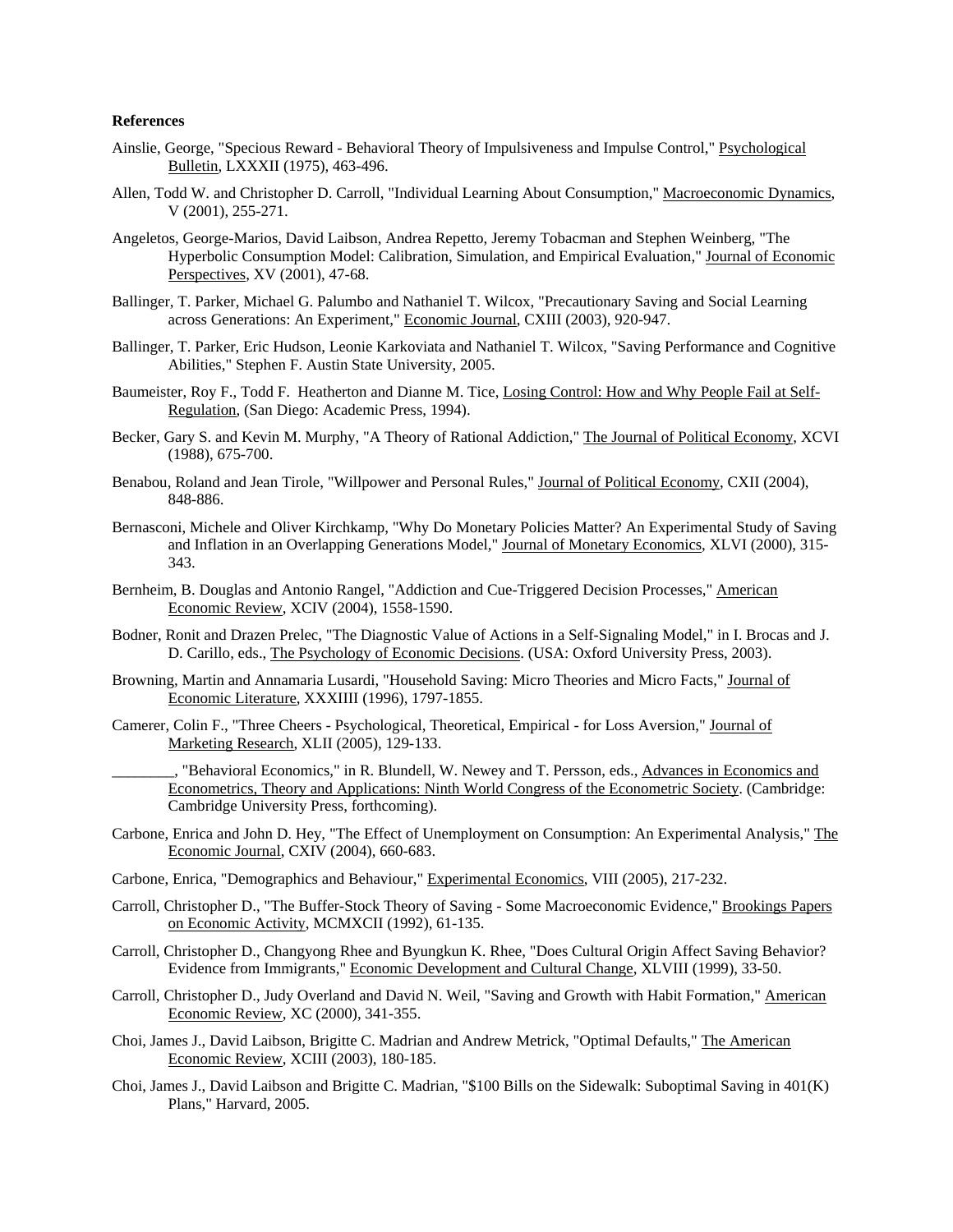- Chua, Zhikang and Colin F. Camerer, "Experiments on Intertemporal Consumption with Habit Formation and Social Learning.," Caltech, 2004.
- Darlin, Damon, "A Contrarian View: Save Less and Still Retire with Enough," The New York Times, January 27, 2007, p. 1
- DeGeorge, Francois, Jayendu Patel and Richard Zeckhauser, "Earnings Management to Exceed Thresholds," Journal of Business, LXXII (1999), 1-33.
- Della Vigna, Stefano and M. Daniele Paserman, "Job Search and Impatience," Journal of Labor Economics, XXIII (2005), 527-588.
- Fehr, Ernst and Peter. K. Zych, "Do Addicts Behave Rationally?," Scandinavian Journal of Economics, C (1998), 643-662.
- \_\_\_\_\_\_\_\_, and \_\_\_\_\_\_\_\_, "Intertemporal Choice under Habit Formation," in C. R. Plott and V. L. Smith, eds., Handbook of Results in Experimental Economics. (forthcoming).
- Fuchs-Schundeln, Nicola and Matthias Schundeln, "Precautionary Savings and Self-Selection: Evidence from the German Reunification "Experiment"," The Quarterly Journal of Economics, CXX (2005), 1085-1120.
- Fudenberg, Drew and David Levine, "A Dual Self Model of Impulse Control," American Economic Review, XCV (2006), 1449-1476.
- Gale, William G., John Sabelhaus and Robert E. Hall, "Perspectives on the Household Saving Rate," Brookings Papers on Economic Activity, MIM (1999), 181-224.
- Goldstein, Daniel G., Eric J. Johnson and William F. Sharpe, "Measuring Consumer Risk-Return Tradeoffs," London Business School, 2006.
- Gul, Faruk and Wolfgang Pesendorfer, "Temptation and Self-Control," Econometrica, LXIX (2001), 1403-1435.
- Haveman, Robert, Karen Holden, Barbara Wolfe and Shane Sherlund, "Do Newly Retired Workers in the United States Have Sufficient Resources to Maintain Well-Being?," Economic Inquiry, XLIV (2006), 249-264.
- Hey, John D. and Valentino Dardanoni, "Optimal Consumption under Uncertainty: An Experimental Investigation," The Economic Journal, XCVIII (1988), 105-116.
- Hey, John D., "A Pilot Experimental Investigation into Optimal Consumption under Uncertainty," in S. Maital, eds., Applied Behavioural Economics. (New York: New York University Press, 1988).
- Johnson, Eric J., Simon Gaechter and Andreas Herrmann, "Exploring the Nature of Loss Aversion," SSRN, 2006.
- Kahneman, Daniel and Amos Tversky, "Prospect Theory Analysis of Decision under Risk," Econometrica, XLVII (1979), 263-291.
- Kotlikoff, Laurence J., Stephen Johnson and William Samuelson, "Can People Compute? An Experimental Test of the Life-Cycle Consumption Model," in L. J. Kotlikoff, eds., Essays on Savings, Bequests, Altruism and Life-Cycle Planning. (Cambridge, MA: MIT Press, 2001).
- Laibson, David, "Golden Eggs and Hyperbolic Discounting," The Quarterly Journal of Economics, CXII (1997), 443-477.
- Loewenstein, George and Ted O'Donoghue, "Animal Spirits: Affective and Deliberative Influences on Economic Behavior," Carnegie Mellon University, 2004.
- Lusardi, Annamaria, Jonathan Skinner and Steven Venti, "Savings Puzzles and Savings Policies in the United States," Oxford Review of Economic Policy, XVII (2001), 95-115.
- O'Donoghue, Ted and Matthew Rabin, "Doing It Now or Later," American Economic Review, LXXXIX (1999), 103-124.
- Patton, Jim H., Matthew S. Stanford and Ernest S. Barratt, "Factor Structure of the Barratt Impulsiveness Scale," Journal of Clinical Psychology, 51 (1995), 768-774.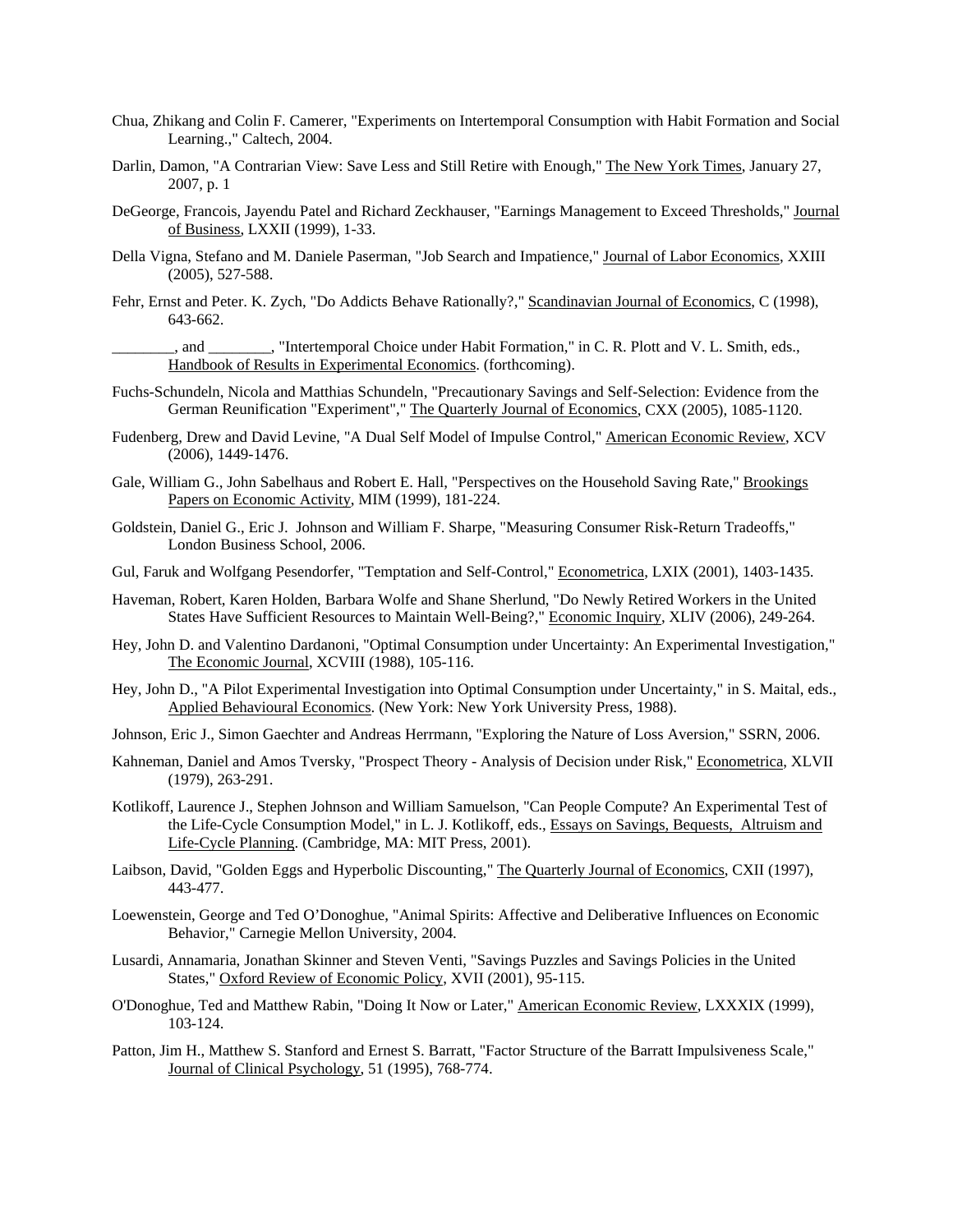- Read, Daniel, George Loewenstein and Matthew Rabin, "Choice Bracketing," Journal of Risk and Uncertainty, XIX (1999), 171-197.
- Scholtz, John Karl, Ananth Seshadri and Surachai Khitatrakun, "Are Americans Saving "Optimally" for Retirement?," Journal of Political Economy, CXIIII (2006), 607-643.
- Shiv, Baba and Alexander Fedorikhin, "Spontaneous Versus Controlled Influences of Stimulus-Based Affect on Choice Behavior," Organizational Behavior and Human Decision Processes, LXXXVII (2002), 342-370.
- Tanaka, Tamomi, Colin F. Camerer and Quang Nguyen, "Poverty, Politics, and Preferences: Experimental and Survey Data from Vietnam," California Institute of Technology, 2006.
- Thaler, Richard H., "Mental Accounting Matters," Journal of Behavioral Decision Making, XII (1999), 183-206.
- Venti, Steven, "Choice, Behavior and Retirement Saving," in G. Clark, A. Munnell and M. Orzsag, eds., Oxford Handbook of Pensions and Retirement Income. (Oxford: Oxford University Press, 2006).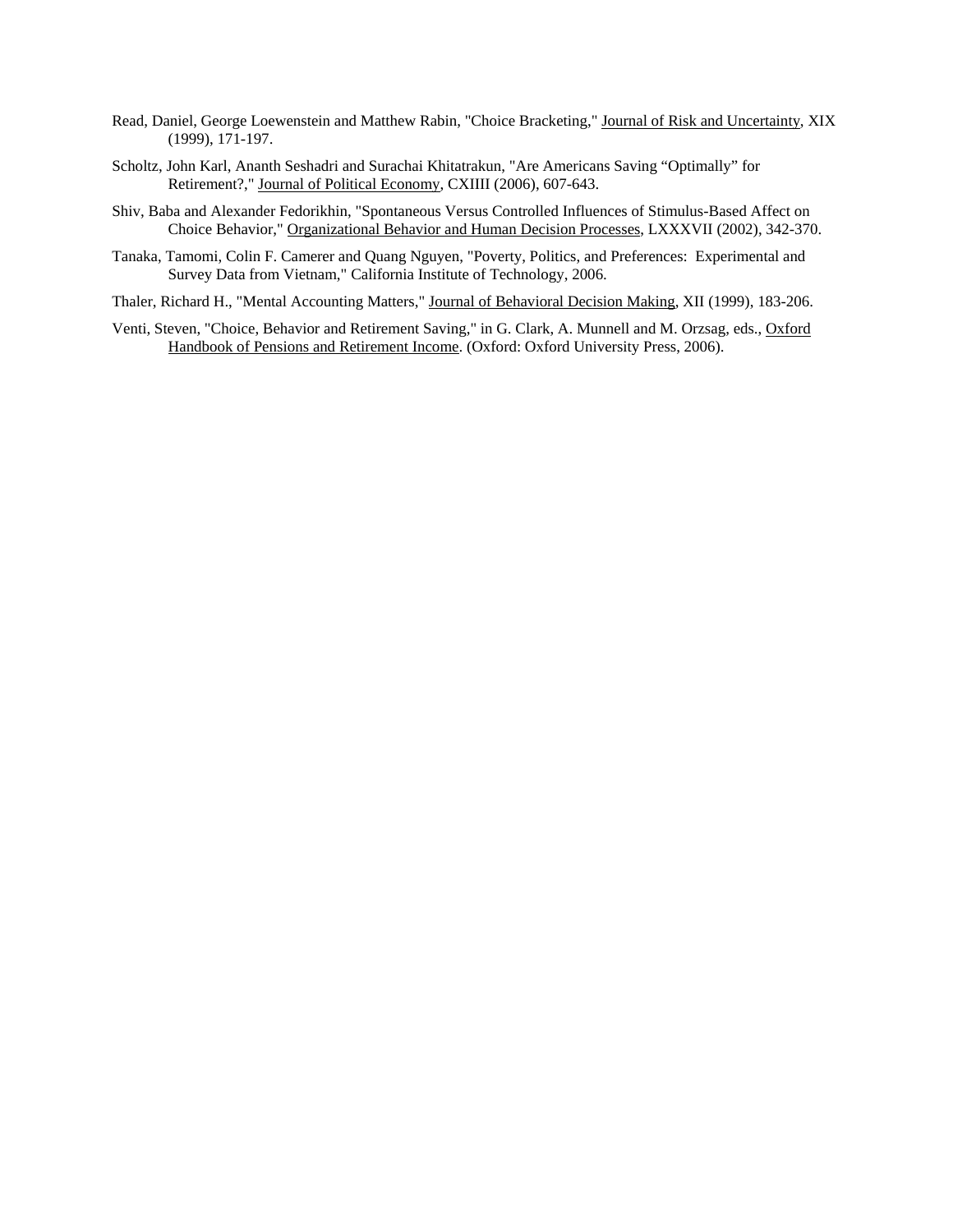<sup>4</sup> Ballinger et al. [2005] model bounded rationality as individuals only looking ahead a fixed number of periods. They interpret the results of Ballinger et al. [2003] to suggest most subjects only look ahead two periods.

<sup>5</sup> Since  $\rho = 3$ , the term  $k$  is the upper asymptote of utility.  $\theta$  is a scaling parameter, and  $\hat{\varepsilon}$  bounds the utility

<sup>6</sup> The exchange rates were US \$1.50 for every 100 experimental points in Caltech, and US \$2.50 in Singapore (using an exchange rate of US  $$1 \approx$  Sing \$1.70).

 $\frac{7}{1}$  The tables looked like the screens the participants had, showing income each period, cash-on-hand, spending decisions, and points from each period of a 30-period lifecycle.

<sup>8</sup> The income realizations were different so that the social learning subjects would never have a lifecycle that matched exactly the income realizations seen by the role model subjects (drawn from the private learning condition). 9 <sup>9</sup> Note that in some cases, the average subject does *better* than the unconditional or conditional optimum (i.e., the deviation from optimality is positive). This can happen if participants overspend (underspend) but get lucky (unlucky) and have good (bad) income shocks in later periods.

 $^{10}$  It should be noted that in both conditions lifetime 5 featured the lowest total income (the harshest income draws). In condition 1 it managed to cause the subjects and the ex-ante optimal path to have negative utility. In condition 2 it only reduced the utility of the subjects.

 $11$  See Chua and Camerer [2004] for details. Ethnicity is of interest because Singaporean Chinese have one of the highest savings rates in the world; [cf. Carroll, Rhee and Rhee, 1999]. Participant random effects were also included to control for individual differences, which are substantial. In a broader specification a Caltech dummy variable was also included but is insignificant and is dropped. The Chinese dummy variable is correlated with subject pool, but not strongly. There are many ethnic Chinese students at Caltech, and Singaporean students are not exclusively Chinese.

 $12$  One reason to keep the complex design with habit formation and stochastic income was because behavioral research suggests that higher cognitive loads make people more likely to succumb to visceral temptation [Shiv and Fedorikhin, 2002]. Additionally subjects are more likely to succumb to temptation if they are unaware they are doing so [Baumeister et al, 1994] or if the signals of doing so are noisy [Bodner and Prelec, 2003; Benabou and Tirole, 2004].

<sup>13</sup> Subjects were given their preference of Coke or Pepsi, and could substitute Diet Coke or Diet Pepsi if they requested it. We used these beverages because they are widely valued, water was as motivating as colas, and because pilot subjects (including the middle coauthor) thought fruit juices that were tried were too filling and might induce satiation which complicates the analysis.

<sup>14</sup> There is no way to know whether all subjects obeyed our request to show up thirsty. However, because assignment to the immediate and delayed conditions did not depend upon apparent thirst, uncontrolled and unmeasured differences in pre-experiment thirst are sources of sampling error in comparing the two groups which lower the power of the test and bias the test against finding a difference between the immediate and delayed conditions.

<sup>15</sup> The concavity of utility and properties of the buffer stock savings model ensure that no subject could earn more than 700 points in any beverage or monetary lifecycle.

<sup>16</sup> See our working paper for a diagram of the beverage delivery apparatus.

<sup>17</sup> To standardize both conditions completely there were forty periods of one minute each in lifecycle 3. In the immediate condition, subjects did nothing in the last ten periods. In the delayed condition, subjects made decisions in the first ten periods of the delayed condition but received no rewards. In the last ten periods of that condition subjects received their rewards from periods 21-30 but made no decisions.

<sup>&</sup>lt;sup>1</sup> For example, using the economic surprise of German reunification, Fuchs-Schundeln and Schundeln [2005] find that evidence of buffer-stock savings is sensitive to self-selection of risk-averse workers into low-risk professions. 2

<sup>&</sup>lt;sup>2</sup> Consumers could undersave in field settings relative to theories based on rational expectations, because they are overconfident about their income, or pessimistic about their longevity. Our experimental setting controls for those beliefs, which are difficult (though not impossible) to observe in field data, because income distributions and longevity are known to subjects.

<sup>&</sup>lt;sup>3</sup> In the case of the first two conclusions, it is useful to combine data across studies. It is not useful to combine data to make the third.

function from below. In the experiments,  $\hat{\epsilon} = 2.7$ , similar to Ballinger et al. [2003]. Scaling factors are  $\theta = 750$  and *k=40.*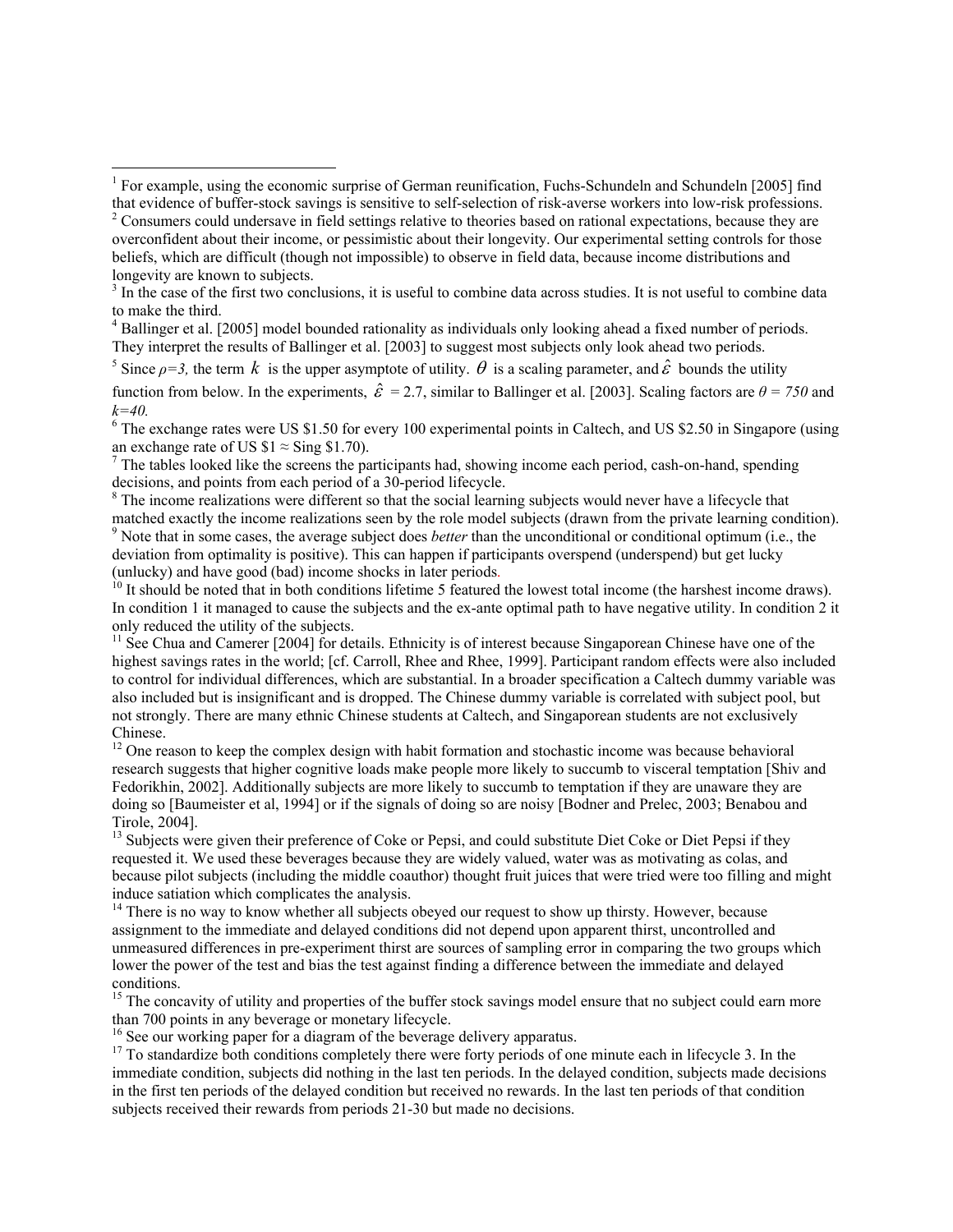<sup>18</sup> The first 44 subjects were run from April 21 to July 27, 2005. After that, 11 more subjects were run from February 7-16, 2006 to enlarge the sample and check robustness of the result. Two subjects refused to drink during the beverage period and were dropped from the analysis. Another subject's data were lost by mistake.

 $19$  Since subjects know they will not be forced to pay back previously-consumed beverage, it is conceivable that they exploit this design property by deliberately overconsuming in early periods and then running up point debts they do not have to pay. We do not estimate such a model because the period-specific maximum of liquid consumption is 20 ml per period, so the marginal beverage value of increased consumption falls sharply. As a result, subjects who are trying to optimize total liquid would smooth consumption and would never deliberately run up a debt. In terms of our estimation below, a deliberate strategy of overconsuming because of anticipated "bankruptcy" will be misclassified as a low value of the discounting parameter  $\delta$ . There is no a priori reason to think this pattern will be more common in the immediate and delayed conditions if both types of subjects have similar discounting patterns.

 $20$  Immediate subjects have more beverage deficits (4 subjects vs. 1 in period 6; 15 vs. 8 by period 10) and higher average habit levels accumulated (218 v. 185 in period 6) than the delayed condition. It is not the case that the immediate subjects have satiated on soft drinks compared to the delayed group, because the immediate subjects have only drank about 57 ml (2 oz) on average after five periods.<br><sup>21</sup> Periods in which a subject encountered a deficit of 20 ml or greater were omitted in this analysis.

<sup>22</sup> Additionally, subjects with high enough beverage deficits knew they would not receive liquid again and have no incentive to choose one spending decision over another. While some subjects never encountered a beverage deficit, and others encountered them early, each subject was given a single parameter value and the results were analyzed so that each subject's value counts as much as any other.

<sup>23</sup> Using the mean of the delayed-condition estimates  $\delta_D$  and estimating subject-specific  $\beta_I$  works poorly because differences in δ values for those subjects from the mean  $\delta_D$  leads to implausible variation in estimates of  $\beta_I$ . The problem with using the delayed-condition mean  $\delta_D$  for the immediate-condition subjects is the following: suppose an immediate-condition subject's  $\delta$  is smaller than the mean  $\delta_D$ . Then the best-fitting sequence of weights 1,  $\beta \delta$ ,  $\beta \delta^2$ , ...  $βδ<sup>t</sup>$  will overestimate  $β$  because the  $β$  parameter is forced to pick up the slack for the under-estimated  $δ$ . Similarly, if the immediate-condition  $\delta$  is below the mean  $\delta_D$ ,  $\beta$  will be underestimated. Indeed, when we tried this procedure the estimate of  $\beta$  tends to bifurcate to the lower and upper bounds placed on  $\beta$ .

<sup>24</sup> A possible, self-revealed, equivalent of individual β values are subject values on the Barratt Impulsivity Scale. After subjects had completed their experimental session, they answered a survey measuring their total "impulsivity" on the BIS 11 Barratt Impulsivity scale [Patton et al., 1995]. However, these values show little correlation with the individual naïve betas, sophisticated betas, nor subject performance (-0.1<correlation<0.1).

<sup>25</sup> The correlation of β and δ estimates across subjects is around .35 for both specifications of β, so there is no serious identification problem.

<sup>26</sup> Subjects sometimes input a series of consumption levels, trying to find the value that would give a positive utility. Unfortunately, the software did not capture these attempts; data like these would be useful to understand the nature of loss-aversion and its persistence.

<sup>27</sup> The result is reminiscent of DeGeorge, Patel and Zeckhauser's [1999] finding that small negative earnings announcements, and small year-to-year drops, are relatively rare for corporations.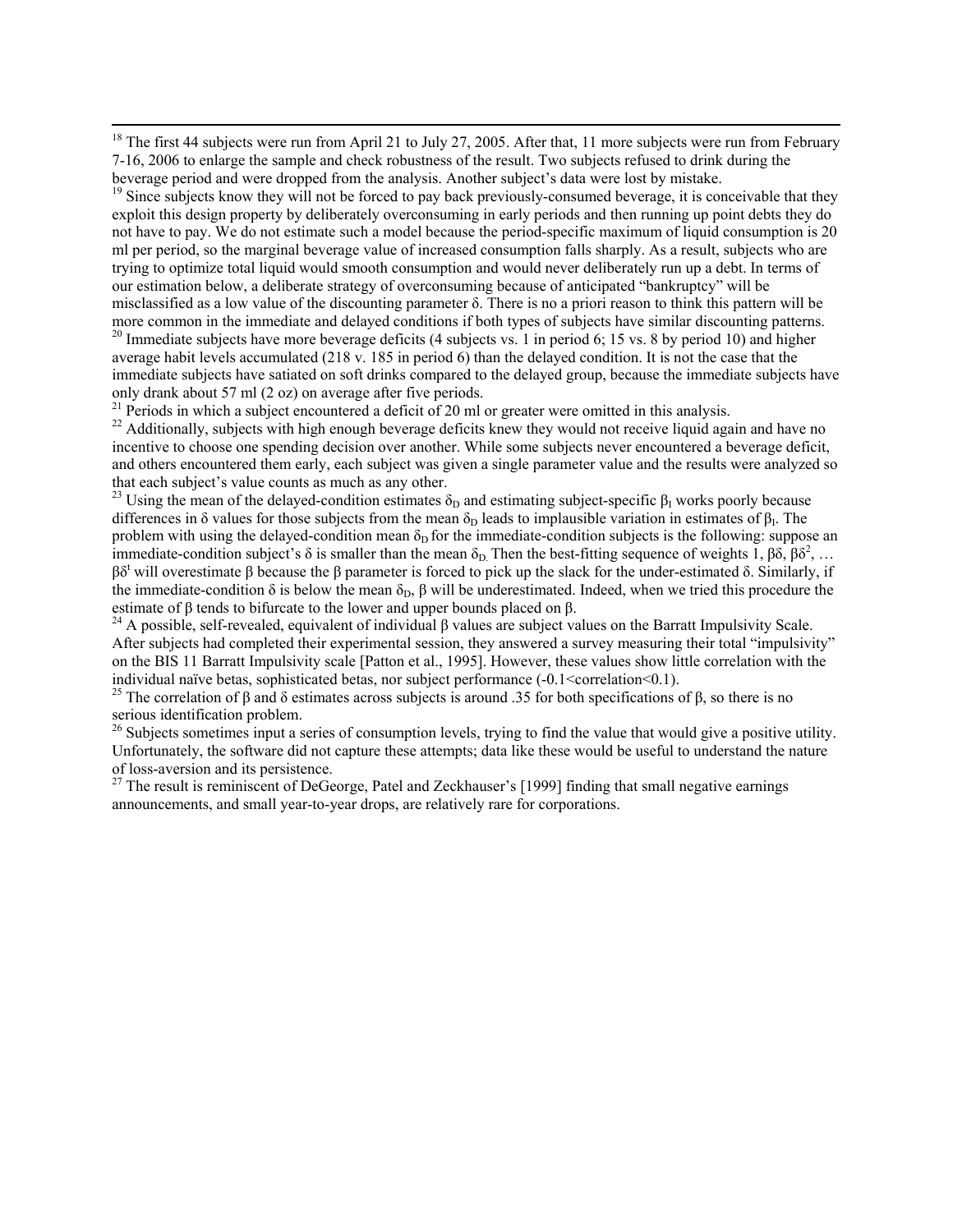| Table I: Summary statistics of actual point outcomes                                                                                                                                  |                |                        |                |                         |            |                |                |  |  |  |
|---------------------------------------------------------------------------------------------------------------------------------------------------------------------------------------|----------------|------------------------|----------------|-------------------------|------------|----------------|----------------|--|--|--|
| Lifecycle                                                                                                                                                                             | $\mathbf{1}$   | $\boldsymbol{2}$       | 3              | $\overline{\mathbf{4}}$ | 5          | 6              | 7              |  |  |  |
| <b>Private Learning</b>                                                                                                                                                               |                |                        |                |                         |            |                |                |  |  |  |
| <b>Mean Points</b>                                                                                                                                                                    |                |                        |                |                         |            |                |                |  |  |  |
| $\sum_{t=1}^{T} u(C_t, H_{t-1})$<br>(average over subjects)                                                                                                                           | 118            | $-53$                  | 224            | 450                     | $-65$      | 435            | 440            |  |  |  |
| <b>Std. dev. Points</b>                                                                                                                                                               | 635            | 694                    | 498            | 297                     | 475        | 255            | 146            |  |  |  |
| <b>Deviation from Optimum</b><br>$\sum_{t=1}^{T} u(C_t, H_{t-1}) -$<br>$\sum_{t=1}^{T} u(C_t^*, H_{t-1}^*)$<br>(average over subjects)<br><b>Total Income</b><br>$\sum_{t=s}^{T} X_t$ | $-453$<br>5471 | $-628$<br>7083         | $-349$<br>5215 | $-125$<br>6235          | 11<br>4300 | $-153$<br>4571 | $-149$<br>4789 |  |  |  |
|                                                                                                                                                                                       |                | <b>Social Learning</b> |                |                         |            |                |                |  |  |  |
| <b>Mean Points</b>                                                                                                                                                                    | 325            | 586                    | 559            | 589                     | 309        | 539            | 504            |  |  |  |
| <b>Std. dev. Points</b>                                                                                                                                                               | 238            | 54                     | 93             | 62                      | 255        | 73             | 47             |  |  |  |
| <b>Deviation from Optimum</b>                                                                                                                                                         | $-215$         | $-68$                  | $-69$          | $-66$                   | $-220$     | -66            | $-49$          |  |  |  |
| <b>Total Income</b>                                                                                                                                                                   | 4342           | 5416                   | 5224           | 5901                    | 4193       | 5344           | 5050           |  |  |  |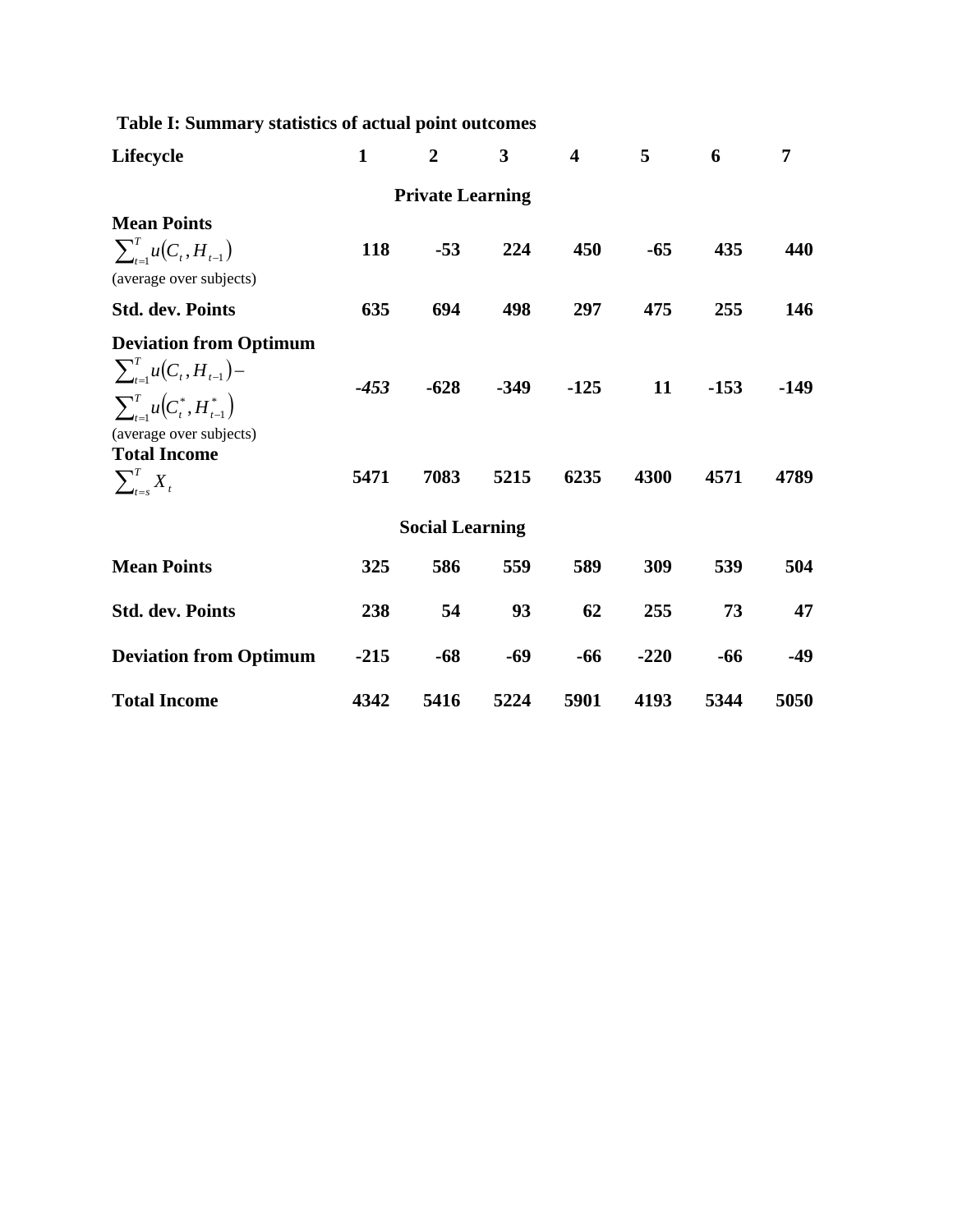|                  | Model (3)   |
|------------------|-------------|
| Social Learning  | $-0.24*$    |
|                  | $(-2.51)$   |
| Lifecycle 2      | $0.092*$    |
|                  | (2.30)      |
| Lifecycle 3      | $-0.027$    |
|                  | $(-0.67)$   |
|                  | 0.075       |
| Lifecycle 4      | (1.86)      |
|                  | $-0.43**$   |
| Lifecycle 5      | $(-10.69)$  |
|                  | $-0.063$    |
| Lifecycle 6      | $(-1.58)$   |
|                  | $-0.17**$   |
| Lifecycle 7      | $(-4.21)$   |
|                  | $0.084**$   |
| Period           | (15.91)     |
|                  | $-0.00034*$ |
| Period Squared   | $(-2.01)$   |
|                  | $0.19*$     |
| Female           | (1.99)      |
|                  | 0.0006      |
| Chinese          | (0.01)      |
|                  | $0.77**$    |
| Constant         | (16.39)     |
| $R^2$            | 0.20        |
| *p<.05; ** p<.01 |             |

**Table II: Regression of log(absolute conditional deviation) (t-statistics in parentheses)**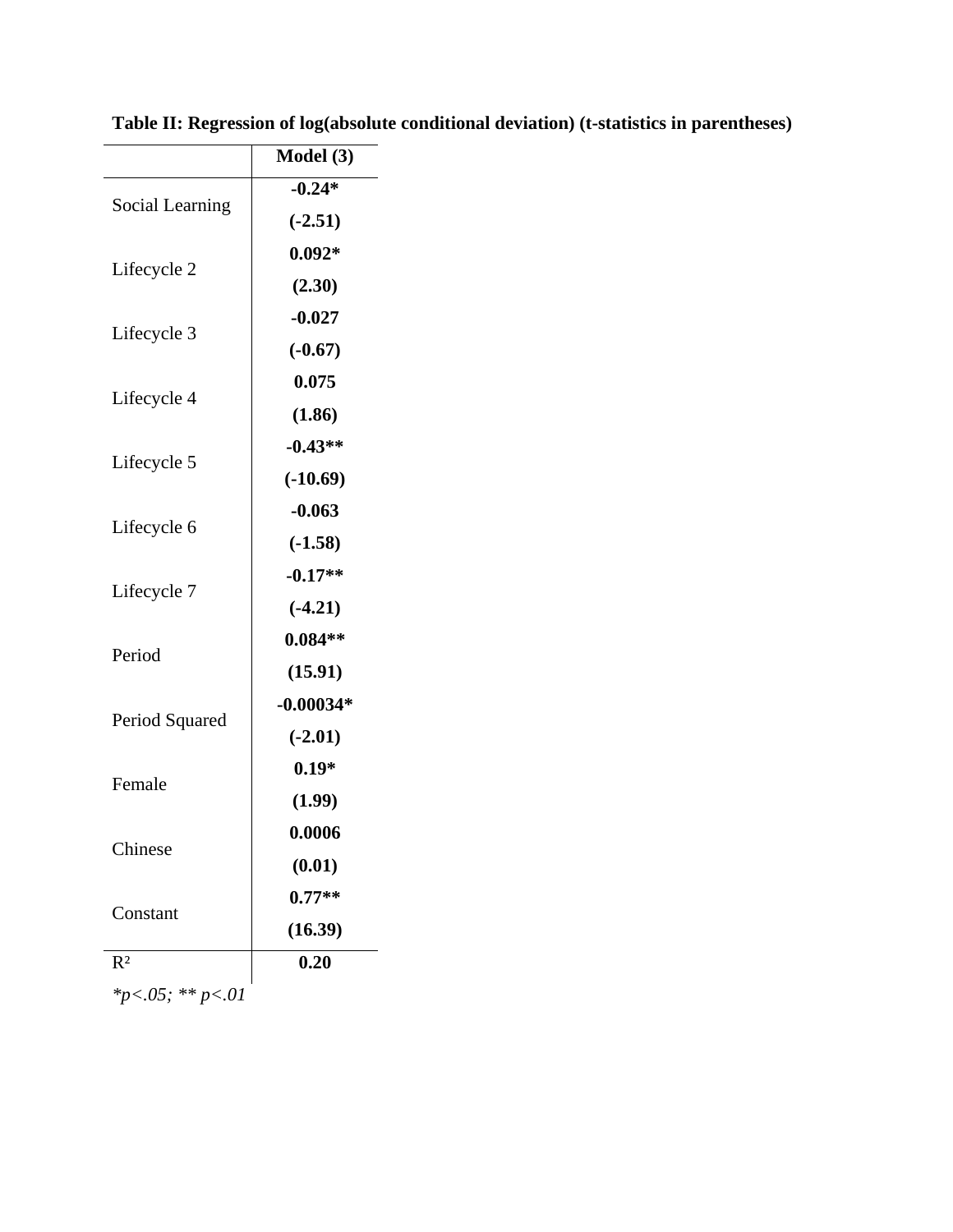| memme                 |           |          |                 |               |  |  |  |  |
|-----------------------|-----------|----------|-----------------|---------------|--|--|--|--|
|                       | Immediate | Delayed  | Parametric test | Nonparametric |  |  |  |  |
| Total beverage        | 176.78    | 215.65   | $t=1.71$        | $z=2.09$      |  |  |  |  |
| received              | (81.31)   | (82.89)  | $p=0.047$       | $p=0.018$     |  |  |  |  |
| Total expected losses | 171.91    | 96.98    | $t = 2.35$      | $z = 2.34$    |  |  |  |  |
| from optimal          | (128.13)  | (104.04) | $p=0.011$       | $p=0.010$     |  |  |  |  |
| (bounded at 350 ml)   |           |          |                 |               |  |  |  |  |
| Average expected loss | 18.36     | 6.40     | $t=1.92$        | $z=1.77$      |  |  |  |  |
| from overspending     | (28.78)   | (10.91)  | $p=0.031$       | $p=0.038$     |  |  |  |  |

**Table III: Summary statistics comparing immediate and delayed conditions in the beverage lifetime** 

Note: Sample standard deviations are in parentheses below means. All p-values are one-tailed.

|  |  |                 | Table IV: Regression of periods and condition on subject performance |
|--|--|-----------------|----------------------------------------------------------------------|
|  |  | $Sian-nreserve$ |                                                                      |

|                |              |            | Sign-preserved |
|----------------|--------------|------------|----------------|
|                | Points       | Beverage   | Log Points     |
| Immediate      | $-2814.36**$ | $-39.58*$  | $-4.21**$      |
| condition      |              |            |                |
| dummy $(I)$    | (27292.03)   | (20.39)    | (1.43)         |
|                | $-171.61$    | $-20.78$   | $-2.30$        |
| $r_1$          | (6264.08)    | (16.77)    | (1.20)         |
|                | $-458.17$    | $-57.27**$ | $-3.73**$      |
| r <sub>2</sub> | (6264.08)    | (16.77)    | (1.20)         |
|                | 105.10       | 44.28**    | 1.14           |
| $r_4$          | (6264.08)    | (16.77)    | (1.20)         |
|                | $-656.71$    | $-26.28$   | $-6.93**$      |
| $r_{5}$        | (6264.08)    | (16.76)    | (1.20)         |
|                | 282.30       | 215.82**   | $4.60**$       |
| constant       | (5151.29)    | (15.14)    | (1.02)         |
| $R^2$          | 0.09         | 0.16       | 0.22           |
| $\overline{N}$ | 268          | 268        | 268            |

*\*p<.05 (one-tailed) \*\*p<.01 (one-tailed)* 

| Table V: Two-stage parameter estimates of $\delta$ and $\beta$ |  |  |
|----------------------------------------------------------------|--|--|
|                                                                |  |  |

| Model                                                                                                             | Standard | Sophisticated | Naïve        |
|-------------------------------------------------------------------------------------------------------------------|----------|---------------|--------------|
| mean $\delta$ of Delayed                                                                                          |          | $0.904**$     | $0.904**$    |
| (std deviation)                                                                                                   | n/a      | (0.230)       | (0.230)      |
| mean $\tilde{\beta}$ of Immediate                                                                                 |          | $0.619***$    | $0.721***$   |
| (std deviation)                                                                                                   | n/a      | (0.211)       | (0.134)      |
| average squared deviations per<br>period, before deficits, immediate<br>subjects, using mean $\beta$ and $\delta$ | 0.230    | 0.189         | 0.193        |
| 1-tailed cross-subject t-test of parameter < 1: *p<.05                                                            |          | ** $p < .02$  | *** $p<0.01$ |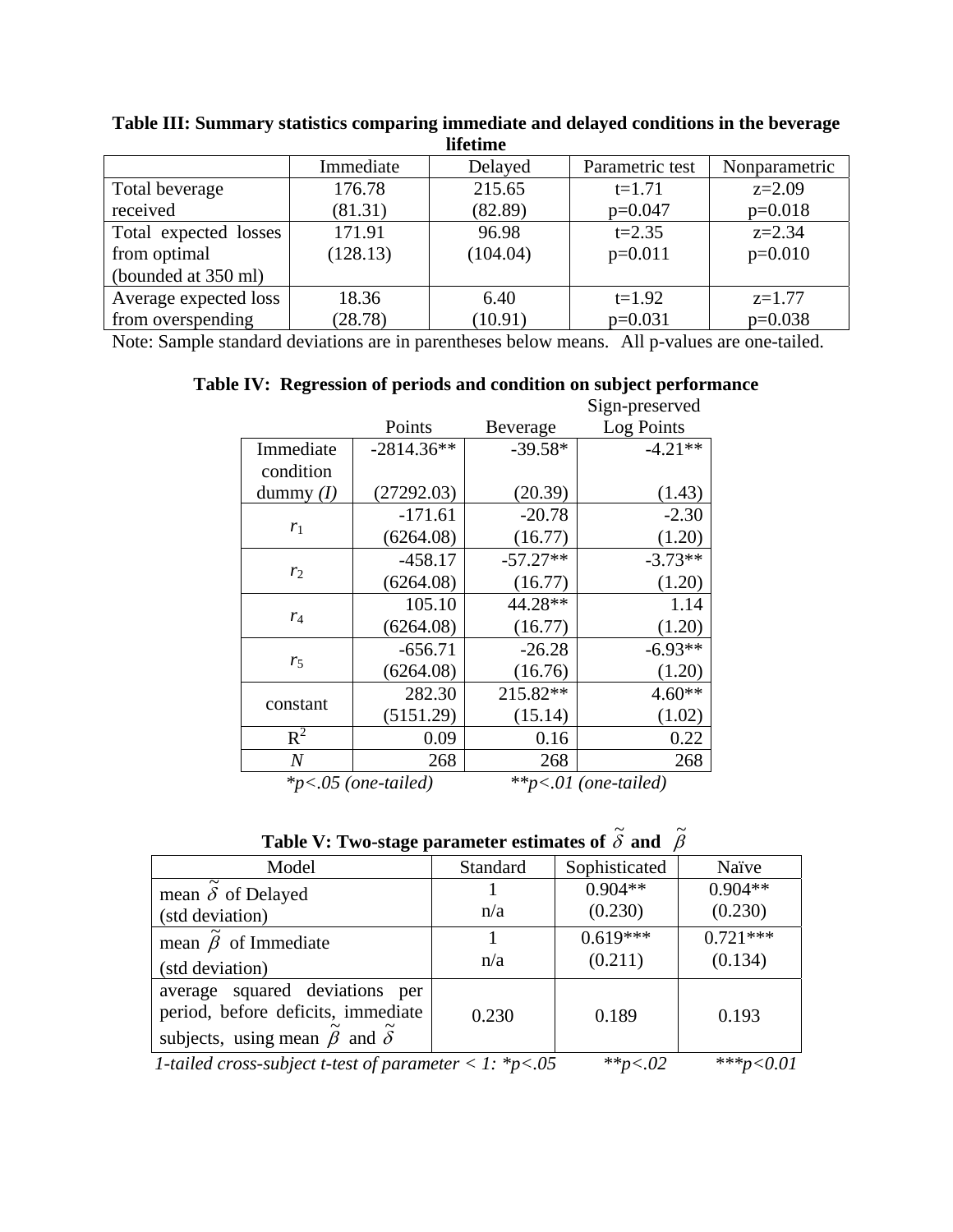| Subject          | Best fit         | Projected        | Soph            | Naïve           | Soph SS | Naïve SS | Soph fit- |
|------------------|------------------|------------------|-----------------|-----------------|---------|----------|-----------|
|                  | $\tilde{\delta}$ | $\tilde{\delta}$ | $\tilde{\beta}$ | $\tilde{\beta}$ | fit per | fit per  | Naïve fit |
|                  |                  | Delayed          |                 |                 | period  | period   |           |
|                  |                  | Condition        |                 |                 |         |          |           |
| i1               | 1.07             | 1.11             | 1.10            | 1.19            | 0.074   | 0.082    | 0.008     |
| i2               | 0.83             | 0.88             | 0.32            | 0.86            | 0.014   | 0.022    | 0.008     |
| i3               | 0.41             | 0.48             | 0.79            | 0.63            | 0.393   | 0.364    | $-0.029$  |
| $\overline{14}$  | 1.05             | 1.09             | 0.89            | 0.69            | 0.051   | 0.051    | 0.000     |
| i5               | 1.06             | 1.10             | 0.54            | 0.58            | 0.005   | 0.001    | $-0.004$  |
| i6               | 0.51             | 0.58             | 0.49            | 0.73            | 0.012   | 0.010    | $-0.002$  |
| i7               | 0.87             | 0.92             | 0.70            | 0.74            | 0.004   | 0.002    | $-0.002$  |
| i8               | 1.02             | 1.07             | 0.70            | 0.58            | 0.492   | 0.467    | $-0.025$  |
| $\overline{19}$  | 1.04             | 1.08             | 0.57            | 0.71            | 0.008   | 0.012    | 0.004     |
| i10              | 0.83             | 0.88             | 0.67            | 0.76            | 0.004   | 0.004    | 0.000     |
| i11              | 1.01             | 1.05             | 0.40            | 0.82            | 0.017   | 0.023    | 0.006     |
| i12              | 0.12             | 0.21             | 0.08            | 0.44            | 0.014   | 0.001    | $-0.012$  |
| i13              | 0.70             | 0.75             | 0.69            | 0.75            | 0.027   | 0.023    | $-0.004$  |
| i14              | 0.91             | 0.96             | 0.73            | 0.69            | 0.021   | 0.013    | $-0.008$  |
| $\overline{115}$ | 1.10             | 1.13             | 0.61            | 0.70            | 0.005   | 0.010    | 0.004     |
| i16              | 1.04             | 1.08             | 0.67            | 0.58            | 0.063   | 0.045    | $-0.018$  |
| i17              | 1.04             | 1.08             | 0.77            | 0.86            | 0.027   | 0.033    | 0.006     |
| i18              | 0.89             | 0.94             | 0.82            | 0.69            | 0.056   | 0.042    | $-0.014$  |
| i19              | 0.99             | 1.04             | 0.19            | 0.61            | 0.042   | 0.038    | $-0.005$  |
| i20              | 0.97             | 1.01             | 0.61            | 0.69            | 0.002   | 0.001    | $-0.001$  |
| i21              | 0.87             | 0.92             | 0.65            | 0.73            | 0.077   | 0.074    | $-0.004$  |
| i22              | 0.99             | 1.03             | 0.54            | 0.79            | 0.018   | 0.023    | 0.004     |
| i23              | 0.72             | 0.78             | 0.71            | 0.78            | 0.016   | 0.014    | $-0.002$  |
| $\overline{1}24$ | 0.94             | 0.99             | 0.76            | 0.66            | 0.049   | 0.036    | $-0.013$  |
| i25              | 0.45             | 0.52             | 0.58            | 0.72            | 0.064   | 0.058    | $-0.006$  |
| i26              | 0.79             | 0.85             | 0.51            | 0.77            | 0.007   | 0.011    | 0.003     |
| Mean             | 0.85             | 0.90             | 0.62            | 0.72            | 0.060   | 0.056    | $-0.004$  |
| Median           | 0.93             | 0.97             | 0.66            | 0.71            | 0.020   | 0.023    | $-0.002$  |
| St Dev           | 0.24             | 0.23             | 0.21            | 0.13            | 0.116   | 0.109    | 0.010     |

**Table VI – Estimated betas of individual subjects in immediate condition**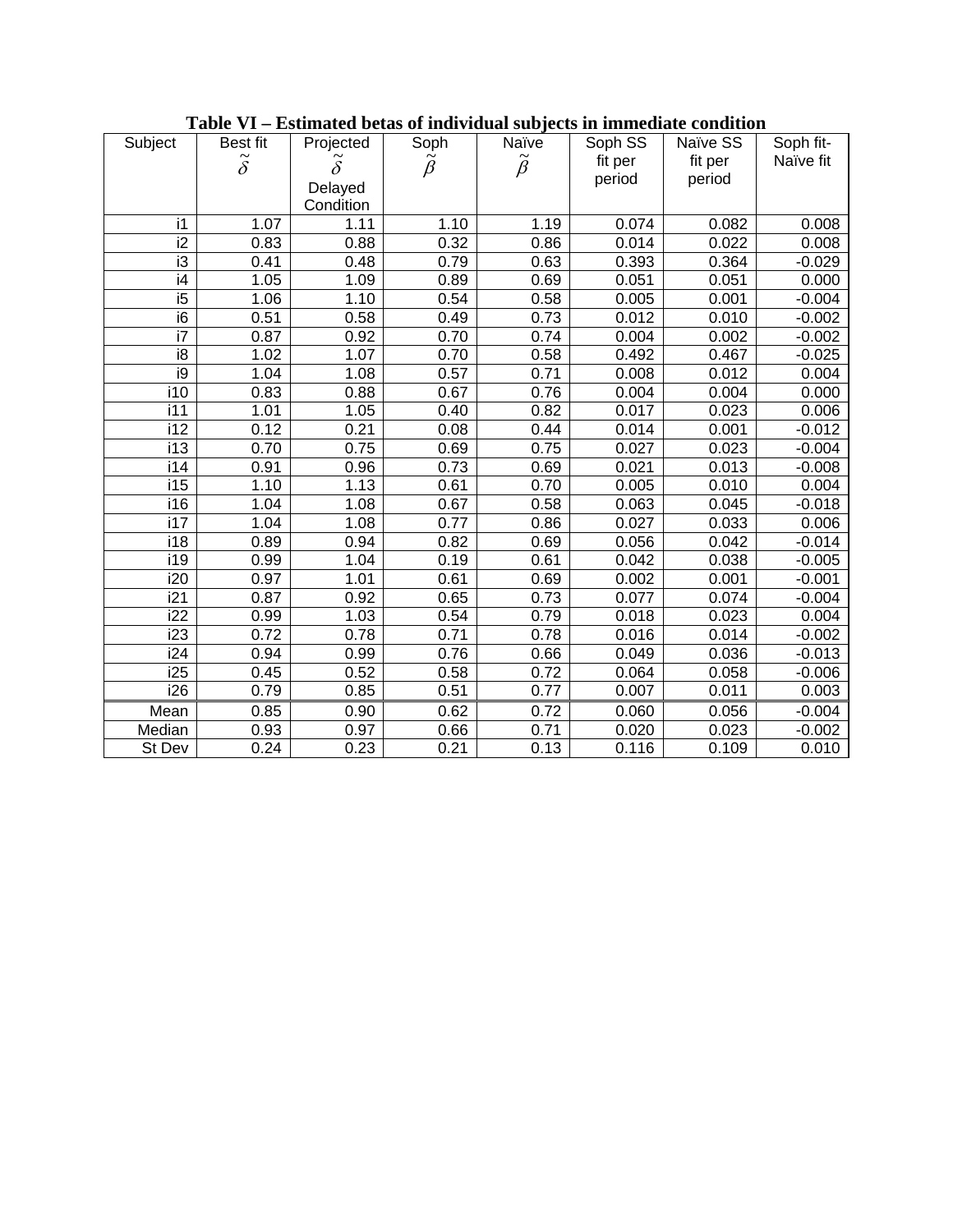

|  | <b>Figure II: Screenshot of Excel interface</b> |  |  |
|--|-------------------------------------------------|--|--|
|--|-------------------------------------------------|--|--|

|                 | Microsoft Excel - sequence_1 |                                                                                                                                     |        |        |        |              |        |                                                                                 | $-1$               |
|-----------------|------------------------------|-------------------------------------------------------------------------------------------------------------------------------------|--------|--------|--------|--------------|--------|---------------------------------------------------------------------------------|--------------------|
|                 |                              | File Edit View Insert Format Tools Data Window Help Adobe PDF                                                                       |        |        |        |              |        | Type a question for help                                                        | $  -$              |
|                 |                              | D <del>B B</del> B B <sup>v</sup> & B B · √ r · α · 8 Σ · 2, 2, 10 100% · © © . And                                                 |        |        |        |              |        | $\bullet 11 \bullet  B 1 \equiv \equiv \equiv \equiv \equiv \equiv \cdot \cdot$ |                    |
| G13             |                              |                                                                                                                                     |        |        |        |              |        |                                                                                 |                    |
|                 |                              | Period Expected Salary Adjustment Factor Actual Salary Available Cash Lifestyle Index Spending Choice Total Savings Points Obtained |        |        |        |              |        |                                                                                 |                    |
|                 |                              |                                                                                                                                     |        |        |        |              |        |                                                                                 |                    |
| 1               | 100.00                       | 1.247                                                                                                                               | 124.67 | 124.67 | 10.00  | 15.00        | 109.67 | 21.03                                                                           |                    |
| $\overline{2}$  | 105.00                       | 0.469                                                                                                                               | 49.24  | 158.91 | 22.00  | 25.00        | 133.91 | 20.05                                                                           |                    |
| 3               | 110.25                       | 0.138                                                                                                                               | 15.26  | 149.17 | 40.40  | 30.00        | 119.17 | 10.31                                                                           |                    |
| $\vert$         | 115.76                       | 0.742                                                                                                                               | 85.88  | 205.06 | 58.28  | 45.00        | 160.06 | 18.34                                                                           |                    |
| 5               | 121.55                       | 1.073                                                                                                                               | 130.43 | 290.49 | 85.80  | 72.00        | 218.49 | 25.95                                                                           |                    |
| 6               | 127.63                       | 0.354                                                                                                                               | 45.13  | 263.62 | 132.06 | 150.00       | 113.62 | 34.36                                                                           |                    |
| 7               | 134.01                       | 0.111                                                                                                                               | 14.86  | 128.48 | 242.44 | 128.48       | 0.00   | 24.16                                                                           |                    |
| 8               | 140.71                       | 0.863                                                                                                                               | 121.39 | 121.40 | 298.19 | 121.39       | 0.01   | 17.30                                                                           |                    |
| 9               | 147.75                       | 0.509                                                                                                                               | 75.20  | 75.20  | 330.12 | 75.20        | 0.00   | $-25.07$                                                                        |                    |
| 10              | 155.13                       | 0.496                                                                                                                               | 76.99  | 77.00  | 306.29 | 76.99        | 0.01   | $-16.83$                                                                        |                    |
| 11              | 162.89                       | 1.135                                                                                                                               | 184 80 | 184 81 | 291.39 |              |        | nil                                                                             | <b>Next Period</b> |
| 12              | 171.03                       |                                                                                                                                     |        |        |        | Make your    |        |                                                                                 |                    |
| 13              | 179.59                       |                                                                                                                                     |        |        |        | spending     |        |                                                                                 |                    |
| 14              | 188.56                       |                                                                                                                                     |        |        |        | choice here. |        |                                                                                 |                    |
| 15              | 197.99                       |                                                                                                                                     |        |        |        |              |        |                                                                                 |                    |
| 16              | 207.89                       |                                                                                                                                     |        |        |        |              |        |                                                                                 |                    |
| 17              | 218.29                       |                                                                                                                                     |        |        |        |              |        |                                                                                 |                    |
| 18              | 229.20                       |                                                                                                                                     |        |        |        |              |        |                                                                                 |                    |
| 19              | 240.66                       |                                                                                                                                     |        |        |        |              |        |                                                                                 |                    |
| 20              | 252.70                       |                                                                                                                                     |        |        |        |              |        |                                                                                 |                    |
| $\overline{21}$ | 265.33                       |                                                                                                                                     |        |        |        |              |        |                                                                                 |                    |
| $\overline{22}$ | 278.60                       |                                                                                                                                     |        |        |        |              |        |                                                                                 |                    |
| $\overline{23}$ | 292.53                       |                                                                                                                                     |        |        |        |              |        |                                                                                 |                    |
| 24              | 307.15                       |                                                                                                                                     |        |        |        |              |        |                                                                                 |                    |
| 25              | 322.51                       |                                                                                                                                     |        |        |        |              |        |                                                                                 |                    |
| $\overline{26}$ | 338.64                       |                                                                                                                                     |        |        |        |              |        |                                                                                 |                    |
| $\overline{27}$ | 355.57                       |                                                                                                                                     |        |        |        |              |        |                                                                                 |                    |
| $\overline{28}$ | 373.35                       |                                                                                                                                     |        |        |        |              |        |                                                                                 |                    |
| $\overline{29}$ | 392.01                       |                                                                                                                                     |        |        |        |              |        |                                                                                 |                    |
| зol             | 411 61                       |                                                                                                                                     |        |        |        |              |        |                                                                                 | 129.61             |

**Figure I: An Optimal Consumption Path**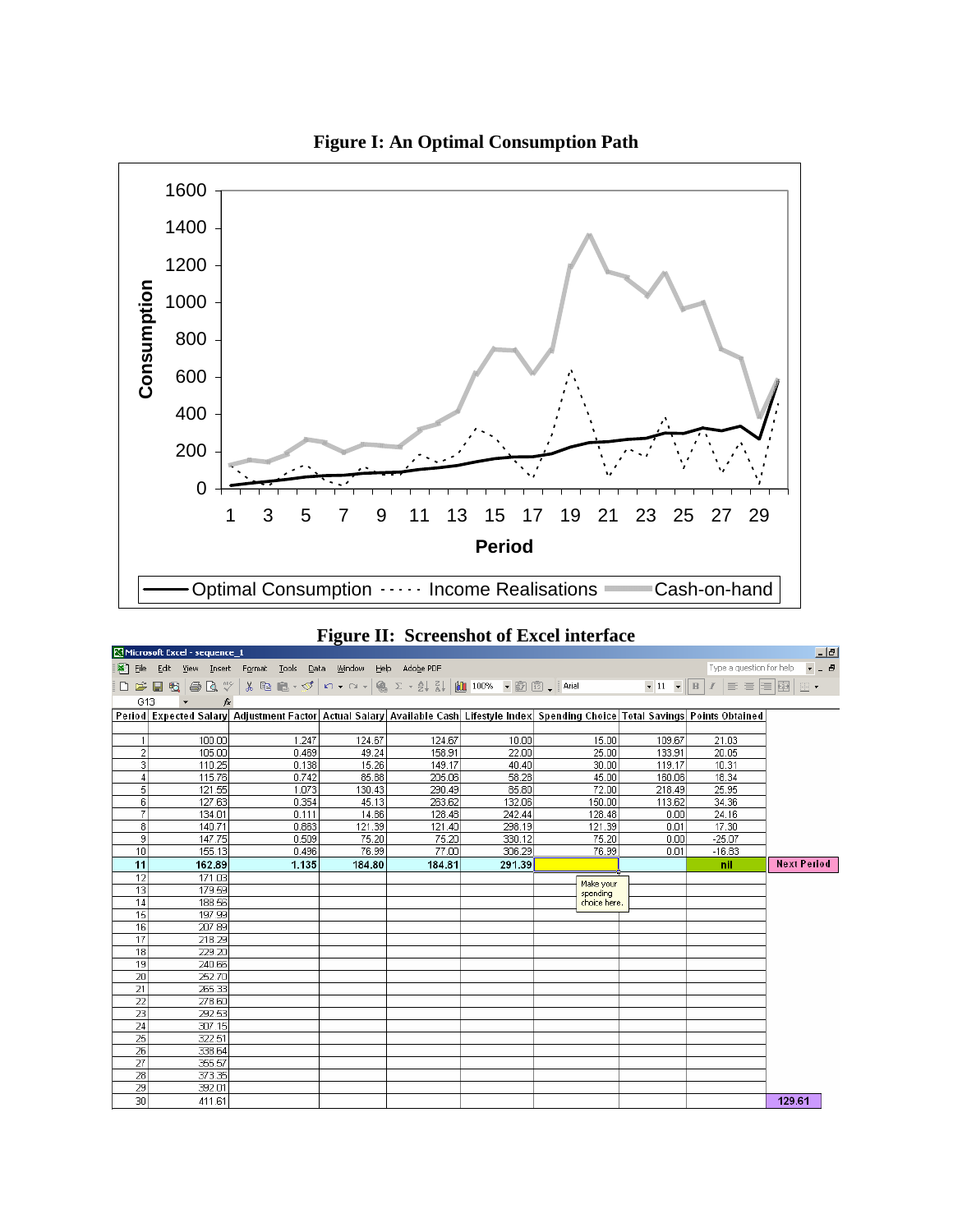

**Figure III: Deviations from conditional optima, lifecycle 1 and 7, private learning** 

**Figure IV: Deviations from conditional optima, lifecycle 1 and 7, social learning**

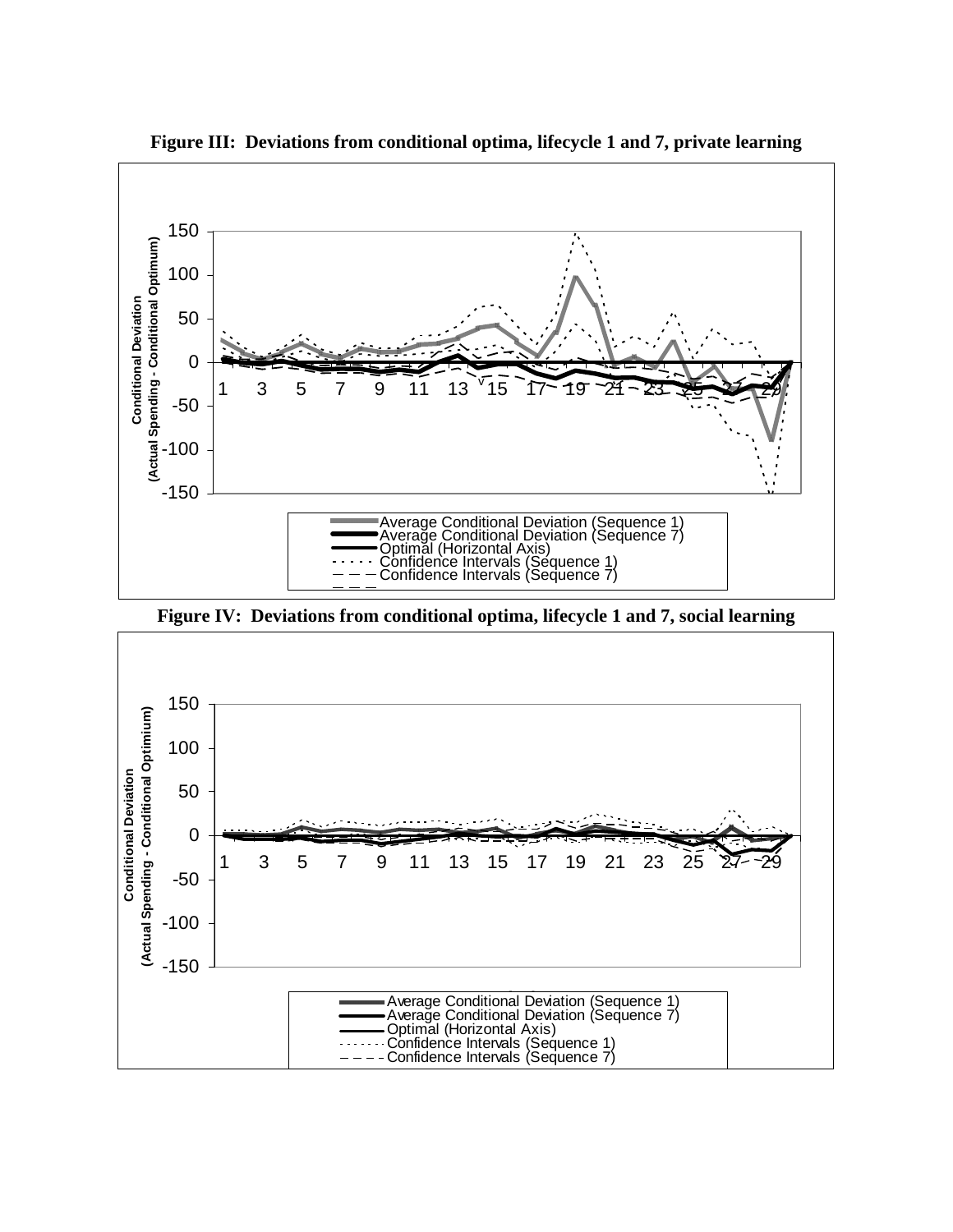

**Figure V: Ratio of average consumption to conditional optimal by condition, periods 1-10**